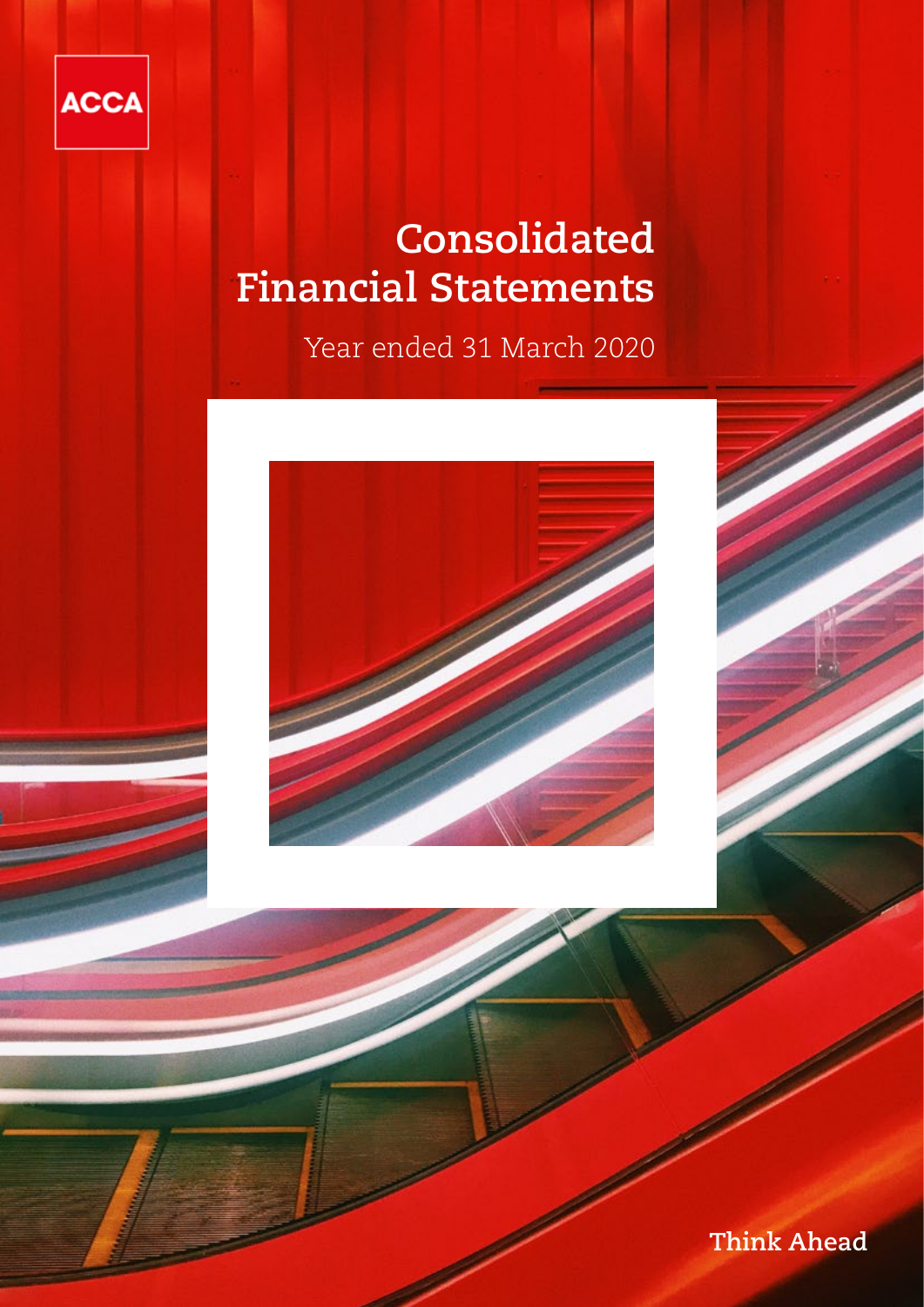- **2 Five-year summary**
- **3 Foreword**
- **6 Consolidated financial statements of the Association of Chartered Certified Accountants**
- **46 Corporate Governance Statement**
- **56 Report from the Audit Committee**
- **61 Report of the Independent Auditor**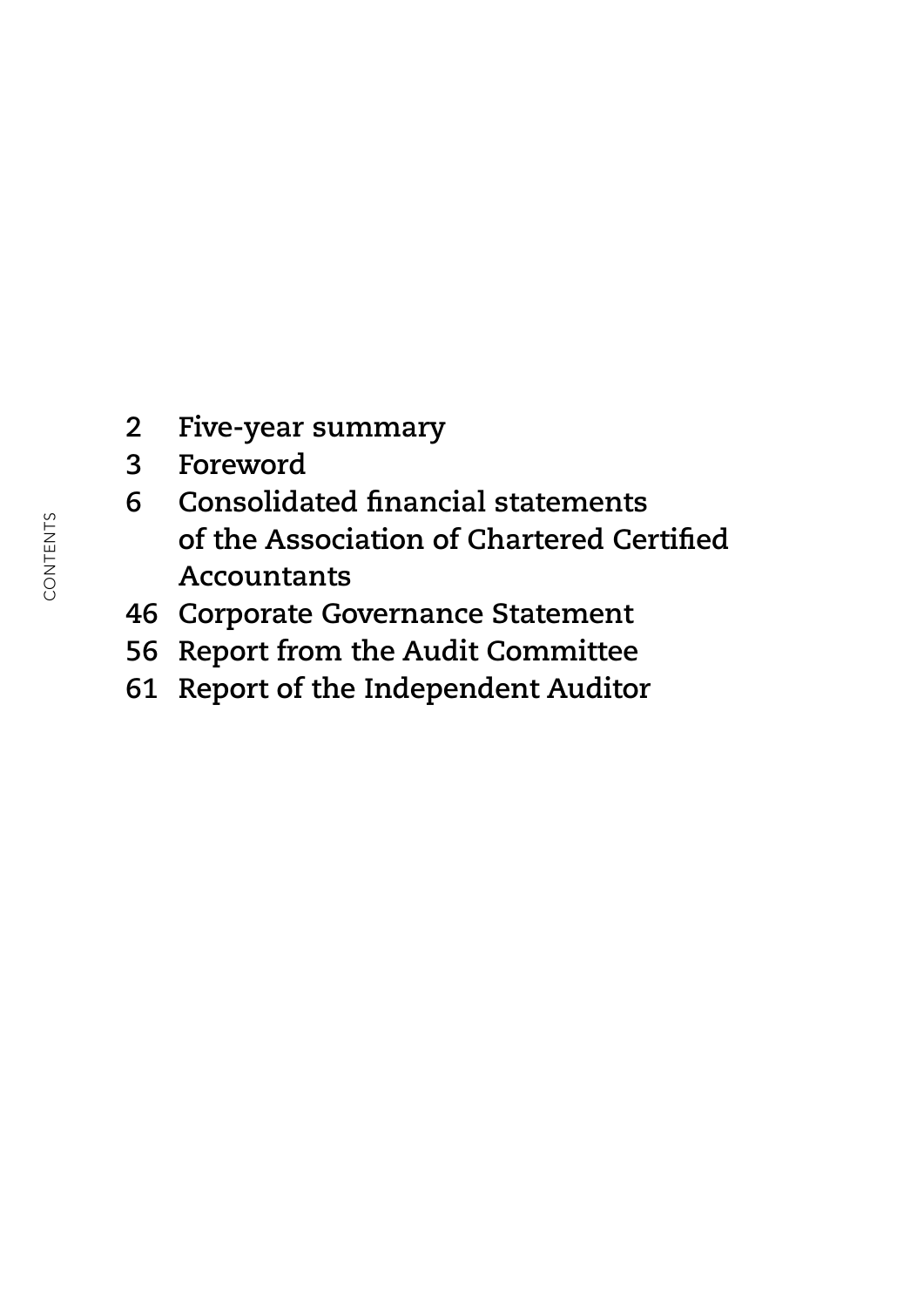## Five-year summary

#### ACCA and subsidiaries

|                                                                       |         | Restated  | Restated  |                       |                       |
|-----------------------------------------------------------------------|---------|-----------|-----------|-----------------------|-----------------------|
|                                                                       | Mar     | Mar       | Mar       | Mar                   | Mar                   |
|                                                                       | 2020    | 2019      | 2018      | 2017                  | 2016                  |
|                                                                       | £'000   | £'000     | £'000     | ${\tt f}^{\prime}000$ | ${\tt f}^{\prime}000$ |
| Operating income                                                      | 216,391 | 206,074   | 201,176   | 182,153               | 175,696               |
| Operating surplus/(deficit)                                           | 8,077   | (36, 309) | (8, 332)  | (5,974)               | 4,266                 |
| Other (losses)/gains                                                  | (932)   | 112       | (108)     | 129                   | (231)                 |
| Net finance (losses)/income                                           | (4,798) | 433       | 31,776    | 1,126                 | 1,189                 |
| Surplus/(deficit) before tax                                          | 2,347   | (35, 764) | 23,336    | (4, 719)              | 5,224                 |
| Tax                                                                   | (917)   | 424       | (7, 724)  | (1, 841)              | (2,368)               |
| Surplus/(deficit) for the year                                        | 1,430   | (35, 340) | 15,612    | (6, 560)              | 2,856                 |
| Recognition of actuarial gains/(losses)<br>Other comprehensive income | 10,285  | (1,027)   | 4,600     | (16, 893)             | (749)                 |
| excluding actuarial gains/(losses)                                    | 99      | 653       | (23,806)  | 11,905                | 3,568                 |
| Total other comprehensive income                                      | 10,384  | (374)     | (19, 206) | (4,988)               | 2,819                 |
| Total comprehensive income                                            | 11,814  | (35, 714) | (3, 594)  | (11, 548)             | 5,675                 |
|                                                                       | Mar     | Mar       | 1 Apr     | Mar                   | Mar                   |
|                                                                       | 2020    | 2019      | 2018      | 2017                  | 2016                  |
|                                                                       | £'000   | £'000     | f'000     | £'000                 | ${\tt f}^{\prime}000$ |
| Non-current assets                                                    | 125,726 | 164,660   | 177,915   | 133,865               | 106,513               |
| Current assets                                                        | 106,333 | 62,336    | 68,406    | 68,390                | 82,505                |
| Total assets                                                          | 232,059 | 226,996   | 246,321   | 202,255               | 189,018               |
| Non-current liabilities                                               | 56,084  | 74,332    | 66,211    | 30,705                | 15,308                |
| Current liabilities                                                   | 141,861 | 130,364   | 122,096   | 108,136               | 99,712                |
| <b>Total liabilities</b>                                              | 197,945 | 204,696   | 188,307   | 138,841               | 115,020               |
| Accumulated fund                                                      | 34,518  | 22,803    | 59,170    | 34,892                | 46,767                |
| Other reserves                                                        | (404)   | (503)     | (1, 156)  | 28,522                | 27,231                |
| Total funds and reserves                                              | 34,114  | 22,300    | 58,014    | 63,414                | 73,998                |
| Total reserves and liabilities                                        | 232,059 | 226,996   | 246,321   | 202,255               | 189,018               |
|                                                                       |         |           |           |                       |                       |
| <b>Members and future members</b>                                     | Mar     | Mar       | Mar       | Mar                   | Mar                   |
|                                                                       | 2020    | 2019      | 2018      | 2017                  | 2016                  |
| Members                                                               | 227,332 | 219,031   | 208,549   | 198,614               | 188,137               |

All figures are reported based on the International Financial Reporting Standards (IFRS) framework as adopted by the European Union. Following the adoption of IFRS 16 Leases, the figures for 2018 and 2019 have been restated. Full details of these changes are disclosed in note 1 of the financial statements.

Future members 544,446 527,331 503,262 486,514 480,813

771,778 746,362 711,811 685,128 668,950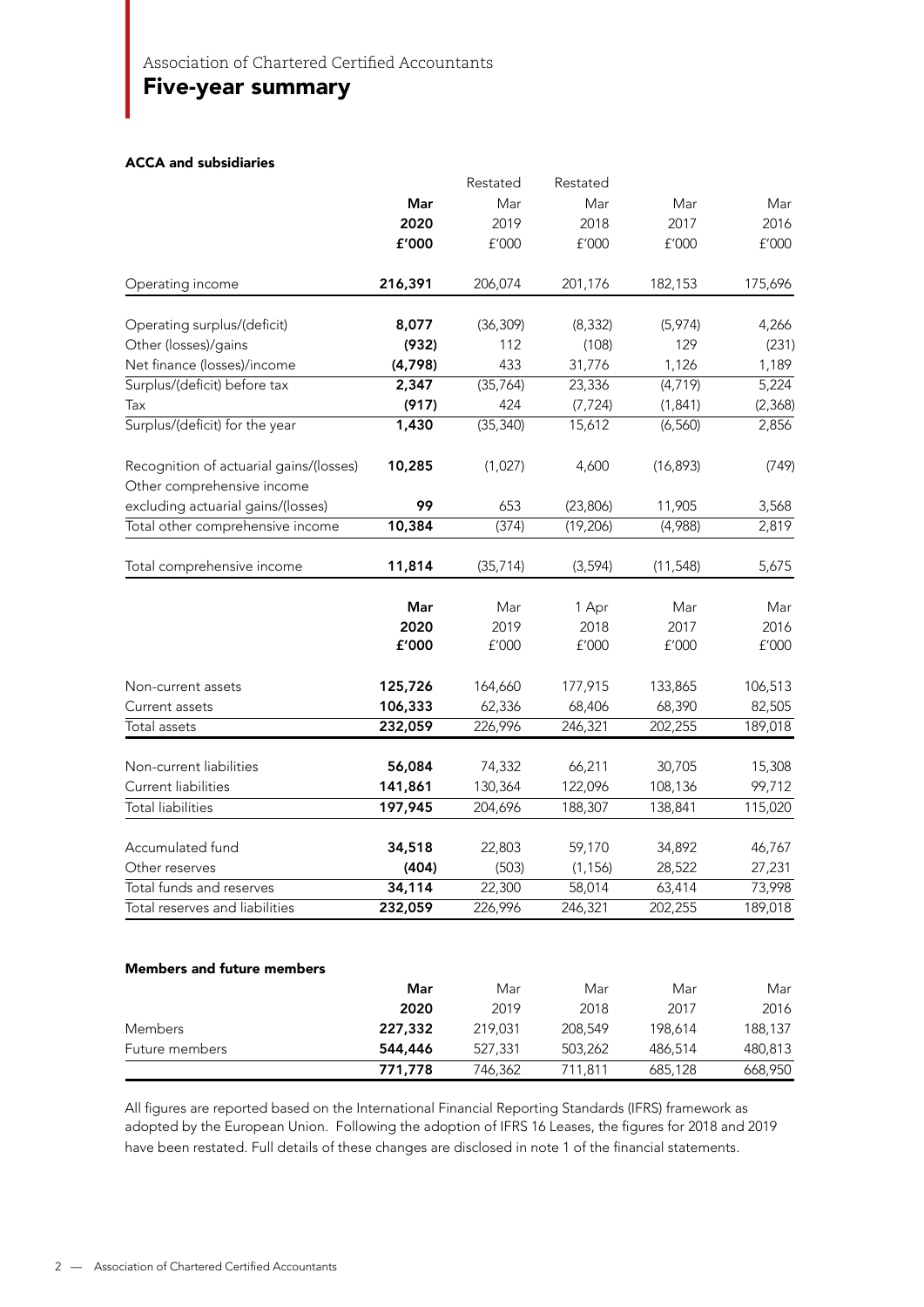### Foreword

#### These consolidated financial statements present the results for ACCA and its subsidiaries for the year ended 31 March 2020.

ACCA publishes an Integrated Report which provides a wide range of information about ACCA's strategy, governance, performance and prospects to show how we create value for our stakeholders and explains the place we occupy in society.

As our Integrated Report is a wider representation of information which is important to understand ACCA's performance, we have elected not to produce a Management Commentary. The table below provides a comparison of the content of the Management Commentary with the Integrated Report to enable readers to locate specific information that may be of interest to them.

| <b>Management commentary</b><br>– key headings | Content                                                                                                                  | Integrated Report reference                                                                    |
|------------------------------------------------|--------------------------------------------------------------------------------------------------------------------------|------------------------------------------------------------------------------------------------|
| Introduction                                   | Context and basis of<br>preparation                                                                                      | Our integrated reporting journey<br>and this year's report                                     |
| Nature of ACCA's business                      | Mission and values<br>Competitive environment<br>Economic environment<br>Regulatory environment<br>Products and services | About ACCA<br>Our value creation model                                                         |
| Strategy and strategic outcomes                | Strategic priorities<br>Mapping priorities to outcomes                                                                   | Our strategy to 2025                                                                           |
| Resources and relationships                    | Resources: financial, human<br>and network; brand<br>development                                                         | Our value creation model                                                                       |
|                                                | Relationships: global<br>partnerships, key employers,<br>strategic partners, regulators                                  |                                                                                                |
| Governance, risk and<br>corporate assurance    | Outline of our approach to<br>governance<br>Approach to risk management<br>and major risk types                          | Our governance and leadership<br>Our risks and their management                                |
| Strategic outcomes -<br>review of performance  | KPI results v target                                                                                                     | Our strategic performance<br>in 2019/20                                                        |
| Financial review*                              | Supplementary financial<br>information                                                                                   | Our strategic performance<br>in 2019/20                                                        |
| Social and environmental<br>impact             | Our approach to CSR and<br>significant developments                                                                      | Where deemed material,<br>it's embedded in the appropriate<br>section in the Integrated Report |
| Outlook for next year                          | 2020/21 strategic priorities                                                                                             | Our strategy to 2025                                                                           |

\*Financial performance in the financial statements is provided in accordance with IFRS. ACCA measures its financial performance at surplus/(deficit) before tax.

Readers of these financial statements are encouraged to access our Integrated Report, which can be found at: www.accaglobal.com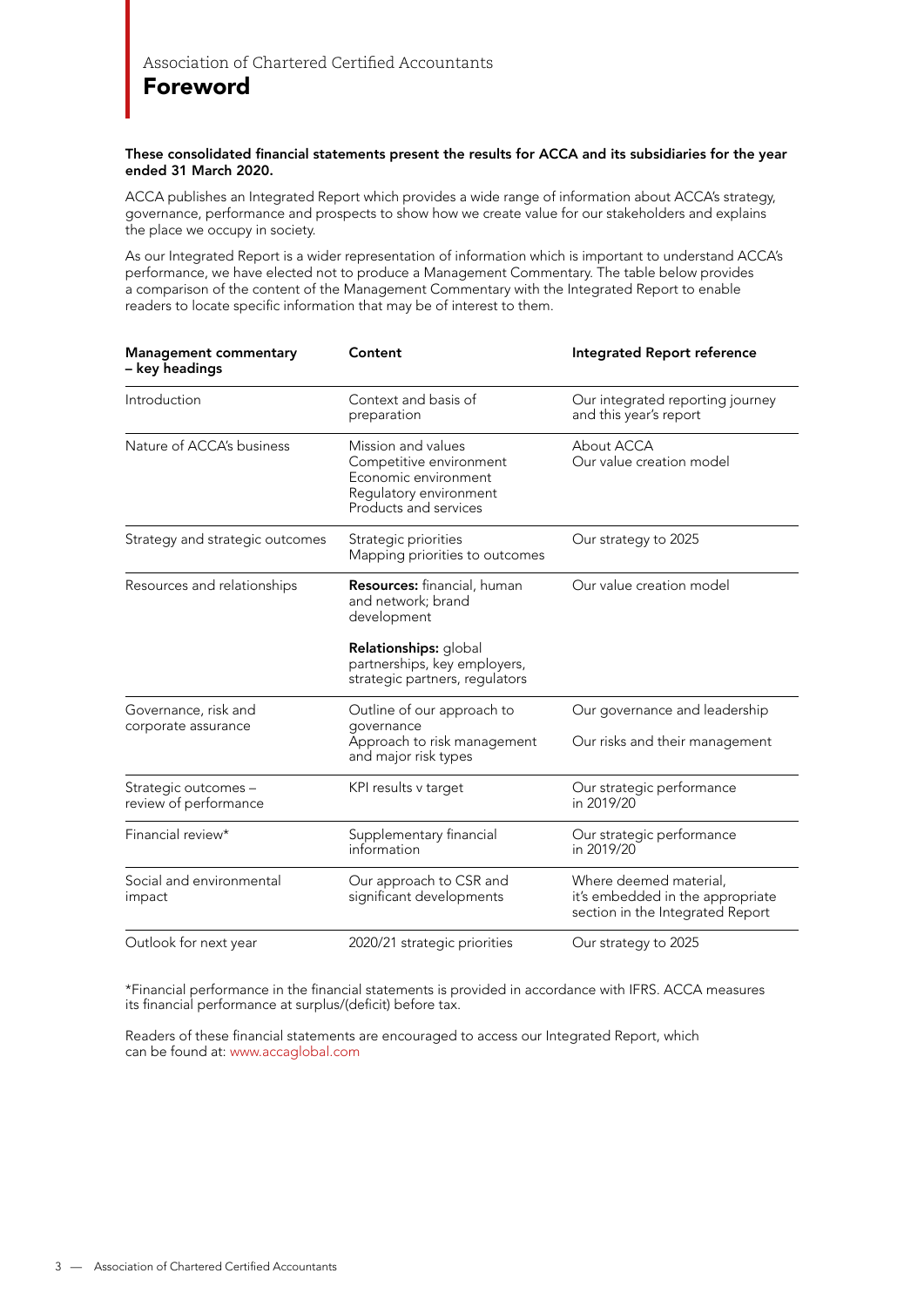### Association of Chartered Certified Accountants Impact of Covid-19

In light of the emergence and spread of the coronavirus (Covid-19), ACCA has monitored the situation closely. We have acted quickly and responsibly as there has been considerable workplace and financial impact to the business

ACCA, along with many other businesses has had to adapt to working from home and all of our staff have been working from home since the middle of March. Fortunately due to the advance of technology most of our customer service, financial governance and administrative operations have carried on largely as normal. The health and wellbeing of our staff and other stakeholders remains paramount and we are focused not only on business as usual but on keeping morale high in an environment of much less social interaction. We recognise the challenges of juggling home and work life and acknowledge the incredible resilience and agility that everyone has shown in adapting to this new way of working so successfully in such a challenging time.

However as a result of the outbreak, we cancelled March 2020 exams across China, Hong Kong SAR, Macau SAR, Taiwan region, Republic of Korea, Kuwait and Mongolia. This has impacted our overall revenue for the year but, through tight cost control and early development of mitigation plans, we were able to absorb the financial impact of these cancellations, as well as the wider market volatility present in our investments, to deliver the targeted year-end surplus. ACCA has adequate liquid reserves and a well-diversified investment portfolio.

Since the year-end we have cancelled the June 2020 exams in UK, Europe and the Americas, all of the Middle East, in most countries across the ASEAN ANZ region, in countries within ACCA's Emerging Markets portfolio including India, Botswana, Mauritius, South Africa and Zimbabwe. We continually monitored the situation closely in all other countries within these regions and have fortunately been able to reschedule exams in China, Hong Kong SAR, other ASEAN countries and some countries in Africa so they can take place in July as opposed to June.

Clearly, these cancellations have created a significant impact in terms of revenue, however mitigation plans have already been developed to reduce the financial impact to a sustainable level. We are also investigating examination options that utilise software which replicates exam centre controls and conditions in the home and therefore continue to ensure the integrity and fairness of our exams by including strict online invigilation.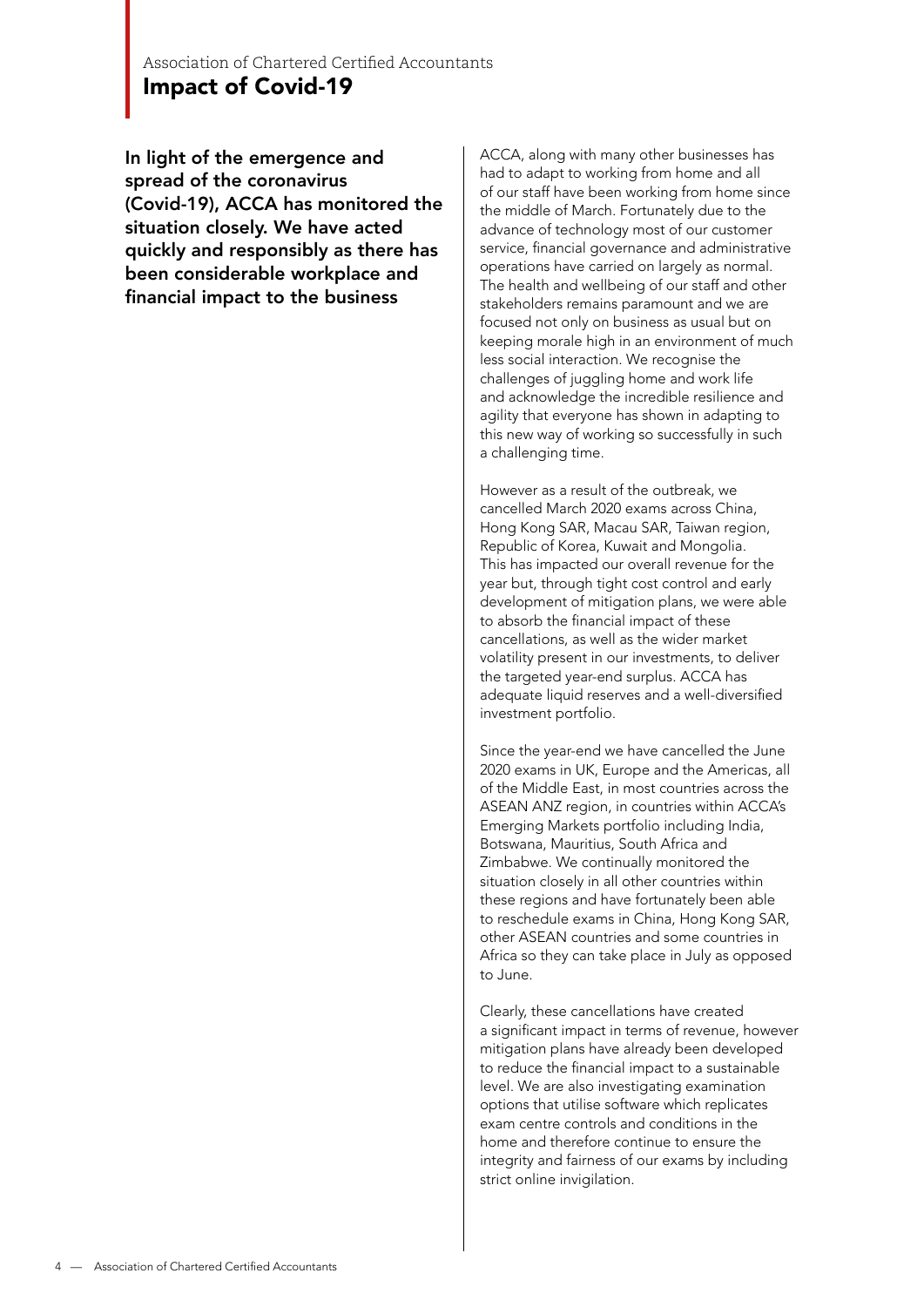### Association of Chartered Certified Accountants Financial mitigations and supporting our stakeholders

While ACCA remains financially sustainable, to respond to the revenue impacts outlined above and to the challenges posed by the pandemic more widely, we have been putting in place a range of mitigations.

A focus on supporting all our stakeholders through the current crisis is guiding these steps. This will see us continue to prioritise work on member and future member support and retention, exam delivery and innovation, and financial sustainability in the year ahead.

Our investment in digital delivery has been a key factor in helping us support our members, future members and wider stakeholders during the outbreak to date. Our Covid-19 online hub, launched on 12 March 2020, contains relevant information and insights for members and other stakeholders, such as regularly updated economic analysis, CPD resources for members, signposting to sources of business support from government and other agencies, and advice on how businesses can plan through a crisis.

This hub is refreshed regularly and we're also including relevant articles and interviews in our weekly member e-zine AB Direct, and our other publications.

Our future focus is enabling us to divert resources and make savings. We have also implemented a recruitment freeze and an organisation-wide pay freeze. The savings from our mitigating activities will enable us to absorb the majority of the impact of the June exam cancellations as they currently stand.

Our strategic response to the evolving crisis is ongoing, looking at all strands of impacted activity and the potential scenarios going forward.

While adhering to the fiscal prudence these extraordinary times demand, we'll continue to develop the support we provide to our members and future members to help them weather the storm.

Further information regarding the financial impact and mitigations can be found under the going concern section of note 2 to the financial statements.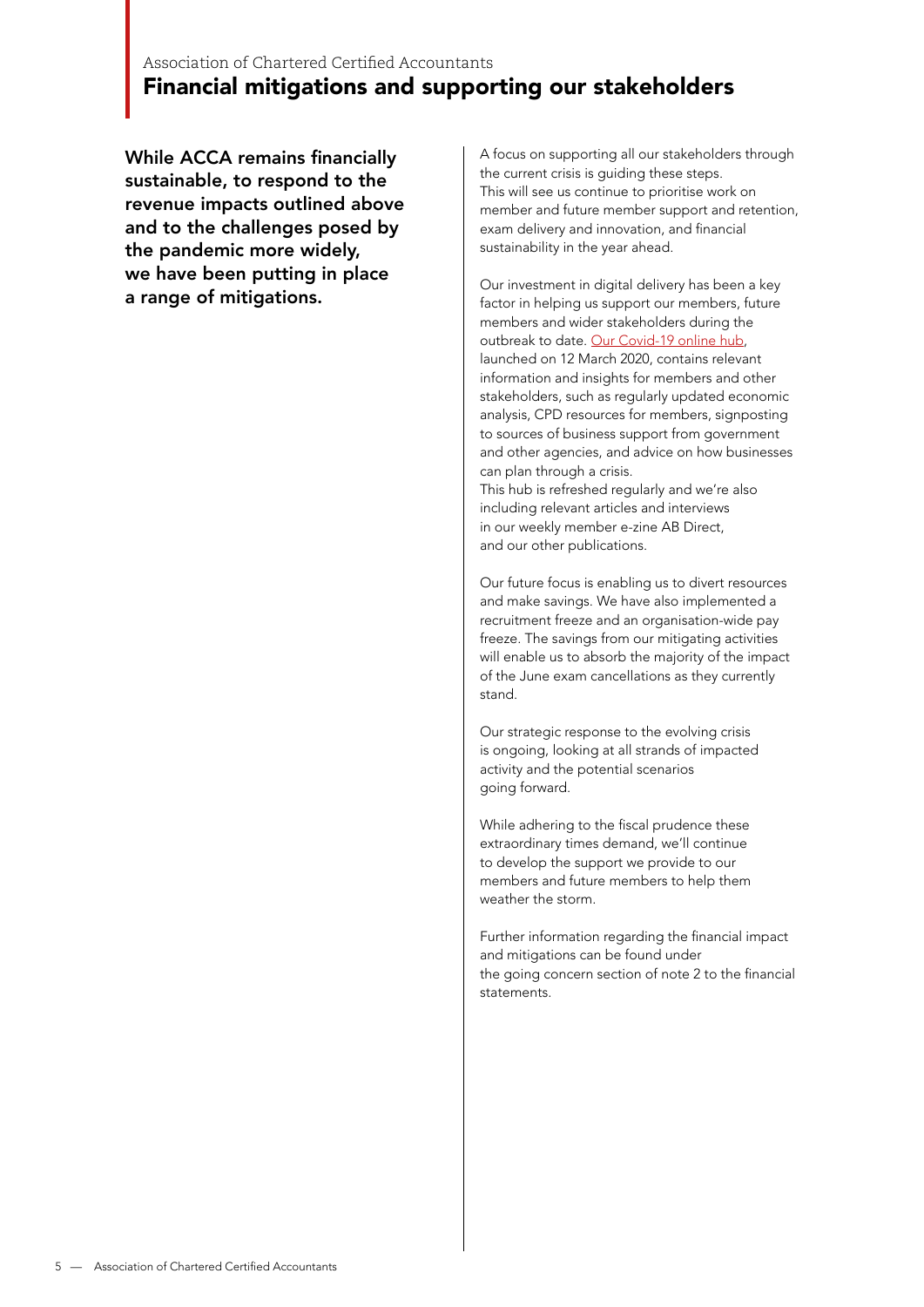Consolidated income statement

For the year ended 31 March 2020

|              |                                              |          | Restated  |
|--------------|----------------------------------------------|----------|-----------|
|              |                                              | 31 Mar   | 31 Mar    |
|              |                                              | 2020     | 2019      |
|              |                                              | £'000    | £'000     |
| <b>Notes</b> |                                              |          |           |
|              | Income                                       |          |           |
| 6            | Fees and subscriptions                       | 105,910  | 97,079    |
| 7            | Operating activities                         | 110,481  | 108,995   |
|              | <b>Total income</b>                          | 216,391  | 206,074   |
|              | <b>Expenditure</b>                           |          |           |
| 8            | Operational expenditure                      | 186,707  | 195,118   |
| 9            | Strategic investment expenditure             | 21,607   | 34,765    |
|              | <b>Total expenditure</b>                     | 208,314  | 229,883   |
|              | Surplus/(deficit) of income over expenditure | 8,077    | (23, 809) |
| 22           | Pension past service costs                   |          | (12,500)  |
|              | <b>Operating surplus/(deficit)</b>           | 8,077    | (36, 309) |
| 10           | Other (losses)/gains                         | (932)    | 112       |
| 11           | (Losses)/income from investments             | (2,673)  | 2,590     |
| 11           | Finance costs                                | (2, 125) | (2, 157)  |
| 12           | Surplus/(deficit) before tax                 | 2,347    | (35, 764) |
| 13           | Tax                                          | (917)    | 424       |
|              | Surplus/(deficit) for the year               | 1,430    | (35, 340) |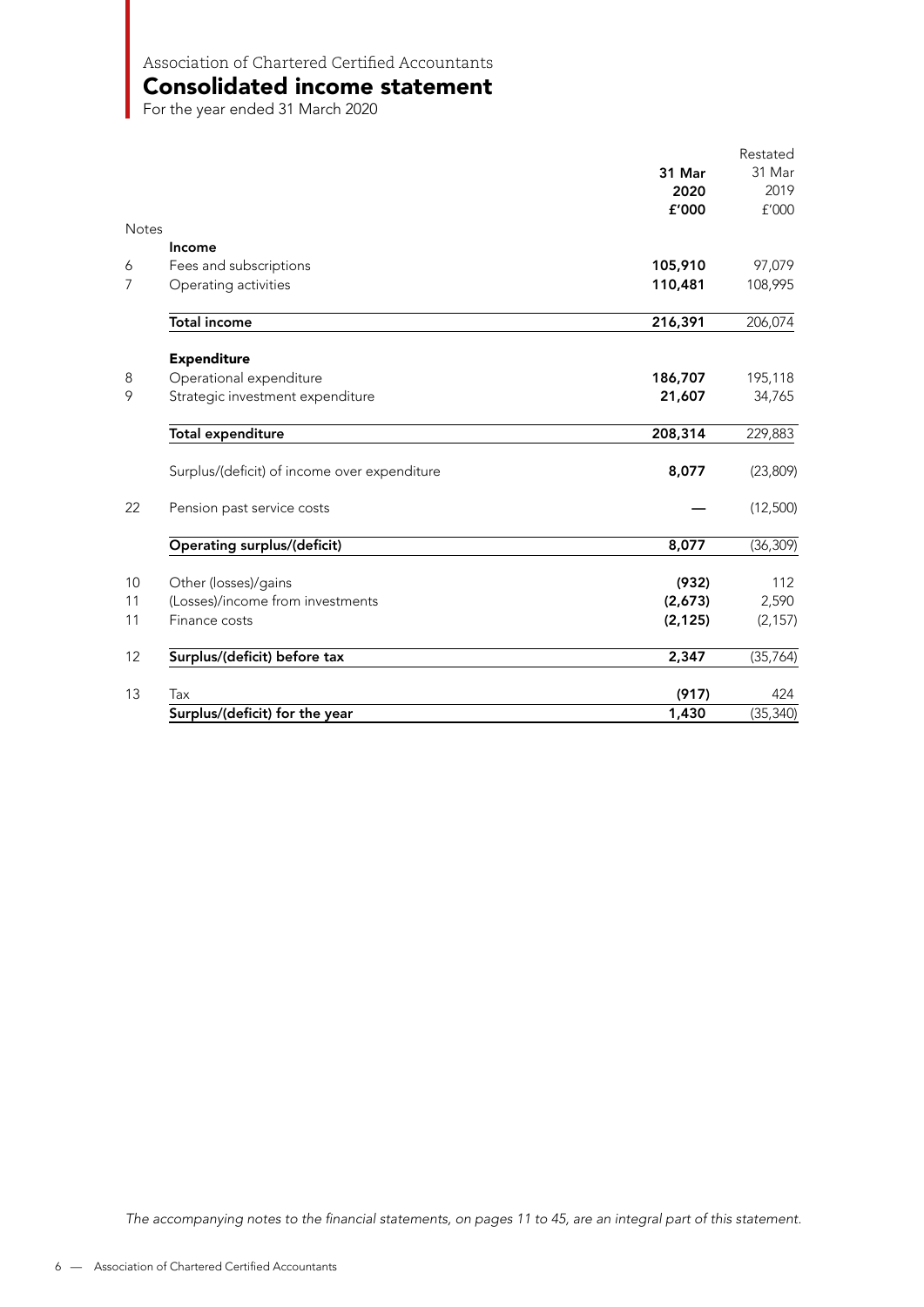### Consolidated statement of comprehensive income

For the year ended 31 March 2020

|                                                                          |        | Restated  |
|--------------------------------------------------------------------------|--------|-----------|
|                                                                          | 31 Mar | 31 Mar    |
|                                                                          | 2020   | 2019      |
|                                                                          | f'000  | f'000     |
| Surplus/(deficit) for the year                                           | 1,430  | (35, 340) |
| Other comprehensive income                                               |        |           |
| Items that will not be reclassified to income or expenditure             |        |           |
| Recognition of actuarial gains/(losses)                                  | 10,285 | (1,027)   |
|                                                                          | 10,285 | (1,027)   |
| Items that will be subsequently reclassified to income<br>or expenditure |        |           |
| Currency translation differences                                         | 99     | 653       |
|                                                                          | 99     | 653       |
| Other comprehensive income for the year, net of tax                      | 10,384 | (374)     |
| Total comprehensive income for the year                                  | 11,814 | (35, 714) |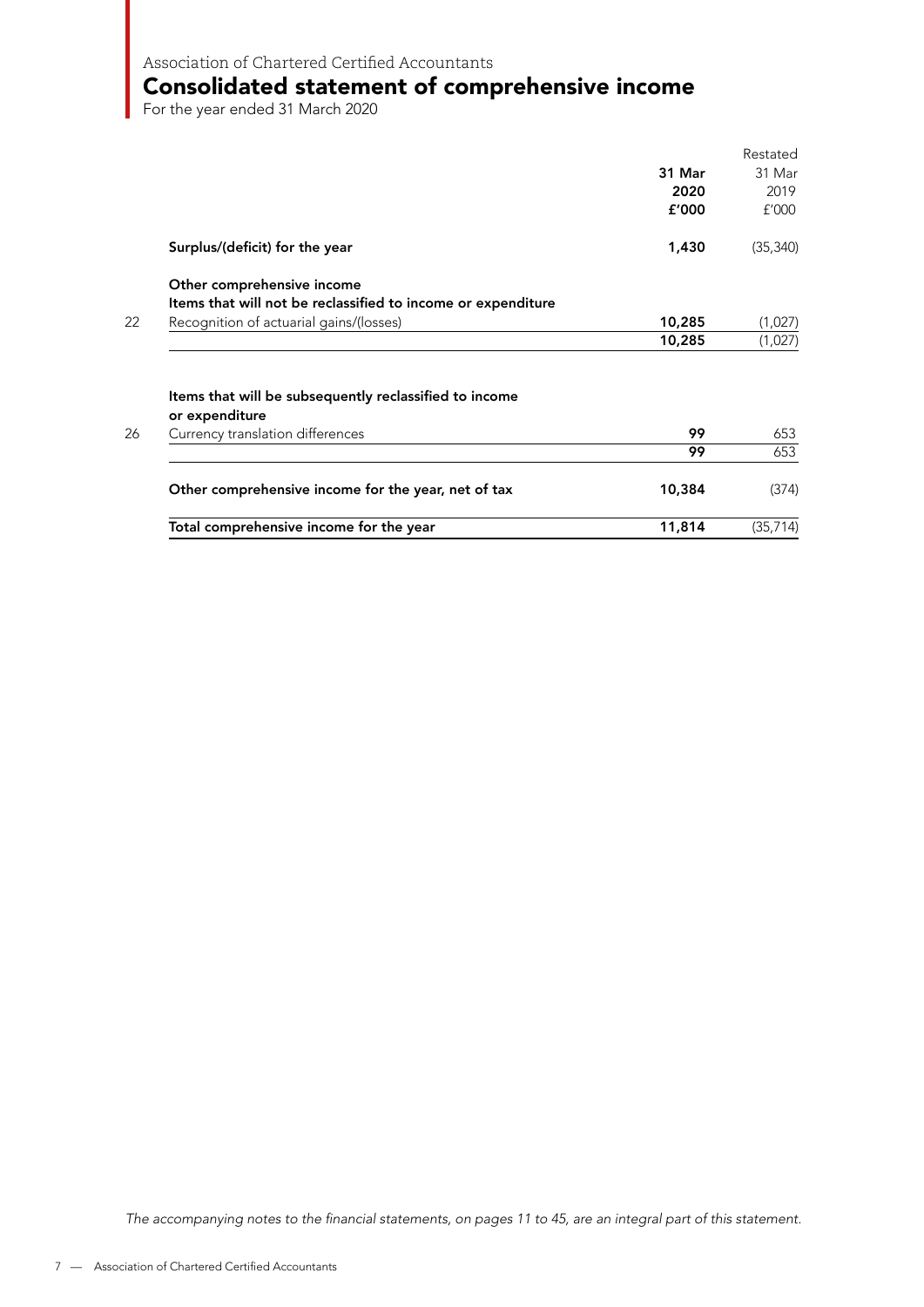### Consolidated balance sheet as at 31 March 2020

|              |                                       |         | Restated | Restated |
|--------------|---------------------------------------|---------|----------|----------|
|              |                                       | 31 Mar  | 31 Mar   | 1 Apr    |
|              |                                       | 2020    | 2019     | 2018     |
|              |                                       | £'000   | £'000    | f'000    |
| <b>Notes</b> |                                       |         |          |          |
|              | <b>ASSETS</b>                         |         |          |          |
|              | <b>Non-current assets</b>             |         |          |          |
| 14           | Property, plant and equipment         | 46,682  | 51,638   | 56,148   |
| 15           | Intangible assets                     | 13,436  | 13,695   | 15,616   |
| 16           | Non-current financial assets          | 65,608  | 99,327   | 106,151  |
|              |                                       | 125,726 | 164,660  | 177,915  |
|              |                                       |         |          |          |
|              | <b>Current assets</b>                 |         |          |          |
| 17           | Trade and other receivables           | 33,572  | 31,433   | 26,153   |
| 16           | Other current financial assets        | 45,560  | 15,030   | 25,006   |
| 18           | Derivative financial instruments      | 131     | 304      |          |
| 19           | Cash and cash equivalents             | 27,070  | 15,569   | 17,247   |
|              |                                       | 106,333 | 62,336   | 68,406   |
|              | Total assets                          | 232,059 | 226,996  | 246,321  |
|              | <b>RESERVES AND LIABILITIES</b>       |         |          |          |
|              | <b>Funds and reserves</b>             |         |          |          |
|              | Accumulated fund                      | 34,518  | 22,803   | 59,170   |
| 26           | Other reserves                        | (404)   | (503)    | (1, 156) |
|              | <b>Total funds and reserves</b>       | 34,114  | 22,300   | 58,014   |
|              |                                       |         |          |          |
|              | <b>Non-current liabilities</b>        |         |          |          |
| 21           | Deferred tax liabilities              |         | 299      | 435      |
| 20           | Lease liabilities                     | 38,200  | 42,144   | 45,035   |
| 22           | Retirement benefit obligations        | 17,884  | 31,889   | 20,741   |
|              |                                       | 56,084  | 74,332   | 66,211   |
|              | <b>Current liabilities</b>            |         |          |          |
| 23           | Trade and other payables              | 39,868  | 37,662   | 34,176   |
| 20           | Lease liabilities                     | 6,600   | 6,216    | 6,220    |
|              | Tax payable                           | 8       |          | 3,056    |
| 24           | Deferred income                       | 89,805  | 79,983   | 72,715   |
| 18           | Derivative financial instruments      | 951     | 192      |          |
| 25           | Provisions                            | 4,629   | 6,311    | 5,929    |
|              |                                       | 141,861 | 130,364  | 122,096  |
|              | <b>Total liabilities</b>              | 197,945 | 204,696  | 188,307  |
|              | <b>Total reserves and liabilities</b> | 232,059 | 226,996  | 246,321  |

The financial statements were approved and authorised for issue by Council on 4 July 2020 and signed on its behalf by:

Cemple

**J Gu**, President **B Sheehan**, Chair of Audit Committee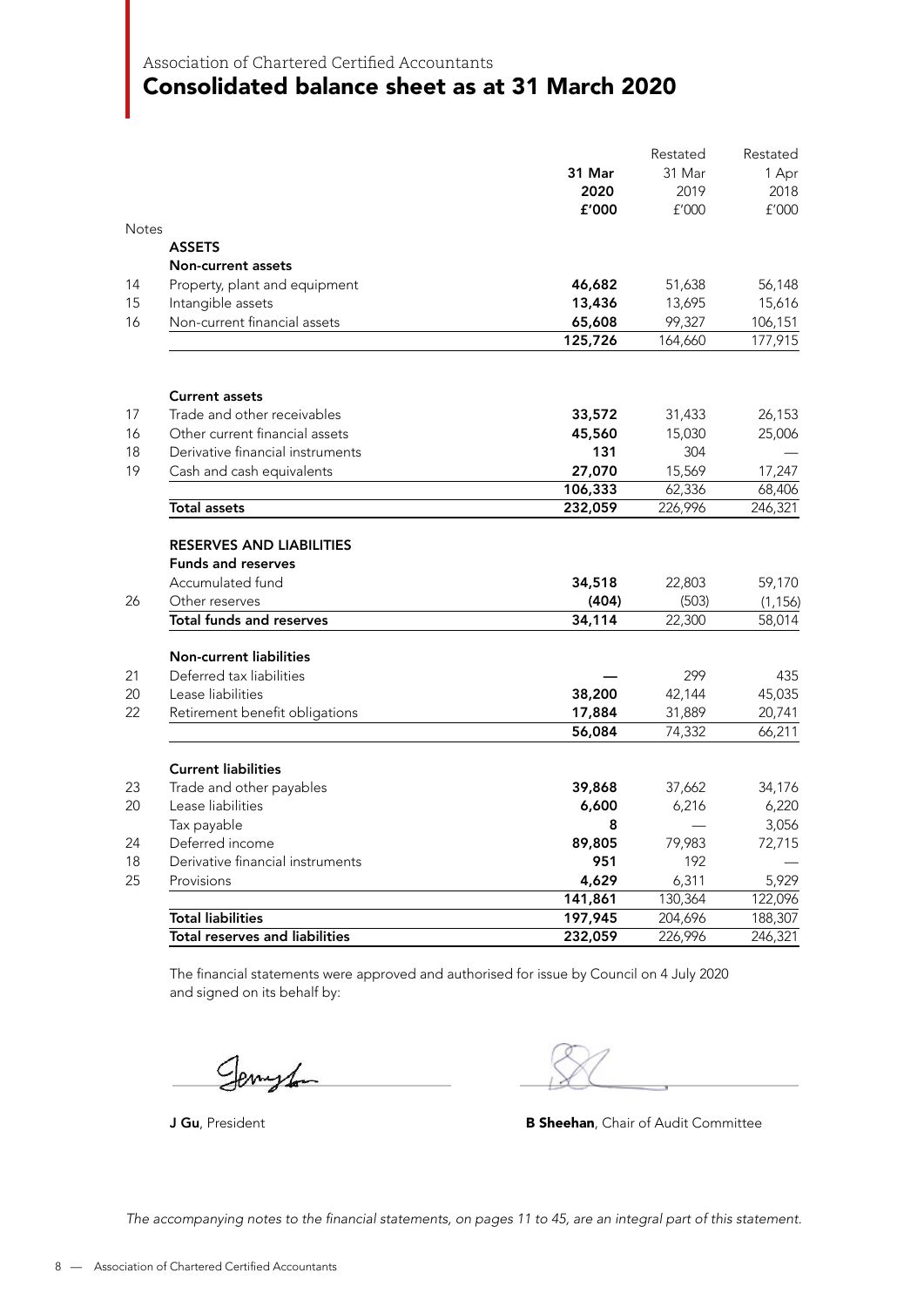### Consolidated statement of changes in members' funds

For the year ended 31 March 2020

|                                                                                  | Other reserves                   |                                    |                                       |                  |
|----------------------------------------------------------------------------------|----------------------------------|------------------------------------|---------------------------------------|------------------|
|                                                                                  | Currency<br>translation<br>£'000 | Available-<br>investments<br>£'000 | for-sale Accumulated<br>fund<br>£'000 | Total<br>£'000   |
| Balance at 1 April 2018 as previously reported                                   | (1, 156)                         | 5,872                              | 56,211                                | 60,927           |
| Opening reserves adjustment<br>Change in accounting policies<br>IFRS 15 adoption |                                  |                                    | (1,806)                               | (1,806)          |
| IFRS 9 reclassification to accumulated fund                                      |                                  | (5, 872)                           | 5,872                                 |                  |
| Adjusted balance at 1 April 2018                                                 | (1, 156)                         |                                    | 60,277                                | 59,121           |
| IFRS 16 adoption                                                                 |                                  |                                    | (1, 107)                              | (1, 107)         |
| Balance at 1 April 2018 - restated                                               | (1, 156)                         |                                    | 59,170                                | 58,014           |
| Comprehensive income<br>Deficit for the financial year - restated                |                                  |                                    | (35, 340)                             | (35, 340)        |
| Other comprehensive income                                                       |                                  |                                    |                                       |                  |
| Currency translation<br>Recognition of actuarial losses                          | 653                              |                                    | (1,027)                               | 653<br>(1,027)   |
| Total other comprehensive income                                                 | 653                              |                                    | (1,027)                               | (374)            |
| Total comprehensive income for year                                              | 653                              |                                    | (36, 367)                             | (35, 714)        |
| Balance at 31 March 2019 - restated                                              | (503)                            |                                    | 22,803                                | 22,300           |
| Adjusted balance at 1 April 2019                                                 | (503)                            |                                    | 22,803                                | 22,300           |
| Comprehensive income<br>Surplus for the financial year                           |                                  |                                    | 1,430                                 | 1,430            |
| Other comprehensive income                                                       |                                  |                                    |                                       |                  |
| Currency translation<br>Recognition of actuarial gains                           | 99                               |                                    | 10,285                                | 99<br>10,285     |
|                                                                                  |                                  |                                    |                                       |                  |
| Total other comprehensive income<br>Total comprehensive income for year          | 99<br>99                         |                                    | 10,285<br>11,715                      | 10,384<br>11,814 |
| Balance at 31 March 2020                                                         | (404)                            |                                    | 34,518                                | 34,114           |

The analysis of reserves is presented in note 26.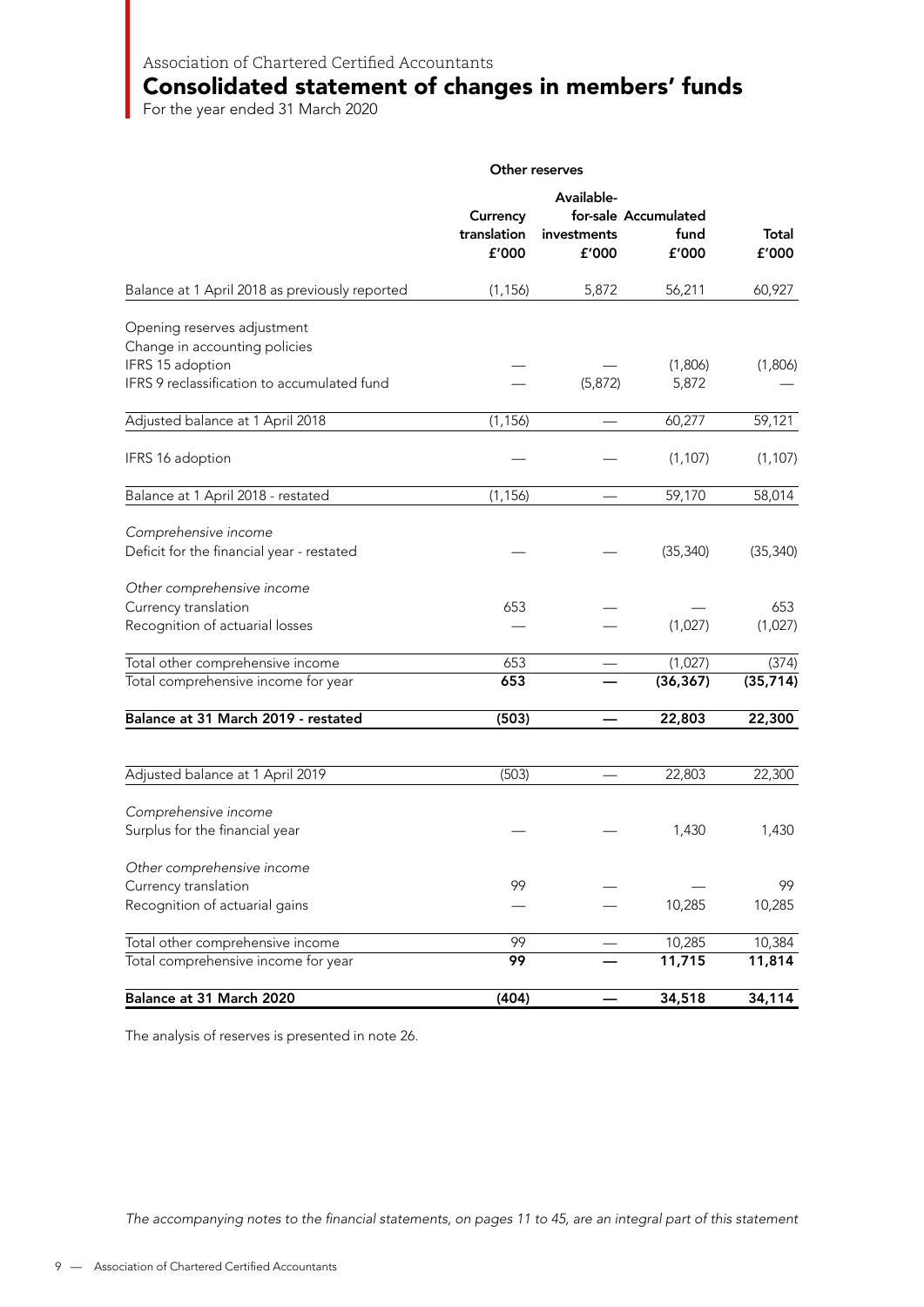Consolidated cash flow statement

For the year ended 31 March 2020

|                                                        |           | Restated  |
|--------------------------------------------------------|-----------|-----------|
|                                                        | 31 Mar    | 31 Mar    |
|                                                        | 2020      | 2019      |
|                                                        | £'000     | f'000     |
| Notes                                                  |           |           |
| Cash flows from operating activities                   |           |           |
| Cash generated from/(absorbed by) operations           | 27,394    | (4,201)   |
| Tax paid                                               | (762)     | (3, 214)  |
| Net cash from/(used in) operating activities           | 26,632    | (7, 415)  |
| Cash flows from investing activities                   |           |           |
| Acquisition of property, plant and equipment           | (5, 479)  | (6, 262)  |
| Cash expended on intangible assets                     | (5,673)   | (3,607)   |
| Acquisition of financial assets                        | (71,602)  | (23, 462) |
| Disposal of property, plant and equipment              | 99        | 80        |
| Disposal of financial assets                           | 71,061    | 41,753    |
| Interest received                                      | 75        | 148       |
| Dividends received                                     | 982       | 951       |
| Net cash (used in)/generated from investing activities | (10, 537) | 9,601     |
| Cash flows from financing activities                   |           |           |
| Proceeds from lease liabilities                        | 3,217     | 2,853     |
| Repayment of lease liabilities                         | (6,777)   | (5,748)   |
| Interest paid                                          | (128)     | (295)     |
| Interest expense on lease liabilities                  | (1, 257)  | (1, 348)  |
| Net cash absorbed by financing activities              | (4, 945)  | (4,538)   |
| Net increase/(decrease) in cash and cash equivalents   | 11,150    | (2, 352)  |
| Cash and cash equivalents at beginning of year         | 15,569    | 17,247    |
| Exchange gains on cash and cash equivalents            | 351       | 674       |
| Cash and cash equivalents at end of year               | 27,070    | 15,569    |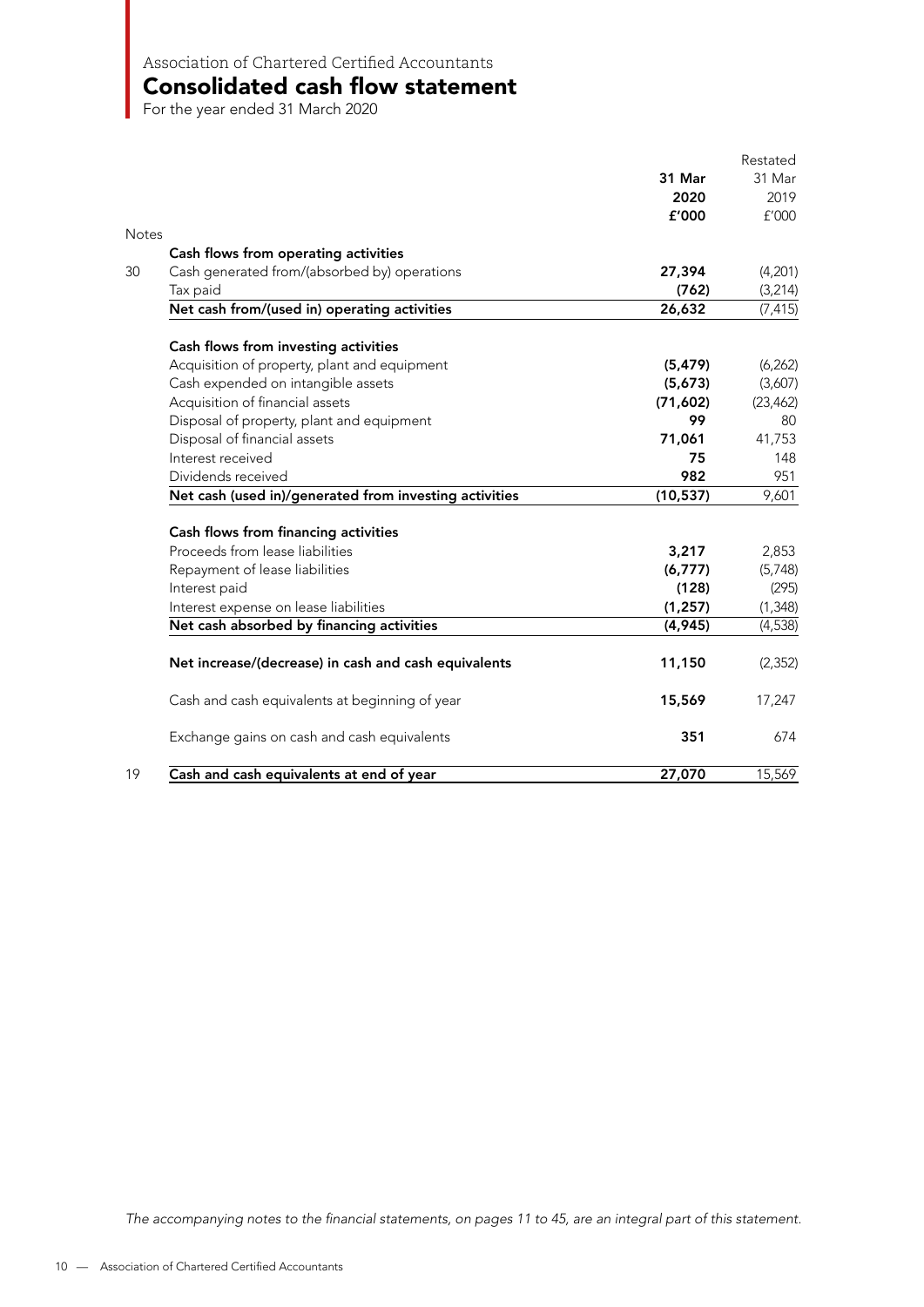For the year ended 31 March 2020

#### 1. General information

ACCA is a body incorporated under Royal Charter with statutory recognition in the UK. Council has concluded that as an international organisation, ACCA should prepare financial statements which comply with International Financial Reporting Standards (IFRS) as issued by the International Accounting Standards Board (IASB) and adopted by the European Union.

These financial statements are presented in pounds sterling because that is the currency of the parent undertaking which is domiciled in the UK. All values are rounded to the nearest thousand pounds. Non-UK operations are included in accordance with the policies set out in note 2.

#### Restatement of prior year figures

Following the adoption of IFRS 16 Leases, using the full retrospective approach, the figures for the years ending 31 March 2018 and 31 March 2019 have been restated.

New and amended standards adopted during the year and changes in accounting policies ACCA has applied the following standards and amendments for the first time for the annual reporting period commencing 1 April 2019.

• IFRS 16: Leases

IFRS 16: Leases replaces IAS 17 Leases along with three Interpretations (IFRIC 4 'Determining whether an Arrangement contains a Lease', SIC 15 'Operating Leases – Incentives' and SIC 27 'Evaluating the Substance of Transactions involving the Legal Form of a Lease') and Amendments to IFRS 16,Covid-19-Related Rent Concessions.

IFRS 16 requires lessees to recognise nearly all leases on the balance sheet which will reflect their right to use an asset for a period of time and the associated liability for payments. IFRS 16 was introduced on 1 January 2019 and impacts on the ACCA's financial statements as it changes how ACCA accounts for leases, which were previously classed as operating leases. IFRS 16 is mandatory and ACCA has adopted the full retrospective approach from 1 April 2019. ACCA has recognised the cumulative effect of applying IFRS 16 at the start of the earliest comparative period (i.e. 1 April 2018) as if the accounting requirements under the new accounting standard had already been applied and restated the comparative information of the financial statements. A right-of-use asset together with a related lease liability will be required to be recognised in the financial statements. The adoption of the new standard has resulted in ACCA recognising a right-of-use asset together with a related lease liability in connection with all former operating leases except for those identified as low-value or having a remaining lease term of less than 12 months from the date of the initial application. ACCA has assessed that this treatment will only apply to all of its rented offices. The effect of first-time adoption of this standard has reduced opening net assets at 1 April 2018 by £1.1m. ACCA has calculated that on 1 April 2018, the net book value of right-of-use assets brought onto the balance sheet was £39.8m and the value of the corresponding lease liability was £51.3m, though it should be noted that this liability includes provision for dilapidations. The impact on the income statement for the year ended 31 March 2019 was an increase in costs of £0.6m. The calculations use a discount rate appropriate to the rate implicit of borrowing at the time of the lease being taken out. The annual discount rates over all of ACCA's rented offices range from between 2% and 4.69%.

ACCA completed an assessment of the impact of IFRS 16 using the method as outlined in the standard.

- IFRIC Interpretation 23: Uncertainty over Income Tax Treatments The Interpretation clarifies application of recognition and measurement requirements in IAS 12 Income Taxes when there is uncertainty over Income Tax Treatments.
- IAS 38 Intangible Assets

ACCA has changed its accounting estimate for amortising intangible assets from four years to between four and seven years. The change in accounting estimate reflects the longevity over which the Digital Transformation assets will be used. This change will only impact new intangible assets established as part of the Digital Transformation programme which came into service from July 2019.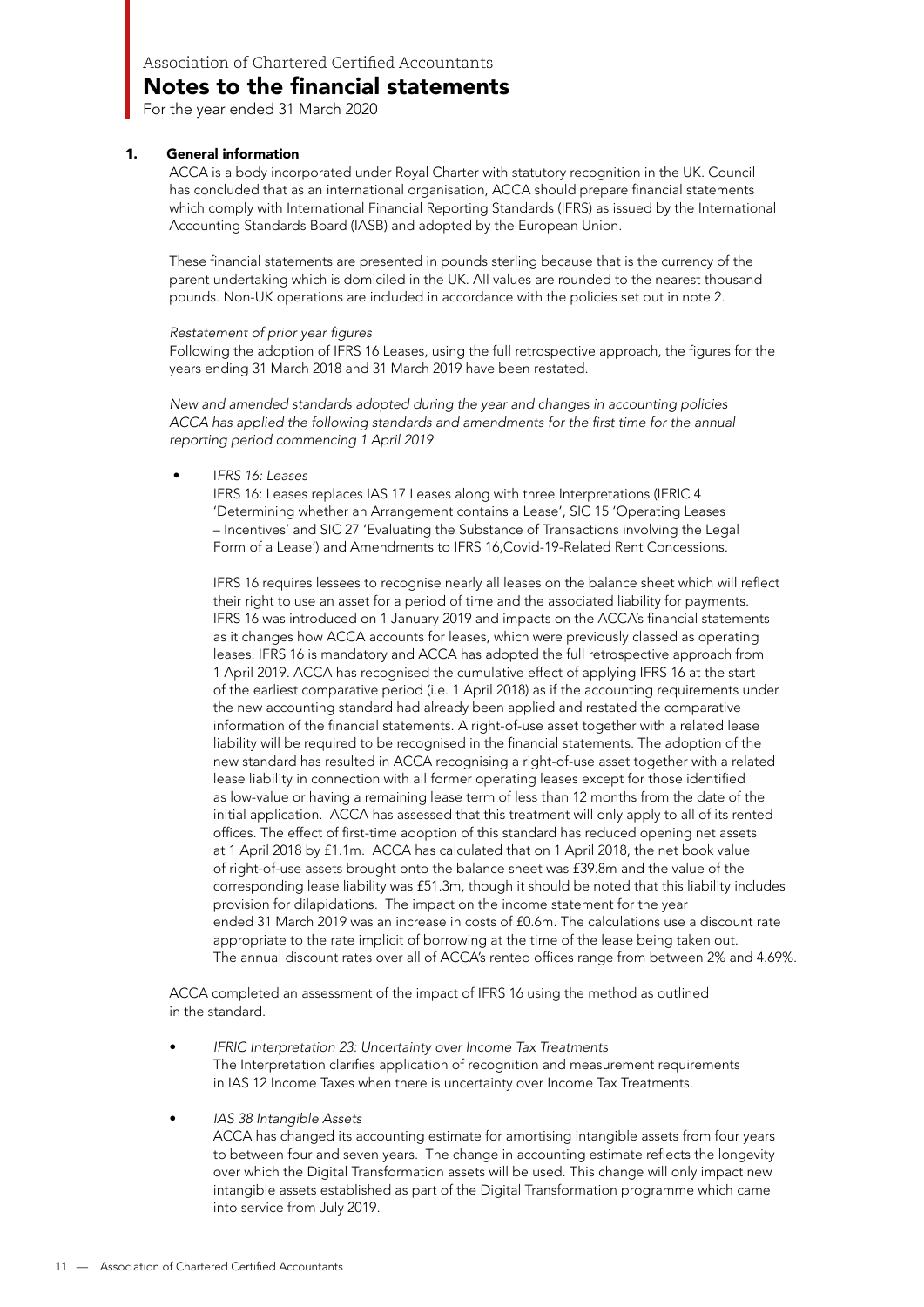For the year ended 31 March 2020

#### General information (continued) 1

New and revised IFRS in issue but not yet effective

At the year end the following new standards, interpretations and amendments, which have not been applied in these financial statements, may have an effect on ACCA's future financial statements:

- IFRIC Interpretation 22: Foreign currency transactions and advance considerations IFRIC 22 clarifies which exchange rate to use in transactions that involve advance consideration paid or received in a foreign currency
- IFRS 14: Regulatory Deferral Accounts IFRS 14 Regulatory Deferral Accounts specifies the reporting requirements for regulatory deferral account balances that arise when an entity provides goods or services to customers at a price or rate that is subject to rate regulation.
- Amendments to IFRS 10 The amendments clarify the accounting for transactions where a parent loses control of a subsidiary that does not constitute a business as defined in IFRS 3: Business Combinations, by selling all or part of its interest in that subsidiary to an associate or a joint venture that is accounted for using the equity method.
- Annual improvements to IFRSs (2015-2019) The improvements in these amendments clarify the requirements of IFRSs and eliminate inconsistencies within and between standards.
- Amendments to References to the Conceptual Framework in IFRS Standards The amendments support transition to the revised Conceptual Framework for companies that develop accounting policies when no IFRS Standard applies to a particular transaction.

#### Significant accounting policies

- The principal accounting policies applied in the preparation of these consolidated financial statements are set out below. These policies have been consistently applied to all the years presented, unless otherwise stated. 2
- Basis of preparation (a)

The consolidated financial statements have been prepared in accordance with IFRS as issued by the IASB and adopted by the European Union. The consolidated financial statements have been prepared under the historical cost convention, as modified by the revaluation of financial assets and derivative instruments at fair value through profit or loss.

Going concern  $(b)$ 

The financial statements have been prepared on a going concern basis. ACCA delivered a net surplus after tax of £1.4m for the year ended 31 March 2020 and as of that date current assets exceeded current liabilities by £54.3m after adjusting for £89.8m of deferred revenue. At the balance sheet date ACCA had £27.1m of cash, £45.6m of short-term deposits and financial assets valued at £65.6m.

Due to the global spread of Covid-19 and the extraordinary measures enacted by governments, ACCA's revenue streams during 2019/20 have been significantly impacted. ACCA responded quickly when the scale of the impact became known and cancelled all exams across China, Hong Kong SAR, Macau SAR, Taiwan region, Republic of Korea, Kuwait and Mongolia during March 2020 resulting in £6.3m of revenue loss against the 2019/20 budget.

In response to the crisis, a Strategic Response Team ("SRT") was created to combine both a strategic and tactical response to the crisis. Strategic priorities to deliver exams and innovate, Member and Future Member support and ensure financial sustainability were established for 2020/21. Immediate mitigating actions to reduce operating costs were applied including the removal of any employee or executive merit award for 2019/20 together with a freeze in pay increases for 2020/21 and a hold on new recruitment. In addition, the SRT created and ran various scenarios to consider the short, medium, and long-term implications of the Covid-19 pandemic on the annual budget and five-year projection.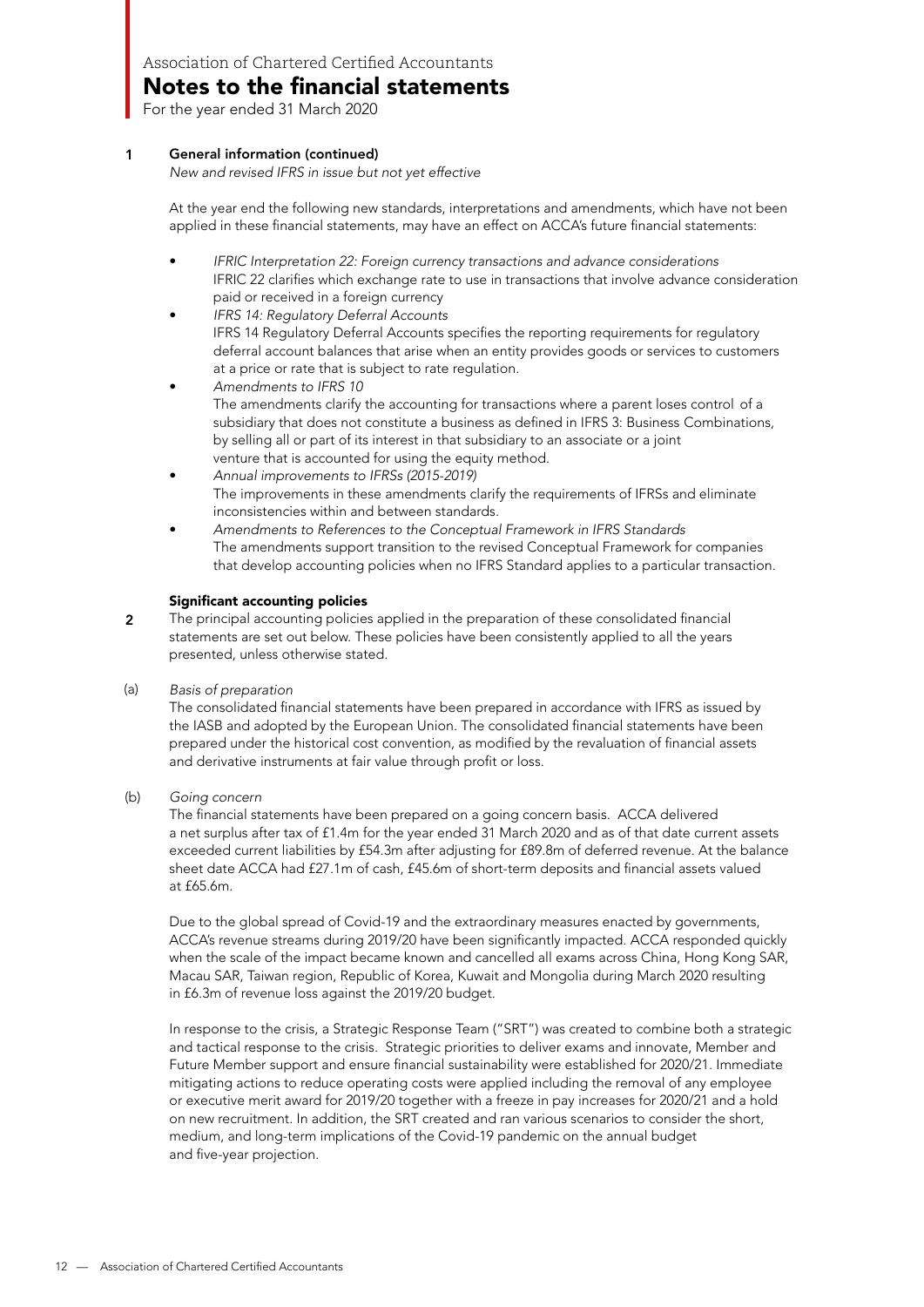For the year ended 31 March 2020

#### Significant accounting policies (continued)  $\overline{\mathbf{c}}$

#### Going concern (continued)  $(b)$

A revised budget for 2020/21 and associated five-year projection was approved by the Council Board on 24 April 2020 which reflects ACCA's best estimate of the impact of Covid-19. In preparing the revised budget for 2020/21 ACCA reduced revenue projections by £26.2m, operating costs by £11.2m and strategic investment by £5.1m.

The revenue reduction is predominantly due to the cancellation of the June 2020 exam session which ACCA announced on 20 April 2020 but also includes impacts from lower recruitment, retention and reduced revenue from courses and events. The operating cost reductions noted of £11.2m have been implemented across ACCA's global operations. Aligned to the strategic priorities, strategic investment has been reprioritised to delay certain projects but also includes new investment on a solution to allow ACCA students to sit computer-based exams within their own home ("exams at home"). This digital platform will mitigate a prolonged or 'second wave' event of Covid-19.

In assessing going concern, ACCA considered a range of scenarios where Covid-19 restricts the ability to hold physical exams for additional quarterly exams sessions. The impact of these worsening scenarios is mainly focused on revenue loss from cancelled examinations (both sessional and on-demand) and lower recruitment and retention of customers. The revised budget agreed with Council reflects the cancellation of the June session but includes an extraordinary session held in July to support our students across a number of markets, predominantly those impacted by the March cancellation. There has been a good response from students to this change and it has also been welcomed by our suppliers and partners.

Stress tests were carried out on ACCA's cashflow under these scenarios across 3 years. ACCA has a cyclical cashflow driven by the quarterly exam sessions and annual subscription cycle. In the normal course of business, the low point of the cash cycle is between October and November each year. As a result of these stress tests, ACCA requires additional funding under the revised plan of £25m and has received a credit approved offer for a 3 year revolving credit facility ("RCF") with Barclays PLC.

This facility provides flexible access to working capital when ACCA requires it, generally between July and November, and allows ACCA to maintain its £65.6m investment portfolio for the longer term in line with ACCA's investment strategy. These funds would also be available should there be a continuance of current measures which may threaten the delivery of the September exam session. ACCA has developed mitigating plans under this scenario and these plans would seek to further reduce operating expenditure and delay or cancel in-flight strategic projects.

When considering the extreme scenario stress test, a critical judgement is the successful deployment of exams at home for on-demand and sessional exams where it is not possible to use exam centres. It is assumed that these solutions would allow ACCA to hold up to 50% of exams, even if lockdown conditions continued to apply, thereby mitigating the impact on lost income in the stress tests. ACCA have successfully deployed the exams at home solution for on-demand exams in June 2020 and are planning for deployment of the sessional exams in September 2020. Assuming the continued success of this solution, the stress test scenario forecasts that ACCA would continue to remain solvent for at least 12 months after the date of signing the accounts should our operations experience a continued impact from Covid-19.

At the time of approving the financial statements, based on the financial scenarios developed and availability of cash and funding, Council has a reasonable expectation that ACCA has adequate resources to continue in operational existence for the foreseeable future and that there are no material uncertainties about its ability to continue as a going concern.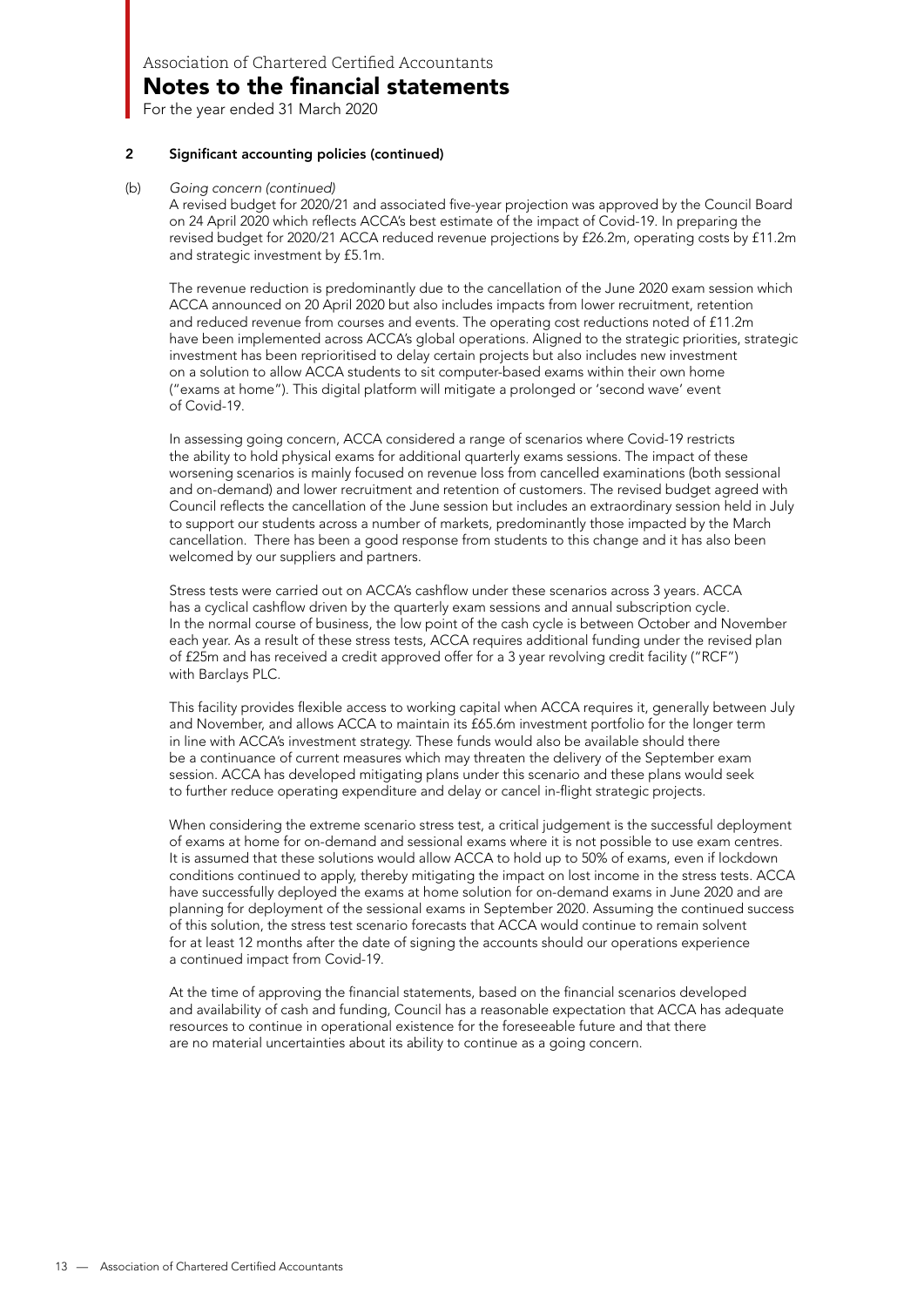For the year ended 31 March 2020

#### 2 Significant accounting policies (continued)

#### (c) Critical accounting estimates and judgements

The preparation of the consolidated financial statements requires ACCA to make certain accounting estimates and judgements that have an impact on the policies and the amounts reported in the consolidated financial statements. Estimates and judgements are continually evaluated and based on historical experiences and other factors, including expectations of future events that are believed to be reasonable at the time such estimates and judgements are made. Actual experience may vary from these estimates.

The estimates and assumptions which have the most significant risk of causing a material adjustment to the carrying amounts of assets and liabilities are discussed below.

i) Pension and other post-employment benefits

ACCA accounts for pension and other post-employment benefits in accordance with IAS 19. In determining the pension cost and the defined benefit obligation of ACCA's defined benefit pension schemes, a number of assumptions are used which include the discount rate, salary growth, price inflation, the expected return on the schemes' investments and mortality rates. Further details are contained in note 22 to the consolidated financial statements.

ii) Taxation

ACCA is required to estimate the income tax in each of the jurisdictions in which it operates. This requires an estimation of the current tax liability together with an assessment of the temporary differences which arise as a consequence of different accounting and tax treatments. These temporary differences result in deferred tax assets or liabilities which are included in the balance sheet. Deferred tax assets and liabilities are measured using tax rates substantially enacted by balance sheet date expected to apply when the temporary differences reverse. ACCA operates in many countries in the world and is subject to many tax laws and regulations. Where the precise impact of these laws and regulations is unclear then reasonable estimates may be used to determine the tax charge included in the financial statements. If the tax eventually payable or reclaimable differs from the amounts originally estimated then the difference will be charged or credited in the financial statements of the year in which it crystallises.

iii) Revenue recognition

ACCA's main income is derived from subscription income and examination income. As ACCA's subscription year is not coterminous with the financial year, ACCA has processes in place to ensure that the recognition of those income streams is in the correct period. In addition there are processes in place to ensure that exam fee income received in advance of providing the exam is deferred into the relevant period, and that subscription income for the year is deferred as appropriate. An adjustment to income is made each year which reflects the anticipated value of the expected credit loss which has been invoiced in services being provided.

iv) Impairment of non-financial assets

ACCA assesses whether there are any indicators of impairment for all non-financial assets at each reporting date. Intangible assets are tested for impairment annually and at other times when such indicators exist. The recoverable amounts have been determined based on value-in-use calculations, which requires management to estimate future cash flows. The use of this method requires judgement around whether an impairment review is triggered, the selection of a suitable discount rate in order to calculate the present value of future cash flows, and assumptions related to the expected number of students sitting exams. Other non-financial assets are tested for impairment when there are indicators that the carrying amounts may not be recoverable.

v) Provision for credit loss

ACCA applies the IFRS 9 simplified approach to measuring expected credit losses using a lifetime expected credit loss provision for trade receivables. To measure expected credit losses on a collective basis, trade receivables are grouped based on similar credit risk and aging.

The expected loss rates are based on ACCA's historical credit losses experienced over previous periods. The historical loss rates are then adjusted for current and forward-looking factors affecting ACCA's members, students and other customers e.g. retention rates.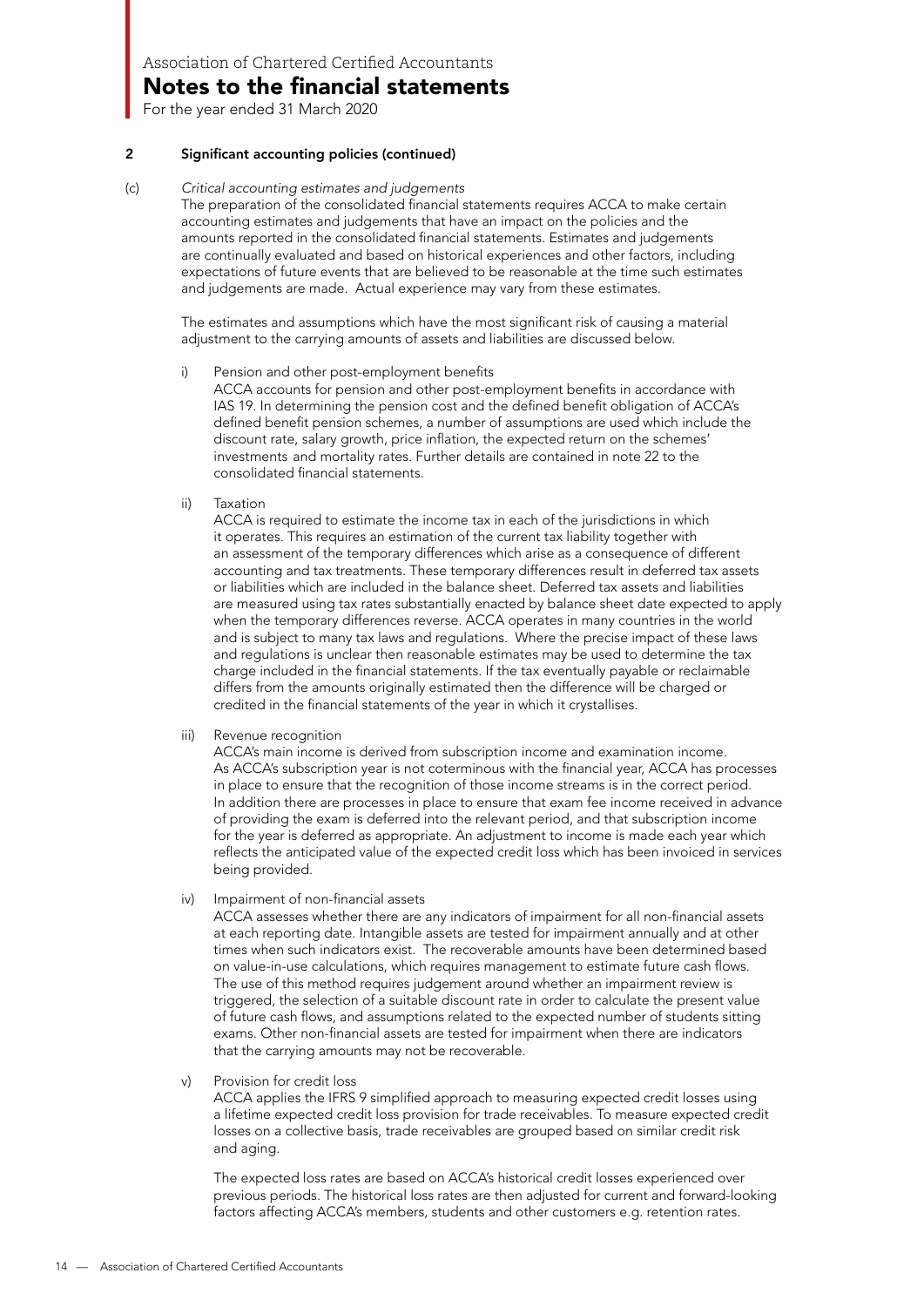Notes to the financial statements

For the year ended 31 March 2020

#### 2 Significant accounting policies (continued)

- (c) Critical accounting estimates and judgements (continued)
	- vi) Leased assets

ACCA applies IFRS 16 to account for its right-of-use assets and the related lease liabilities. ACCA assesses whether or not a rental contract contains a lease, whether or not an extension option will be exercised, whether or not a termination option will not be exercised and whether or not variable leased payments are truly variable or in-substance fixed. ACCA will use its judgement when making these assessments and will consider all facts and circumstances.

In applying IFRS 16, ACCA will calculate the appropriate discount rate to use, estimate the lease term and estimate variable lease payments dependant on an index or rate as appropriate.

#### (d) Income

Income as presented in the consolidated income statement is revenue as defined under IFRS 15 – Revenue from Contracts with Customers. The following accounting policies relate to ACCA's key income streams.

- Members', students' and affiliates' subscriptions are accounted for as income in the period to which they relate.
- Member admission fees are accounted for as income from the date on which the member is admitted to the date of the member's first annual subscription.
- Student registration fees are accounted for as income from the date of registration to the date of the student's first annual subscription.
- Income from qualifications and examinations relate to examination and exemption income from the professional qualification and our entry level qualifications. Examination income is accounted for in the period in which the related exam session took place, while exemption income is accounted for in the period in which it was awarded.
- Income generated from publications relates to royalties, advertising and mailing services. Royalties receivable in respect of the assignment, to third parties, of copyrights in educational publications are accounted for as income in the period in which the underlying sales take place.
- Course income is accounted for as the services are performed.
- Income from regulation and discipline relates to annual licence fees, monitoring visit fees and fines recoverable, and all are accounted for as income in the period to which they relate.
- Other revenues are recorded as earned or as the services are performed.
- (e) Basis of consolidation

The consolidated financial statements comprise the consolidated income statement, consolidated statement of comprehensive income, consolidated balance sheet, consolidated statement of changes in members' funds, and consolidated cash flow statement of ACCA and its subsidiaries (the group) as if they formed a single entity drawn up to 31 March 2019 and 31 March 2020. Where ACCA has control over an investee, it is classified as a subsidiary. The company controls an investee if all three of the following elements are present: power over the investee, exposure to variable returns from the investee, and the ability of the investor to use its power to affect those variable returns. Control is reassessed whenever facts and circumstances indicate that there may be a change in any of these elements of control. Inter-company transactions and balances between group companies are eliminated on consolidation. Accounting policies of subsidiaries have been changed where necessary to ensure consistency with the policies adopted by the group.

#### (f) Segmental reporting

ACCA has one operating segment and this is reported in a manner consistent with the internal reporting provided to the chief operating decision-maker. The chief operating decision-maker, who is responsible for allocating resources and assessing performance of the operating segment, has been identified as the Executive Team that makes the strategic decisions. Within that segment, income activities are reported by type and expenditure activities are reported by function.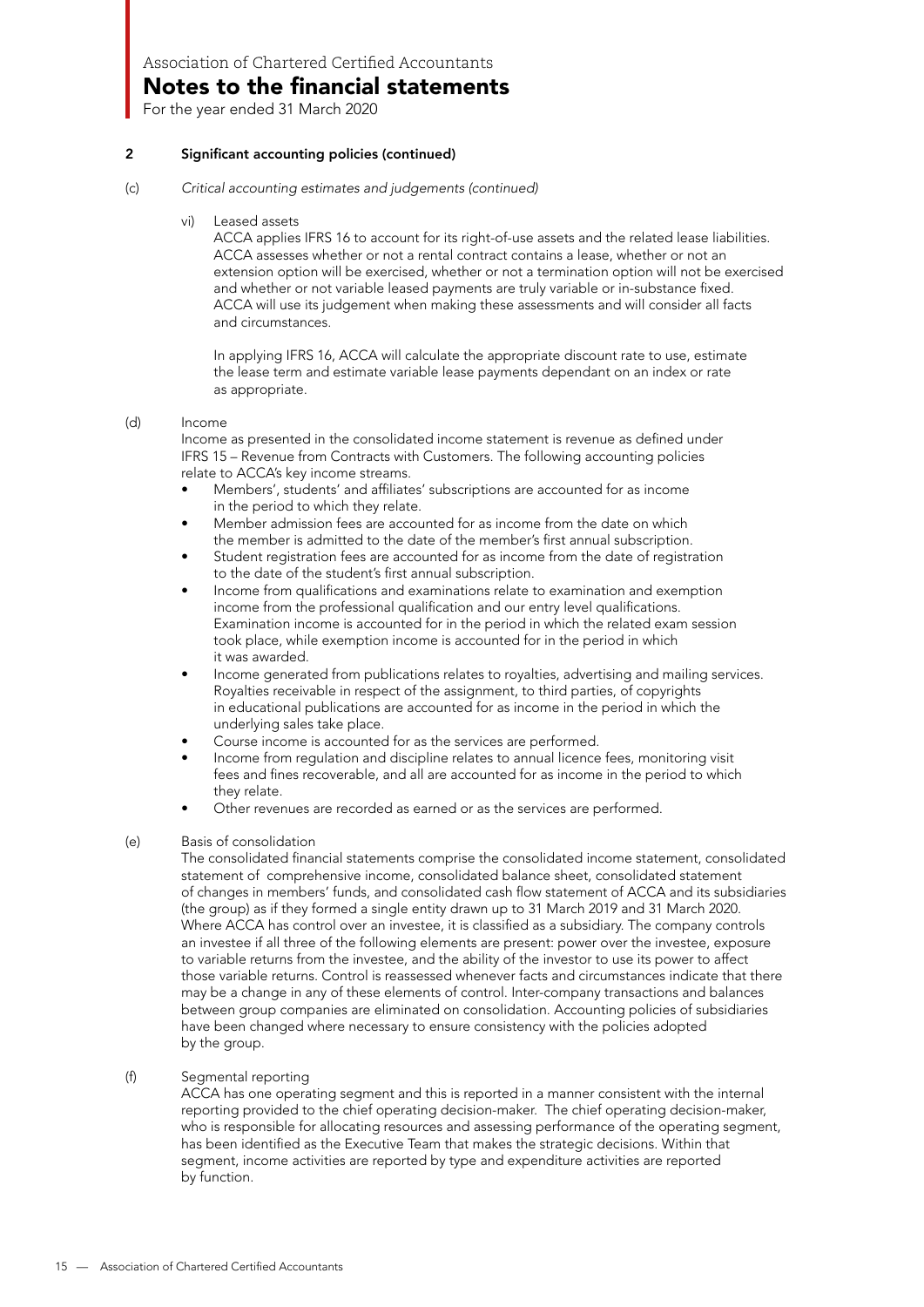For the year ended 31 March 2020

#### 2 Significant accounting policies (continued)

(g) Property, plant and equipment

All property, plant and equipment is initially recorded at cost. Cost includes all expenditure directly attributable to bringing the asset to the location and condition necessary for it to be capable of operating in the manner intended by management. Subsequently, property is regularly revalued at fair value as appropriate, with a formal third-party valuation every three years. Surpluses arising on revaluations are recognised in other comprehensive income and fair value reserve. Deficits that offset previous surpluses of the same asset are taken to fair value reserve while all other decreases are charged to other comprehensive income. On the subsequent sale or retirement of a revalued property, the attributable revaluation surplus remaining in the fair value reserve is transferred to the accumulated fund.

#### (h) Depreciation

Depreciation is provided on all property, plant and equipment, other than freehold land which is not depreciated, at rates calculated to write-off the cost or valuation, of each asset on a straightline basis over its expected useful life, as follows:

- leasehold improvements over the unexpired portion of the lease;
- plant and equipment over 4 to 10 years;
- computer systems and equipment over 2 to 4 years.

#### (i) Intangible assets

Expenditure on research activities is recognised as an expense in the period in which it is incurred. An internally generated intangible asset arising from ACCA's development projects and other intangible assets are recognised only if all the following conditions are met:

- it is technically feasible to complete the product so that it will be available for use,
- the intention is to complete the product for internal use or to sell it,
- it is probable that the asset created will generate future economic benefits, and
- the development cost of the asset can be measured reliably.

Where no internally generated intangible asset can be recognised, development expenditure is recognised as an expense in the period in which it is incurred. Directly attributable costs that are capitalised include project employee costs and an appropriate portion of relevant overheads. Development expenditure previously recognised as an expense is not recognised as an asset in a subsequent period. Other intangible assets include development projects where the majority of the costs are the purchase of materials and services to help support the implementation of the internally generated intangible assets. The internally generated and other intangible assets are amortised over their estimated useful lives, which are usually between four and seven years. Amortisation begins when the intangible asset is available for use.

#### (j) Financial instruments

Financial instruments recognised in the balance sheet include cash and cash equivalents, financial assets, certificates of deposit, derivative financial instruments, trade and other receivables and trade and other payables. Financial instruments are initially valued at fair value. Financial assets are derecognised when the rights to receive cash flows from the asset have expired. Financial liabilities are derecognised when the obligation under the liability is discharged, cancelled or expires. Subsequent to initial recognition, financial instruments are measured as set out below.

#### Trade and other receivables

Trade and other receivables are stated at amortised cost based on the original invoice amount less a provision for any irrecoverable amounts. Provision is made in accordance with IFRS 9 using the simplified approach to lifetime expected credit loss. Bad debts are written off when identified. Terms on receivables balances range from 30 to 90 days.

#### Trade and other payables

Trade and other payables are recognised at amortised cost. Terms on trade payables balances range from immediate to 30 days.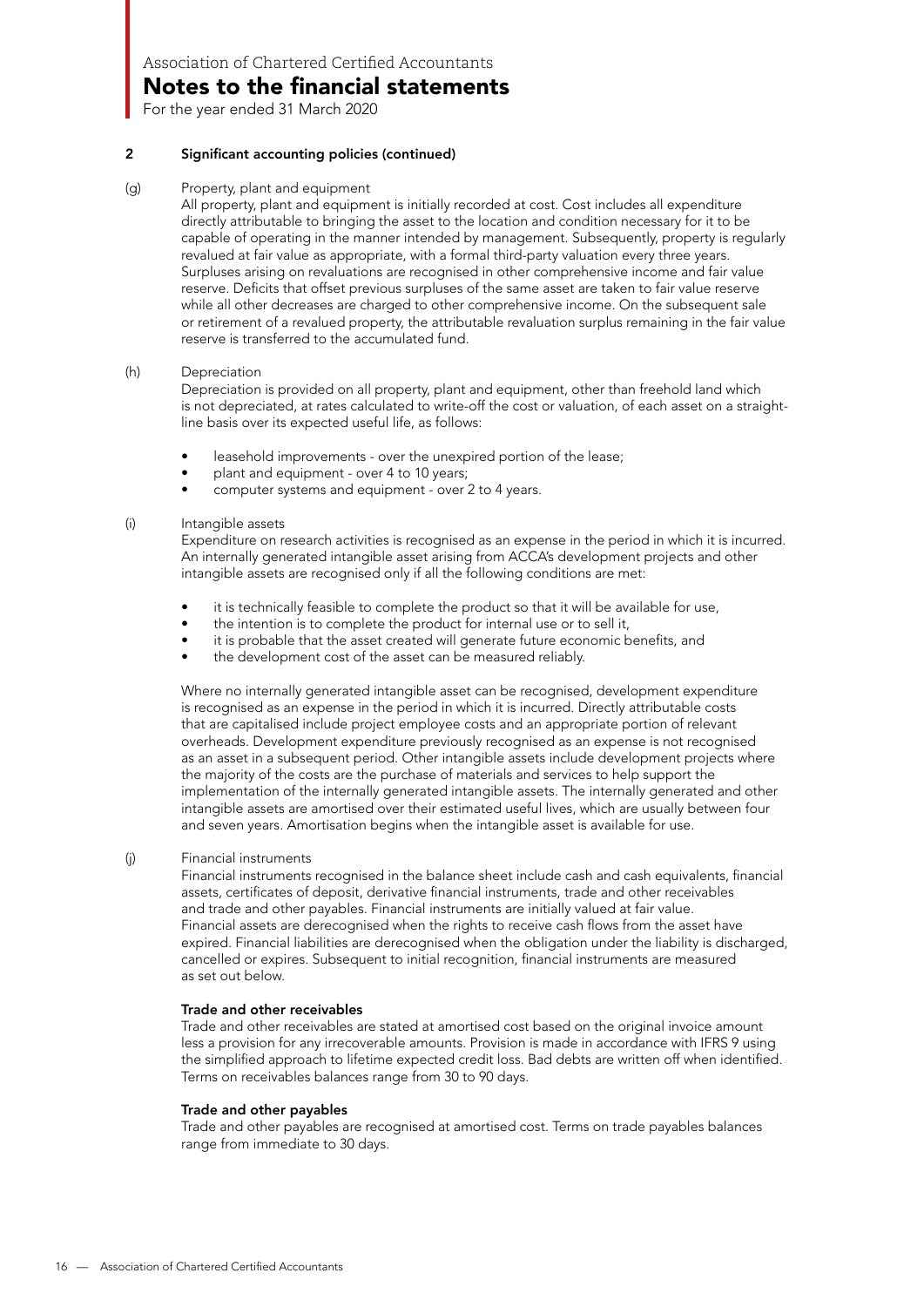For the year ended 31 March 2020

#### 2 Significant accounting policies (continued)

#### (j) Financial instruments (continued)

#### Financial assets

The portfolio of investments, which includes property funds, is managed by professional fund managers, held for the long term and classified as financial assets. An equity instrument measured at fair value through profit or loss is recognised initially at fair value directly attributable to the financial asset. After initial recognition, the asset is measured at fair value at the balance sheet date. Unrealised and realised changes in fair value are included as "finance income" through profit or loss in the consolidated income statement. When the financial assets are sold the gain or loss from fair value changes will be shown in profit or loss. Dividends from such investments continue to be recognised in profit or loss as other income when the group's right to receive payments is established.

#### Cash and cash equivalents

Cash and cash equivalents comprise cash on hand, demand and short-term deposits with banks and similar institutions, which are readily convertible to known amounts of cash and are subject to insignificant risk of changes in value. This excludes certificates of deposit and cash funds, which are classified as other current financial assets. Short-term is defined as being three months or less. This definition is also used for the cash flow statement.

#### Cash funds

The portfolio of cash funds, which is managed by professional investment fund managers, is held for the short to medium term and is classified as other current financial assets. The investments in the cash funds are carried at fair value, stated as market value as at the balance sheet date, with all changes in fair value through profit or loss (FVPL) in the consolidated income statement. When the cash funds are sold the gain or loss from fair value changes will be shown in profit or loss. Where an impairment loss arises from the fair value being below cost, this is recognised in the consolidated income statement.

#### (k) Impairment of financial assets

At each balance sheet date ACCA reviews the carrying amounts of its financial assets to determine whether there is any indication that those assets have suffered an impairment loss. If any such indication exists, the recoverable amount of the asset is estimated in order to determine the extent of the impairment loss (if any). Where the recoverable amount is less than the carrying value, an impairment loss is recognised. Subsequent to recognising that impairment, the impairment may be recovered if an event occurred that reverses the impairment indicator. An impairment loss is charged to the consolidated income statement immediately unless the asset is carried at its revalued amount (see note 2j).

In respect of financial assets, at the balance sheet date ACCA assesses whether there is objective evidence that the financial assets are impaired. In the case of equity investments classified as financial assets, a significant or prolonged decline in the fair value of the security below its cost is also evidence that the assets are impaired. If any such evidence exists for these assets, the cumulative loss, which is measured as the acquisition cost and the current fair value, is recognised in the consolidated income statement.

Financial assets are grouped on the basis of similar credit risk characteristics that are indicative of the debtors' ability to pay all amounts due according to the contractual terms and the collective impairment provision is estimated for any such group where credit risk characteristics of the group of financial assets has deteriorated. Factors such as any deterioration in country risk, technological obsolescence as well as identified structural weaknesses or deterioration in cash flows are taken into consideration and the amount of the provision is based on the historical loss pattern within each group.

#### (l) Impairment of non-financial assets

Intangible assets which are subject to amortisation are reviewed for impairment whenever events or changes in circumstances indicate that the carrying value may not be recoverable. An impairment loss is recognised for the amount by which the asset's carrying amount exceeds its recoverable amount. The recoverable amount is the higher of an asset's fair value less costs to sell and value in use.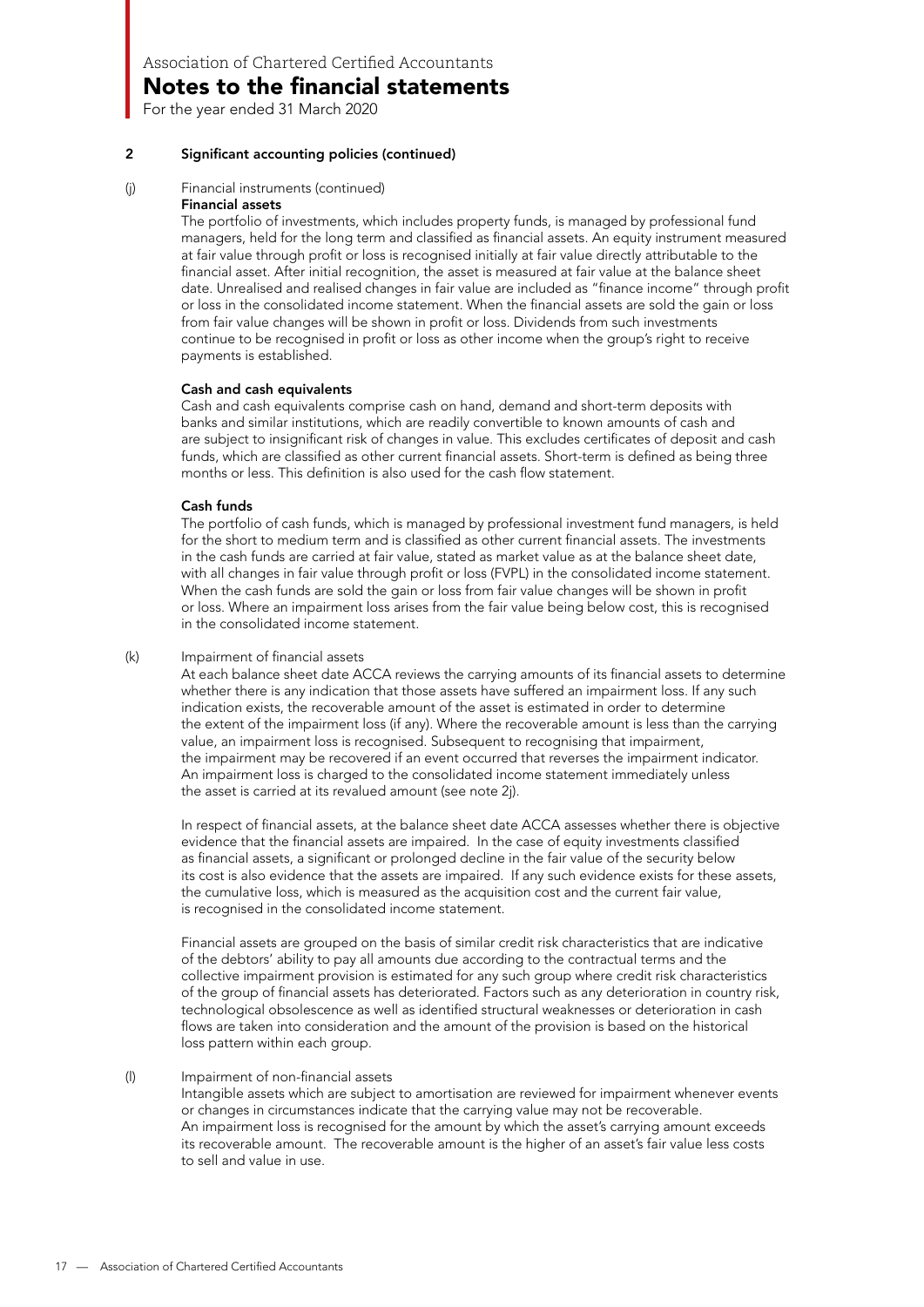For the year ended 31 March 2020

#### 2 Significant accounting policies (continued)

#### (m) Leased assets

ACCA has applied IFRS 16 using the full retrospective approach. The impact is disclosed in Note 14.

At the inception of a contract, ACCA assesses whether a contract is, or contains, a lease. To assess whether a contract contains a lease, ACCA considers whether the contract conveys the right to control or use an identified asset by:

- the contract involves the use of an identified asset either explicitly or implicitly. The asset should be physically distinct or represent substantially all the capacity of the asset. If the supplier has the right of substitution, then the asset is not identified,
- ACCA has the right to obtain substantially all the economic benefits from the use of the asset throughout the period of use,
- ACCA has the right to direct the use of the asset. ACCA has this right when it has the decision-making rights that are most relevant to changing how and for what purpose the asset is used.

ACCA has initially applied IFRS 16 on 1 April 2019 using the full retrospective approach. Accordingly, ACCA has recognised the cumulative effect of applying IFRS 16 at the start of the earliest comparative period (i.e. 1 April 2018) as if the accounting requirements under the new accounting standard had always been applied and restated the comparative information of the financial statements. At inception or reassessment of a lease of land or buildings, ACCA has elected to separate non-lease components and account for the lease and non-lease components separately.

#### As a lessee

ACCA recognises a right-of-use asset and a lease liability at the lease commencement date. The right-of-use asset is initially measured at cost, which comprises the initial amount of the lease liability adjusted for any lease payments made at or before the commencement date, plus any initial direct costs incurred and an estimate of costs to dismantle and remove the underlying asset or to restore the underlying asset or the site on which it is located, less any lease incentives received.

The right-of-use asset is subsequently depreciated using the straight-line method from the commencement date to the end of the initial lease term. In addition, the right-of-use asset is periodically reduced by impairment losses, if any, and adjusted for certain remeasurements of the lease liability.

The lease liability is initially measured at the present value of the lease payments that are not paid at the commencement date, discounted using the interest rate implicit in the lease or, if that rate cannot be readily identified, the Bank of England weighted monthly average index rate for non-financial institutions.

Lease payments included in the measurement of the lease liability comprise:

- fixed payments,
- variable lease payments that depend on an index or rate, and
- lease payments in an optional renewal period if ACCA is reasonably certain to exercise that option.

The lease liability is measured at amortised cost using the effective interest method. It is remeasured when there is a change in future lease payments arising from a change in an index or rate, or if ACCA changes its assessment of whether it will exercise a purchase, extension or termination option.

When a lease liability is remeasured in this way, a corresponding adjustment is made to the carrying amount of the right-of-use asset or is recorded in profit or loss if the carrying amount of the right-of-use asset has been reduced to zero.

ACCA presents right-of-use assets in 'property, plant and equipment' and lease liabilities within its own section in the consolidated balance sheet.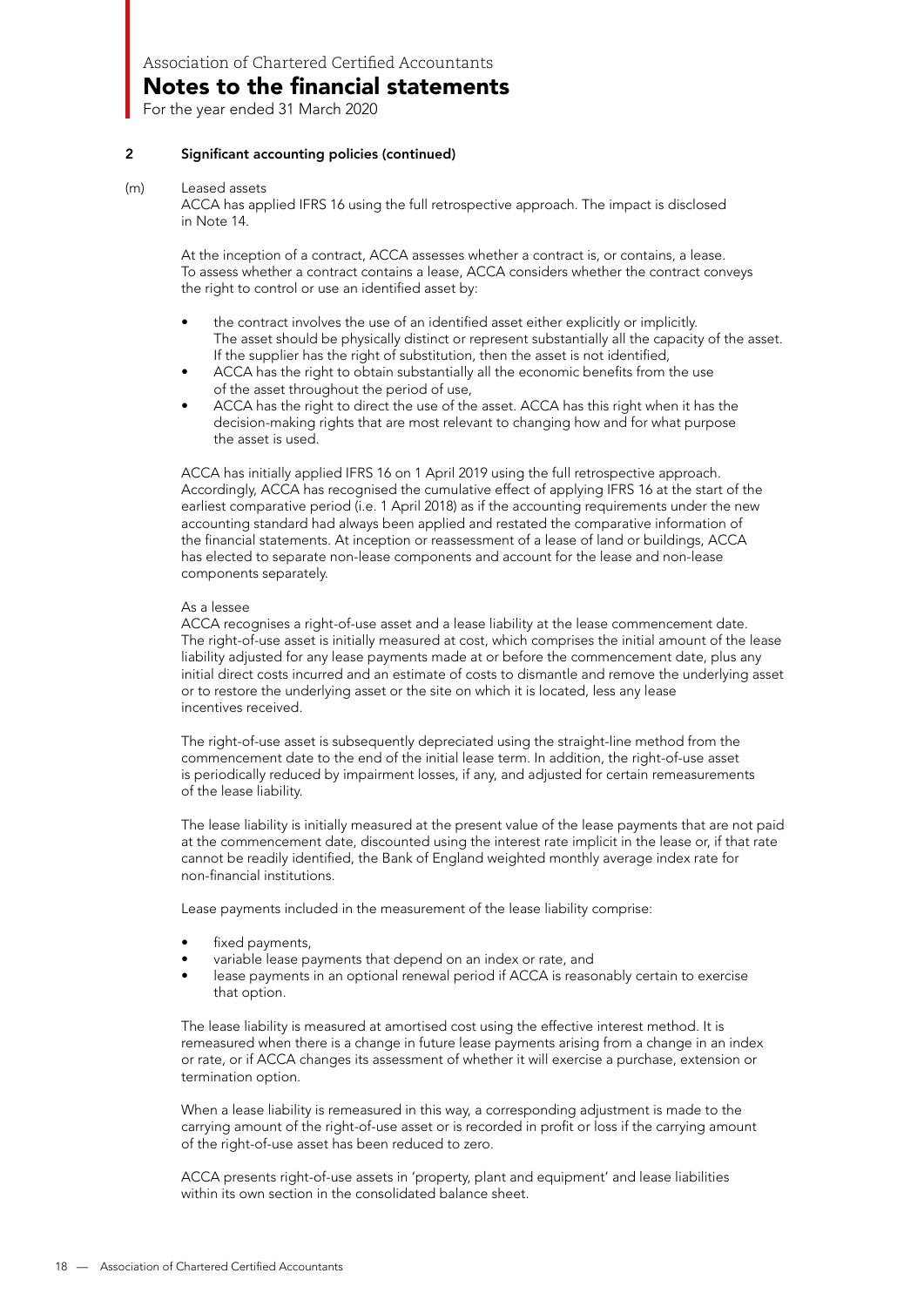### Notes to the financial statements

For the year ended 31 March 2020

#### 2 Significant accounting policies (continued)

#### (m) Leased assets (continued)

Short-term leases and leases of low-value assets

ACCA has elected not to recognise right-of-use assets and lease liabilities for short-term leases that have a lease term of 12 months or less and leases of low-value assets, including IT equipment. ACCA recognises the lease payments associated with these leases as an expense on a straightline basis over the lease term.

#### (n) Tax

Tax includes all taxes based upon the taxable profits of the group. Full provision for deferred taxation is made using the balance sheet liability method on temporary differences between the tax bases of assets and liabilities and their carrying values in the financial statements. Deferred tax movements in respect of unrealised revaluation gains are taken to the income statement. Deferred tax assets are recognised to the extent that it is probable that future taxable profits will be available against which the temporary differences can be utilised.

#### (o) Foreign currencies

Transactions in foreign currencies are converted into sterling, which is the presentational currency of the group, at exchange rates ruling at the date of the transaction. Monetary assets and liabilities denominated in foreign currencies, including the financial statements of the non-UK subsidiary undertakings, are translated at the rate of exchange ruling at the balance sheet date. On consolidation, the income and expense items of the non-UK subsidiary undertakings are translated at the average exchange rates for the period. Exchange differences on the translation of the assets and liabilities of the non-UK subsidiary undertakings are taken to the currency translation reserve.

#### (p) Derivative financial instruments and hedging activities

Derivatives are initially recognised at fair value on the date a derivative contract is entered into and are subsequently remeasured at their fair value. ACCA enters into forward currency contracts, whereby the exchange rate is agreed in advance and the currency is bought on a monthly basis. ACCA's forward currency contracts are classified as current assets or current liabilities as the maturity of the contracts are less than 12 months. Gains and losses on forward exchange contracts are recognised in the consolidated income statement at fair value. ACCA does not engage in any other hedging activities.

#### (q) Provisions

Provisions for costs are recognised when either a legal or constructive obligation as a result of a past event exists at the balance sheet date, it is probable that an outflow of resources will be required to settle the obligation and the amount can be reasonably estimated.

#### (r) Pensions

ACCA has two closed defined benefit pension schemes, one in the UK and one in Ireland. Both schemes require contributions to be made to separately administered funds. The cost of providing benefits is determined using the projected unit credit method, with actuarial valuations being carried out at each balance sheet date. Actuarial gains and losses arising from experience adjustments and changes in actuarial assumptions are charged or credited in other comprehensive income in the period in which they arise. Past service costs are charged or credited in the consolidated income statement in the period in which they arise. The liability recognised in the balance sheet in respect of the defined benefit pension schemes is the present value of the defined benefit obligation at the end of the reporting period less the fair value of plan assets. Interest on the liability is calculated using the discount rate and is recognised immediately in the consolidated income statement. The assets of both schemes are held separately from those of ACCA and are measured using market values. For quoted securities the market price is taken as the bid price.

ACCA operates defined contribution pension schemes for qualifying employees within the UK and Ireland and for certain employees outside the UK and Ireland. Contributions are charged in the consolidated income statement as they become payable in accordance with the rules of the schemes. ACCA has no further payment obligations once the contributions have been paid.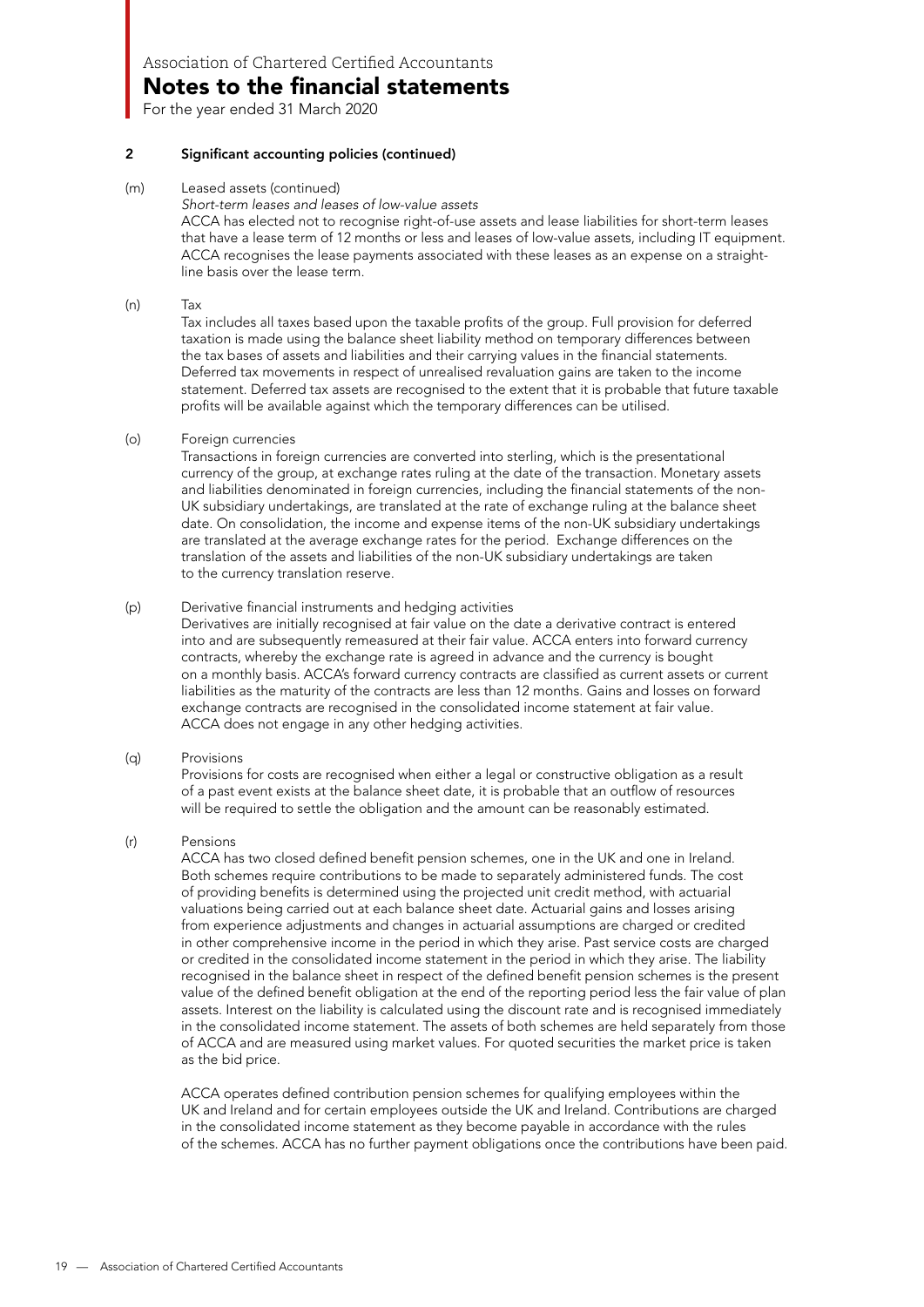For the year ended 31 March 2020

#### 2 Significant accounting policies (continued)

#### (s) Contingent liabilities

Contingent liabilities are not recognised in the financial statements. They are disclosed in the notes unless the possibility of an outflow of resources embodying economic benefits is remote. A contingent liability exists when a possible obligation which has arisen from past events and whose existence will be confirmed only by the occurrence or non-occurrence of one or more uncertain future events not wholly within the control of ACCA, or when a present obligation that arises from past events is not recognised because it is not probable that an outflow of resources embodying economic benefits will be required to settle the obligation or the amount of the obligation cannot be measured with sufficient reliability.

#### 3 Financial risk management

The main financial risks arising from ACCA's activities are credit risk, liquidity risk and market risk. These are monitored by management on a regular basis.

#### Credit risk management

Credit risk arises principally from cash and cash equivalents, deposits with banks and financial institutions, investments in pooled cash funds, derivative financial instruments and trade receivables. ACCA regularly monitors and reviews its exposure with key banking and investment manager suppliers, and for deposits, only independently rated banks and financial institutions with a minimum rating of 'A' are used. For working capital balances ACCA considers a figure of £20m per bank and £25m per pooled cash fund to be sufficient although this can be exceeded around times of high activity such as collection of subscription and exam income. ACCA's trade receivables relate substantially to members' and students' fees and subscriptions. The credit risk is that the customer fails to discharge its obligation in respect of the instrument. ACCA has no significant concentration of credit risk, with exposure spread over a large number of customers and countries throughout the world and a requirement to pay in advance for exams. ACCA believes that the maximum exposure equates to the carrying value of trade and other receivables. Management reviews the trade receivables balance on a regular basis and undertakes an exercise to remove students and members from the receivables ledger and members' register for non-payment of annual fees and subscriptions. The level of removals is shown in notes 12 and 17 of the consolidated financial statements. At the balance sheet date 89% of ACCA's trade and other receivables were held in sterling (2019: 90%).

#### Liquidity risk

Liquidity risk arises from ACCA's management of working capital. It is the risk that ACCA will encounter difficulty in meeting its financial obligations as they fall due. ACCA manages its liquidity risk by ensuring that it has adequate banking facilities and by performing cash flow forecasting on a regular basis. ACCA receives the majority of its income as subscriptions at the start of the calendar year, or as exam fees, relating to four exam sessions each year. Cash not required for short-term operating purposes is invested to maximise return with an acceptable level of risk. In addition to its own bankers, ACCA has used a specialist cash management company to invest cash surpluses with major banks of suitable credit standing to spread the risk, and currently invests in cash fund products with that company. Cash surpluses are invested in interest bearing current and call accounts, term deposits, time deposits and short-term cash funds. At the balance sheet date, ACCA held £45.6m (2019: £15.0m) in short-term cash funds and £27.1m (2019: £15.6m) in call accounts that are expected to readily generate cash inflows for managing liquidity risk. All term and time deposits are due in less than one year. Liquidity is managed to ensure investments are liquidated in a timely manner to meet operating requirements.

#### Market risk

Market risk arises from ACCA's use of interest bearing, tradable and foreign currency financial instruments. It is the risk that the fair value of future cash flows of a financial instrument will fluctuate because of changes in the interest rates (interest rate risk), foreign exchange rates (currency risk) or other market factors (other price risk).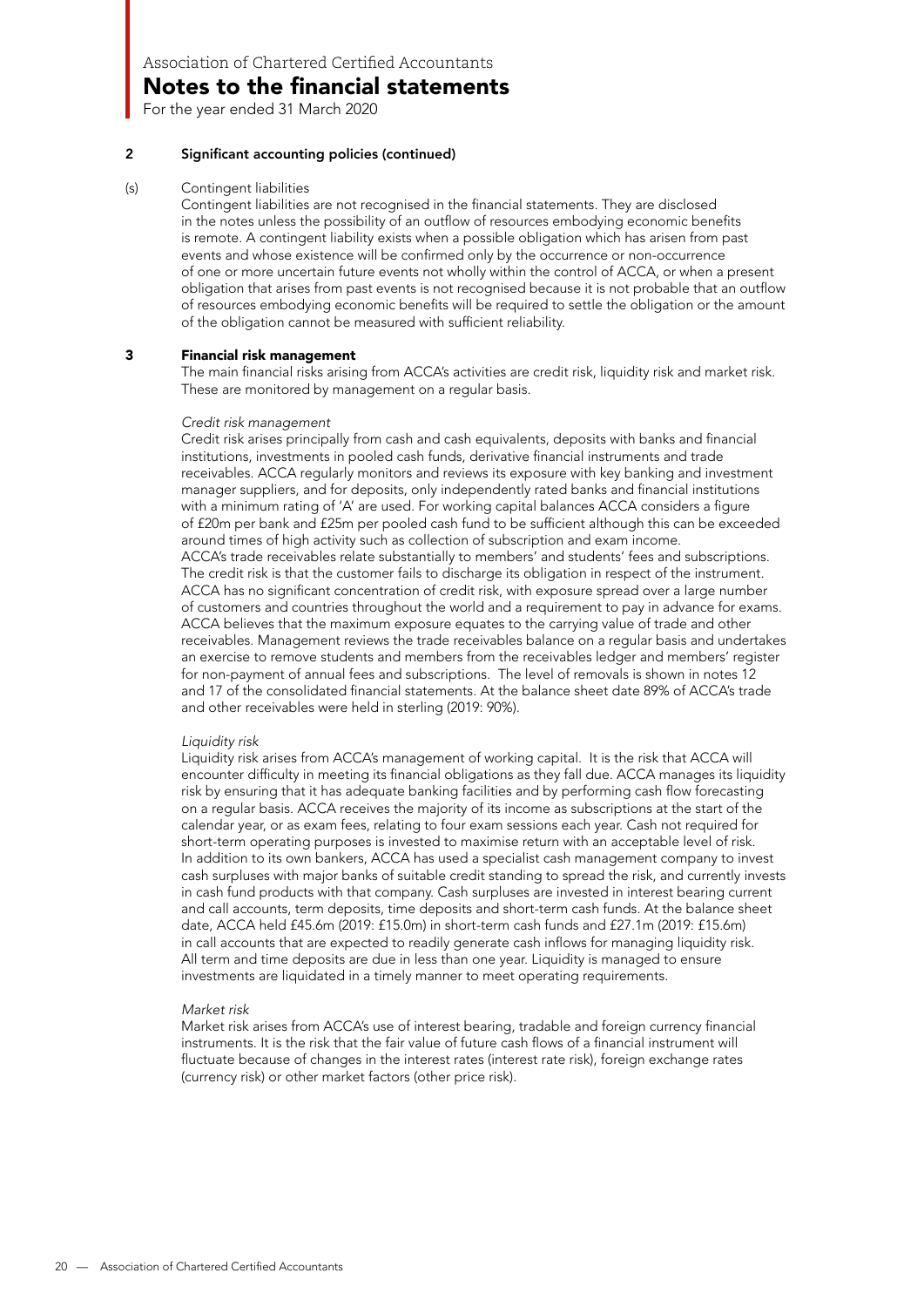For the year ended 31 March 2020

#### 3 Financial risk management (continued)

#### Market risk (continued)

Interest rate risk relates to the risk of loss due to fluctuations in cash flows and the fair value of financial assets and liabilities (including the pension scheme liabilities), due to change in market interest rates. ACCA invests surplus cash in the short-term and in doing so exposes itself to the fluctuation in interest rates that are inherent in such a market. A movement in the interest rate of 1.5% either way would not have a material effect on the surplus reported in the financial statements.

Currency risk relates to the risk that the fair value of future cash flows of financial instruments will fluctuate because of changes in foreign exchange risk. ACCA operates internationally and is exposed to foreign currency exchange risk arising from the transfer of foreign currency to its national offices. Where possible, ACCA will allow the national offices to settle liabilities denominated in their functional currency with the cash generated from their own operations in that currency. However, many national offices have insufficient reserves of their functional currency and rely on transfers of foreign currency from ACCA. ACCA mitigates the risk with regards to income because the vast majority of fees and subscriptions charged by ACCA are in sterling. In addition, ACCA uses forward currency contracts to mitigate the risk of currency fluctuations. At the balance sheet date 68% of ACCA's cash and cash equivalents were held in sterling (2019: 58%).

Other price risk relates to the risk of changes in market prices of the non-current and current financial assets and the investments held by the defined benefit pension schemes. ACCA invests in a variety of funds operated by different investment managers and in doing so exposes itself to the fluctuations in price that are inherent in such a market. The effect of a 10% increase in the value of the non-current financial assets held at the balance sheet date would have resulted in an increase in the fair value gains of £3.9m (2019: £8.1m) net of deferred tax. A 10% decrease in their value would, on the same basis, have resulted in the increase in the fair value losses by £6.9m (2019: £10.8m).

#### Other risks in relation to the impact of Covid-19

Covid-19 has had a major impact on the global economy. It has impacted ACCA with regards to all the above-mentioned risks in the following ways:

- Credit risk due to lockdowns in various countries there is a risk that members and students will be unable to pay subscriptions, exam fees etc. ACCA has allowed more time to pay however it has reviewed its expected credit losses in light of Covid-19 and provided for further unpaid debts.
- Liquidity risk ACCA had to cancel exams at both March and June 2020 which has led to reduced revenue and reduced cashflow. ACCA has looked at various scenarios and has arranged loan facilities of up to £25m with its main banker, Barclays Bank plc.
- Market risk during March 2020 the stock markets were very volatile and fell dramatically. ACCA's investments suffered unrealised losses overall for the year as per note 16. ACCA invests in a diversified portfolio of investment funds to reduce volatility and to mitigate risk.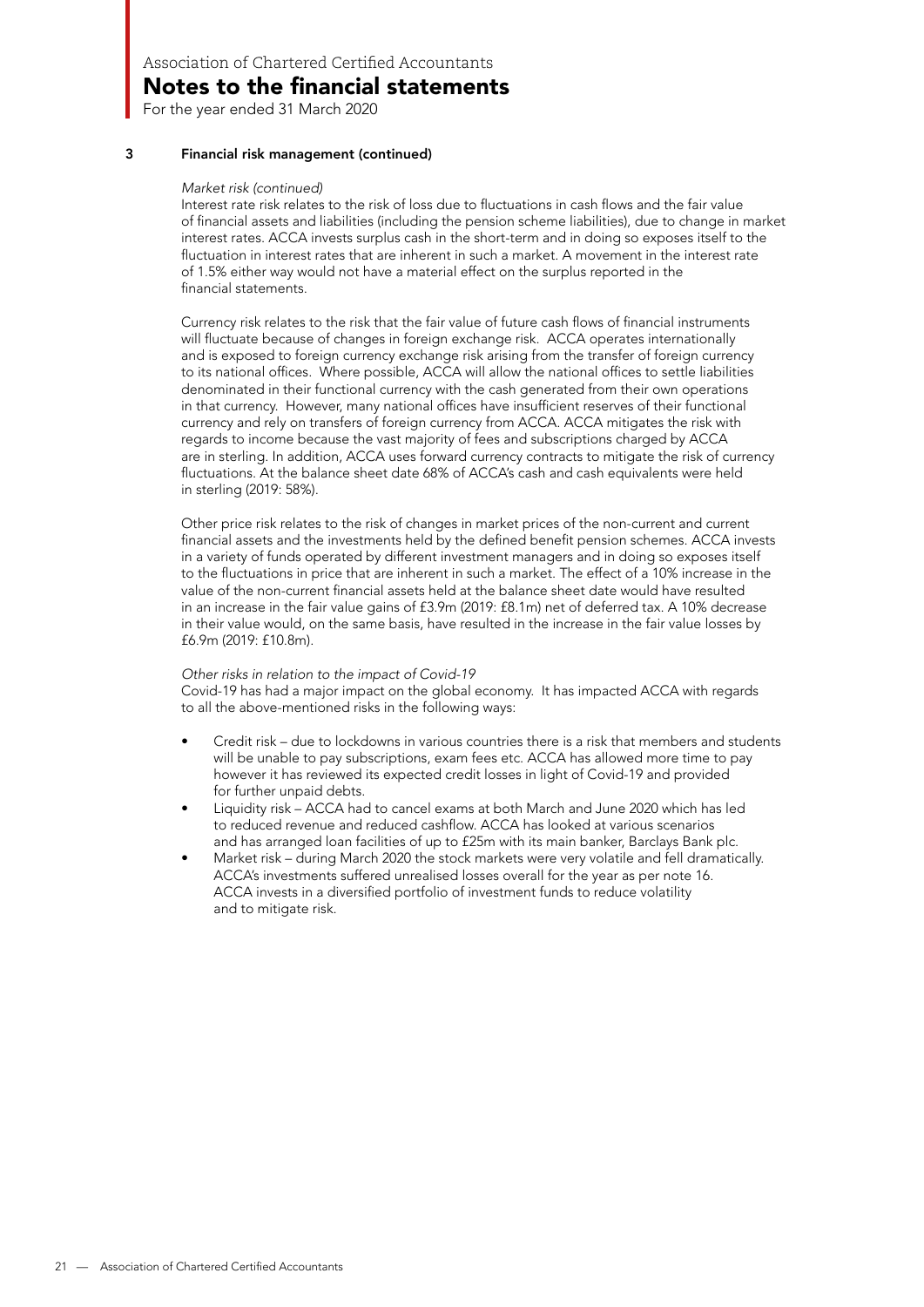For the year ended 31 March 2020

#### 4 Segmental reporting

ACCA has taken the view that, for reporting purposes, it has one operating segment which relates to the supply of services to its stakeholders including members, students and affiliates. ACCA does not report income or expenditure by region, activity or product type. During the year ACCA's income activities were organised by category: Fees and subscriptions, qualifications and examinations, member and student engagement, markets, regulation and discipline and other income. These are ACCA's categories reported internally for income purposes and are detailed in notes 6 and 7. Short descriptions of the main categories are as follows:

- Fees and subscriptions: Comprise members', students' and affiliates' fees and subscriptions for the relevant period
- Qualifications and examinations: Examination and exemption income from the Professional and other qualifications
- Member and student engagement: Income generated from royalties, mailing services and advertising
- Markets: Continuing Professional Development (CPD) income, locally generated markets income and sponsorship
- Regulation and discipline: Audit, practice and other certificates

Expenditure is reported internally by function and these are detailed in notes 8 and 9. A short description of the expenditure categories are as follows:

- Chief Executive's Office: Chief Executive non-salary costs
- Strategy and Development: delivery of strategic outcomes, corporate training, market research, brand management, public relations, publishing, technical policy and research, development and maintaining of qualifications, ensuring the integrity of the syllabus and of the examination process, verifying and awarding exemptions and setting and scrutiny of exam papers
- Markets: Staff, operational and corporate marketing and promotional costs of ACCA's global operations and IFAC costs
- Governance: Regulation of members, secretariat, professional conduct, practice monitoring, legal services and internal audit
- People: Human Resources, corporate recruitment and talent and capability
- Finance and Operations: IT, pension costs, depreciation, corporate services, finance and procurement, member and student support, examinations, service improvements
- Strategic investment: Investment in IT, exam delivery, transformation of customer facing business processes and market development

#### 5 Capital

ACCA considers its capital to be its accumulated fund and its other reserves. Council's financial objective is to generate a targeted operating position, to build and maintain reserves at a sustainable level, taking into account the various competitive risks. ACCA also aims to achieve additional long-term growth in reserves through the active management of the investment portfolio. A five-year financial plan has been developed which, over the period of the plan, targets an agreed level of accumulated fund. At 31 March 2020, the Accumulated Fund represented 48 days of operating expenditure (31 March 2019: 32 days) which is below the long-term aspiration of 60 days. This reflects the ongoing current investment in our transformation programme and the impact of the historic pension adjustment.

Council has reviewed its liquidity measure and has agreed that it will maintain a level of liquid reserves to cover ACCA's exposure to corporate risks that would result in a consequential loss to ACCA which could reduce overall financial strength and create a risk that ACCA was unable to settle liabilities as they fall due. Liquid reserves are defined as the total of cash, liquid short-term and long-term investments, less any short-term borrowing. Any investments in illiquid funds or securities, e.g. property funds, will be excluded from this classification. ACCA's Council Board reviews the financial position of ACCA at each board meeting.

ACCA is not subject to any material externally imposed capital requirements.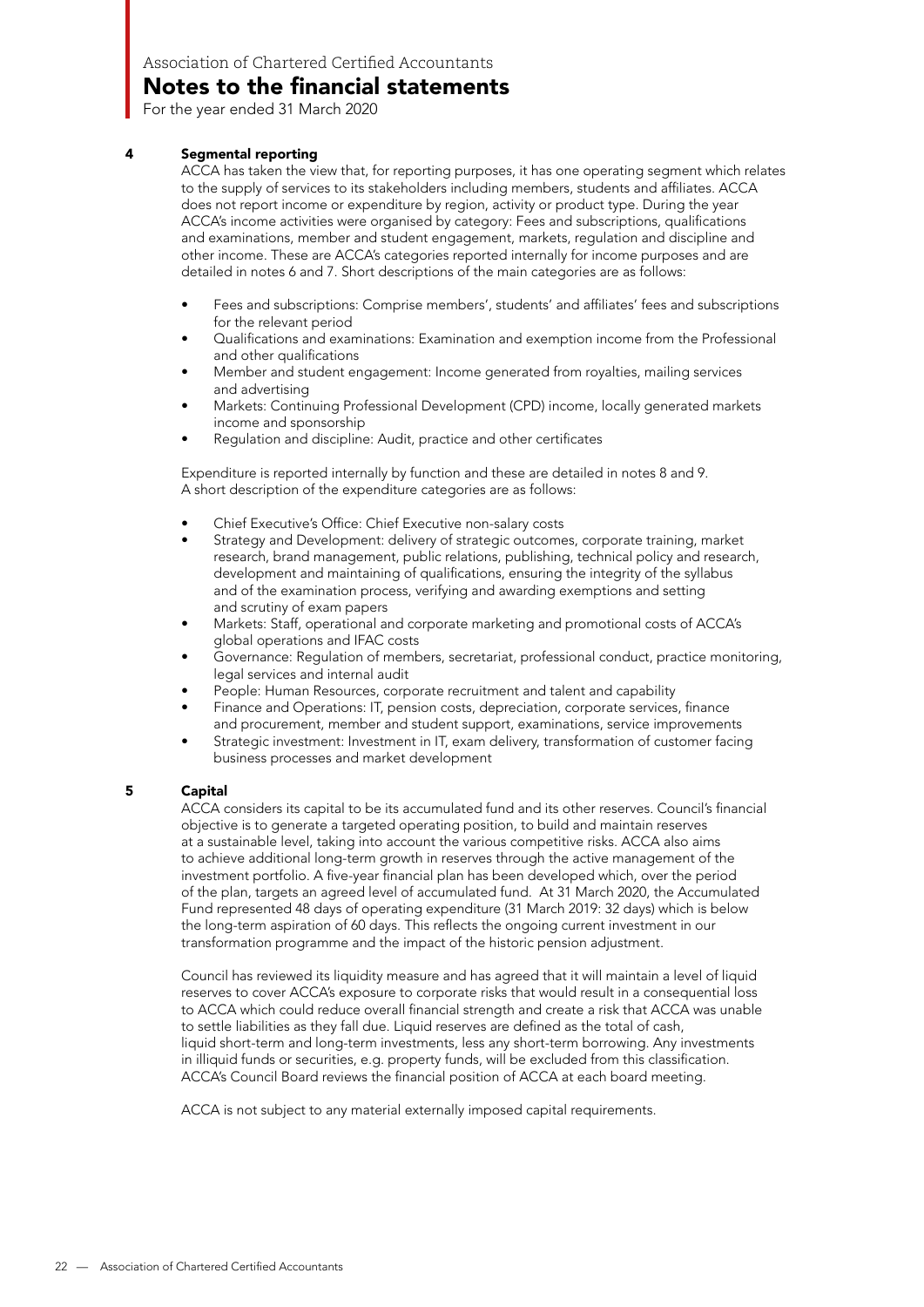### Notes to the financial statements

For the year ended 31 March 2020

|   |                                                              |         | Restated |
|---|--------------------------------------------------------------|---------|----------|
|   |                                                              | 31 Mar  | 31 Mar   |
|   |                                                              | 2020    | 2019     |
|   |                                                              | £'000   | f'000    |
| 6 | <b>Fees and subscriptions</b>                                |         |          |
|   | Members                                                      | 52,035  | 48,416   |
|   | Affiliates                                                   | 8,276   | 7,903    |
|   | Students                                                     | 45,599  | 40,760   |
|   |                                                              | 105,910 | 97,079   |
|   |                                                              |         |          |
|   | <b>Operating activities</b>                                  |         |          |
|   | Qualifications and exams                                     | 98,677  | 95,315   |
|   | Member and student engagement                                | 1,337   | 2,293    |
|   | Markets                                                      | 4,202   | 4,900    |
|   | Regulation and discipline                                    | 6,014   | 6,099    |
|   | Other income                                                 | 251     | 388      |
|   |                                                              | 110,481 | 108,995  |
| 8 | <b>Operational expenditure</b><br>Chief Executive's Office   | 64      | 39       |
|   | Markets                                                      | 48,330  | 49,705   |
|   | Strategy and Development                                     | 20,601  | 22,443   |
|   | Governance                                                   | 15,546  | 19,563   |
|   | People                                                       | 10,940  | 12,032   |
|   | Finance and Operations                                       | 91,226  | 91,336   |
|   |                                                              | 186,707 | 195,118  |
|   |                                                              |         |          |
|   | Strategic investment expenditure                             |         |          |
|   | Exams Delivery                                               | 4,287   | 6,447    |
|   | Market Development                                           | 196     | 2,031    |
|   | Market Adoption                                              | 2,757   | 7,554    |
|   | Digital Transformation (formerly Renovate core capabilities) | 10,162  | 11,157   |
|   | Digital                                                      | 2,151   | 2,963    |
|   | Information management                                       | 541     | 1,052    |
|   | Portfolio Management                                         | 1,513   | 3,561    |
|   |                                                              | 21,607  | 34,765   |

Strategic investment expenditure relates to project costs within each category, and once a project has reached completion then any ongoing expenditure is treated as operational. During the previous year, it was agreed to invest in upgrading ACCA's core IT infrastructure to create a digital business capability that enables ACCA's 2025 strategy with the aim of being more commercially agile and better attuned to customers' needs. The Digital Transformation programme was formerly called Renovate core capabilities. The project will deliver the various business systems, processes and data needed to achieve ACCA's strategy, whereas the Digital programme will focus on the customer journey and the various interactions with our business systems. The Market Adoption programme relates to ensuring that the markets are able to embrace the changes made to the qualification. Portfolio management relates to the net of portfolio overheads, capitalisation, amortisation and impairment.

#### 10 Other (losses)/gains

| $\overline{\phantom{0}}$<br>currencv contracts<br>Forward<br>cur. | יר רחו | - - |
|-------------------------------------------------------------------|--------|-----|
|                                                                   |        |     |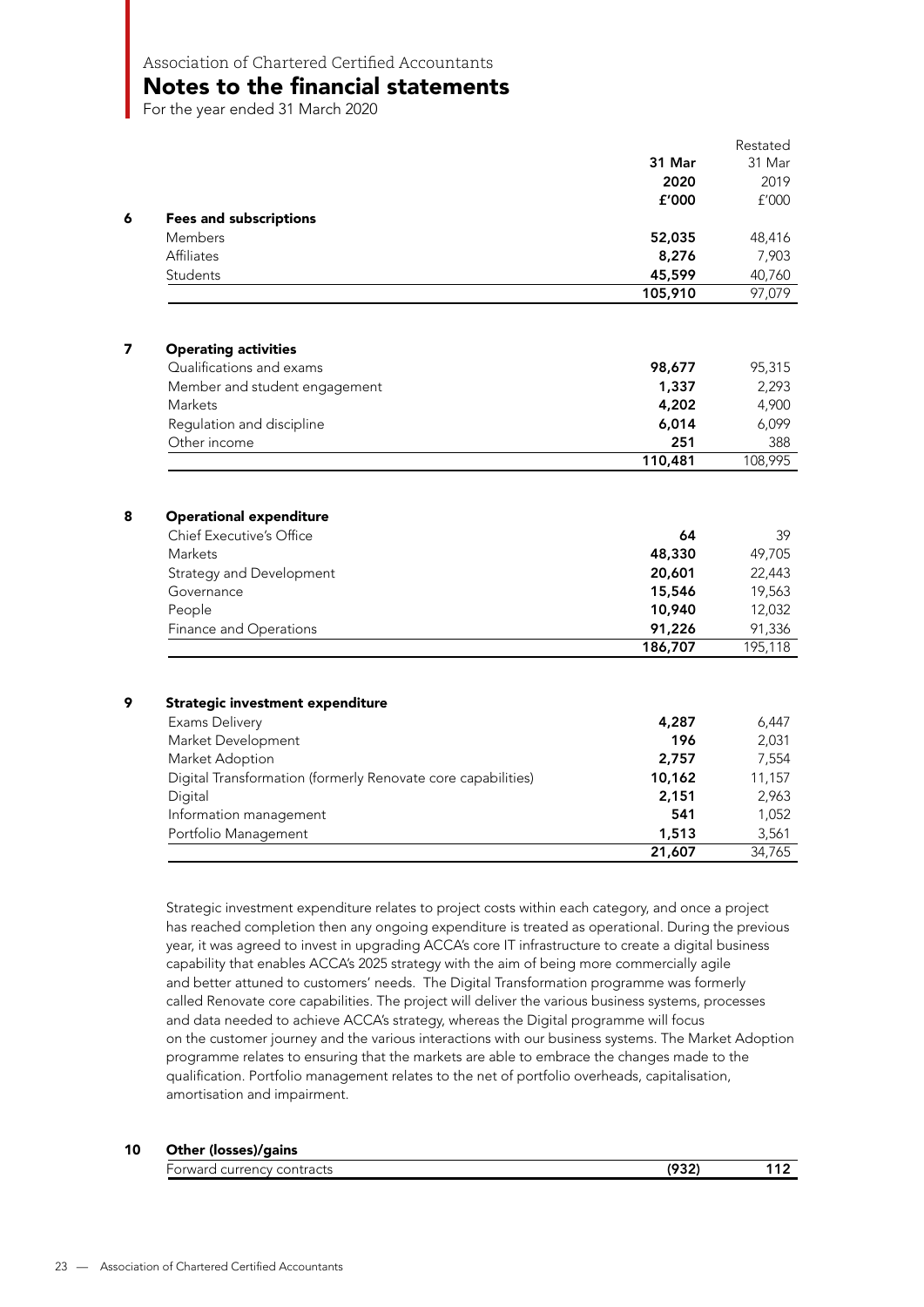### Notes to the financial statements

For the year ended 31 March 2020

|                                                          |          | Restated |
|----------------------------------------------------------|----------|----------|
|                                                          | 31 Mar   | 31 Mar   |
|                                                          | 2020     | 2019     |
|                                                          | £'000    | f'000    |
| Finance costs and investment (losses)/income<br>11       |          |          |
| (Losses)/income from investments                         |          |          |
| Interest receivable                                      | 75       | 148      |
| Dividends from investments                               | 982      | 951      |
| Realised gains on disposals of investments               | 758      | 2,567    |
| Unrealised losses on change of fair value of investments | (4, 488) | (1,076)  |
|                                                          | (2,673)  | 2,590    |
| Finance costs                                            |          |          |
| Net finance interest on defined benefits pension schemes | (740)    | (514)    |
| Interest expense for leasing arrangements                | (1, 257) | (1, 348) |
|                                                          |          |          |
| Other interest payable                                   | (128)    | (295)    |
|                                                          | (2, 125) | (2, 157) |

#### 12 Surplus/(deficit) before tax

Surplus/(deficit) before tax includes the following:

| (a) | Salaries and related costs                                    |        |        |  |  |
|-----|---------------------------------------------------------------|--------|--------|--|--|
|     | The costs of employing staff during the year were as follows: |        |        |  |  |
|     | <b>Salaries</b>                                               | 62,431 | 63,546 |  |  |
|     | Social security costs                                         | 6,650  | 6,556  |  |  |
|     | Pension costs (note 22)                                       | 6,651  | 18.941 |  |  |
|     | Other staff costs                                             | 2,097  | 4.114  |  |  |
|     |                                                               | 77,829 | 93.157 |  |  |

The average number of employees was 1,420 (31 March 2019: 1,402). The average annual salary was £43,965 (31 March 2019: £45,325). The figures above include the salaries and bonuses payable to the Executive Team (see note 27 for more details). It should be noted that because of Covid-19, the Remuneration Committee approved the Executive Team's recommendation that merit awards for the current year would be cancelled for all staff.

#### (b) *Income*

Income from subscriptions, examination and exemption fees amounting to £201.8m (31 March 2019: £189.8m) is stated net of adjustments relating to the non-payment of subscriptions and fees amounting to £16.4m (31 March 2019: £12.3m).

| (c) | Depreciation, amortisation, impairment and foreign exchange losses |       |       |
|-----|--------------------------------------------------------------------|-------|-------|
|     | Depreciation of property, plant and equipment                      | 3,804 | 3,711 |
|     | Depreciation of right-of-use assets                                | 6,189 | 6,204 |
|     | Total depreciation                                                 | 9,993 | 9,915 |
|     | Amortisation of intangible assets                                  | 5,932 | 5,528 |
|     | Foreign exchange losses/(gains)                                    | 931   | (657) |
| (d) | Auditors' remuneration                                             |       |       |
|     | Fees payable to ACCA's auditor, Grant Thornton, for the audit of   |       |       |
|     | - the parent undertaking and consolidated financial statements     | 77    | 65    |
|     | - audit fees for UK subsidiaries and charities                     | 45    | 38    |
|     | - audit fees for the corporate KPIs                                | 4     | 4     |
|     | - audit fees for the ACCA Staff Pension Scheme                     | 9     | 8     |
|     |                                                                    | 135   | 115   |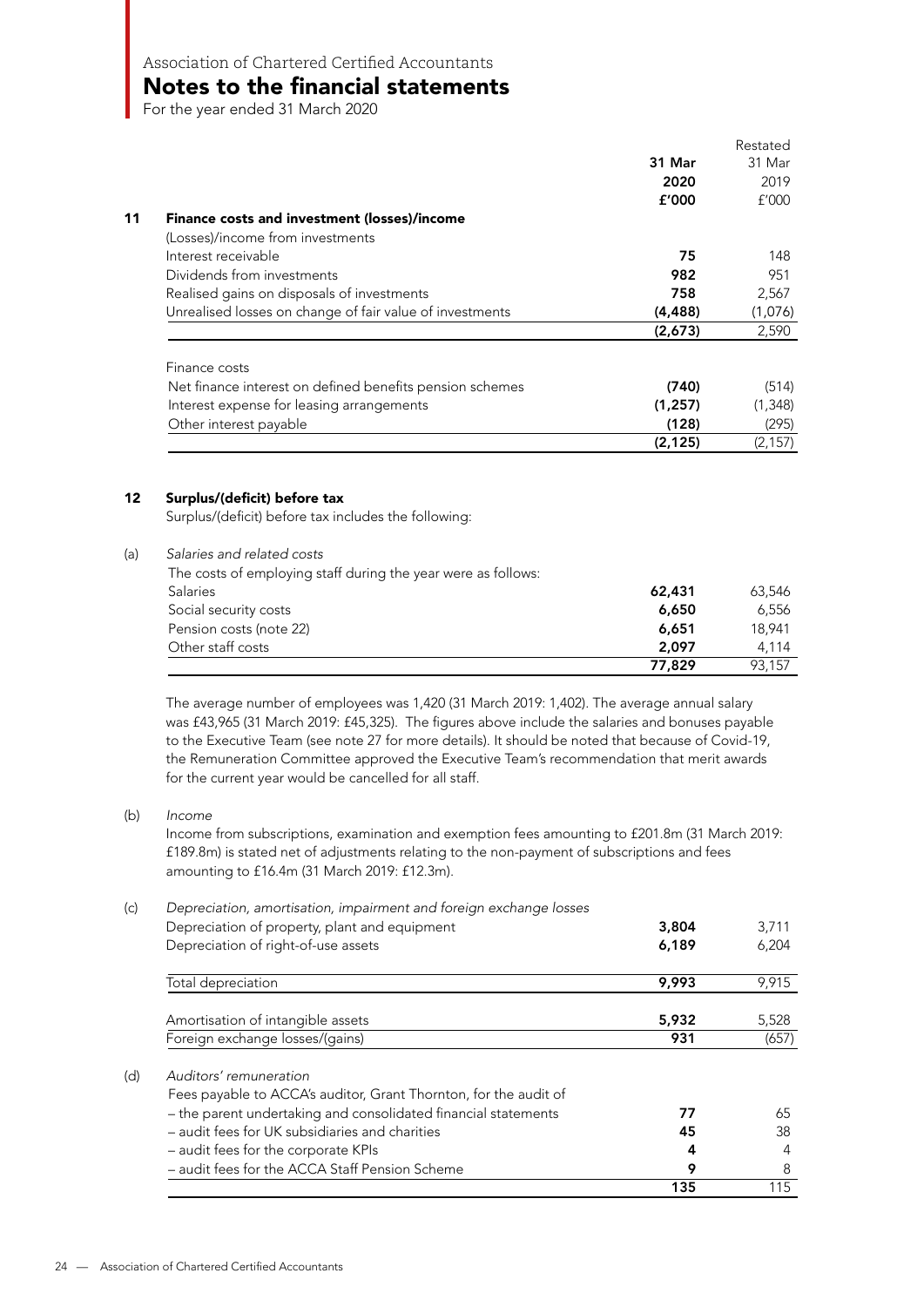For the year ended 31 March 2020

|                                                                                   |                | Restated        |
|-----------------------------------------------------------------------------------|----------------|-----------------|
|                                                                                   | 31 Mar         | 31 Mar          |
|                                                                                   | 2020           | 2019            |
|                                                                                   | f'000          | f'000           |
| Surplus/(deficit) before tax (continued)                                          |                |                 |
| Auditors' remuneration (continued)                                                |                |                 |
| Fees payable to ACCA's other auditors and their associates for                    |                |                 |
| - audit fees for non-UK subsidiaries                                              | 64             | 58              |
| non-audit services in China                                                       | 11             | 12 <sup>°</sup> |
| <b>Tax</b>                                                                        |                |                 |
| The amounts charged in the statement of comprehensive income are as follows:      |                |                 |
| Current income taxes at 19% (2019: 19%) on the surplus/(deficit)                  |                |                 |
| for the year                                                                      | 810            | 830             |
| Under/(over) provision in respect of prior year                                   | 107            | (1, 254)        |
|                                                                                   | 917            | (424)           |
|                                                                                   |                |                 |
| The current tax charge is split as follows:<br>Domestic                           |                | (948)           |
|                                                                                   | (299)<br>1,216 | 524             |
| Foreign                                                                           | 917            | (424)           |
| in the respective jurisdictions.<br>Factors affecting the tax charge for the year |                |                 |
| Surplus/(deficit) before tax                                                      | 2,347          | (35,764)        |
|                                                                                   |                |                 |
| Surplus/(deficit) before tax multiplied by the standard                           |                |                 |
| rate of UK Corporation tax of 19% (2019: 19%)                                     | 446            | (6, 795)        |
| Effects of:                                                                       |                |                 |
| Under/(over) provision in previous years                                          | 107            | (1,254)         |
| Overseas withholding taxes suffered as a deduction                                | 936            | 455             |
| Non-taxable income                                                                | (743)          | (707)           |
| Expenditure not deductible for tax purposes                                       | 1,447          | 2,694           |
| Deferred tax not recognised                                                       | (2,040)        | 4,869           |
| Chargeable gains net of indexation                                                | 579            | 436             |
| Difference in jurisdictions' tax rates                                            | 185            | (122)           |
|                                                                                   | 471            | 6,371           |
|                                                                                   |                |                 |
| Total tax charge                                                                  | 917            | (424)           |

The tax charge arises from non-mutual trading profits, investment income and gains on disposal of investments, where applicable. The subsidiary companies pay local tax based on their company of operation and this has been included in the current tax calculations.

The UK Corporation tax rate of 19% took effect from 1 April 2018. A change was announced in the Finance (No.2) Bill 2019 which will reduce the main rate of corporation tax to 18% from 1 April 2020 rather than the 17% previously announced. This bill was substantively enacted as part of the Finance (No.2) Act 2019 and so the effect of this change has been included in the financial statements where relevant. However the April 2020 budget indicated that the main rate of corporation tax would remain at 19% from 1 April 2020.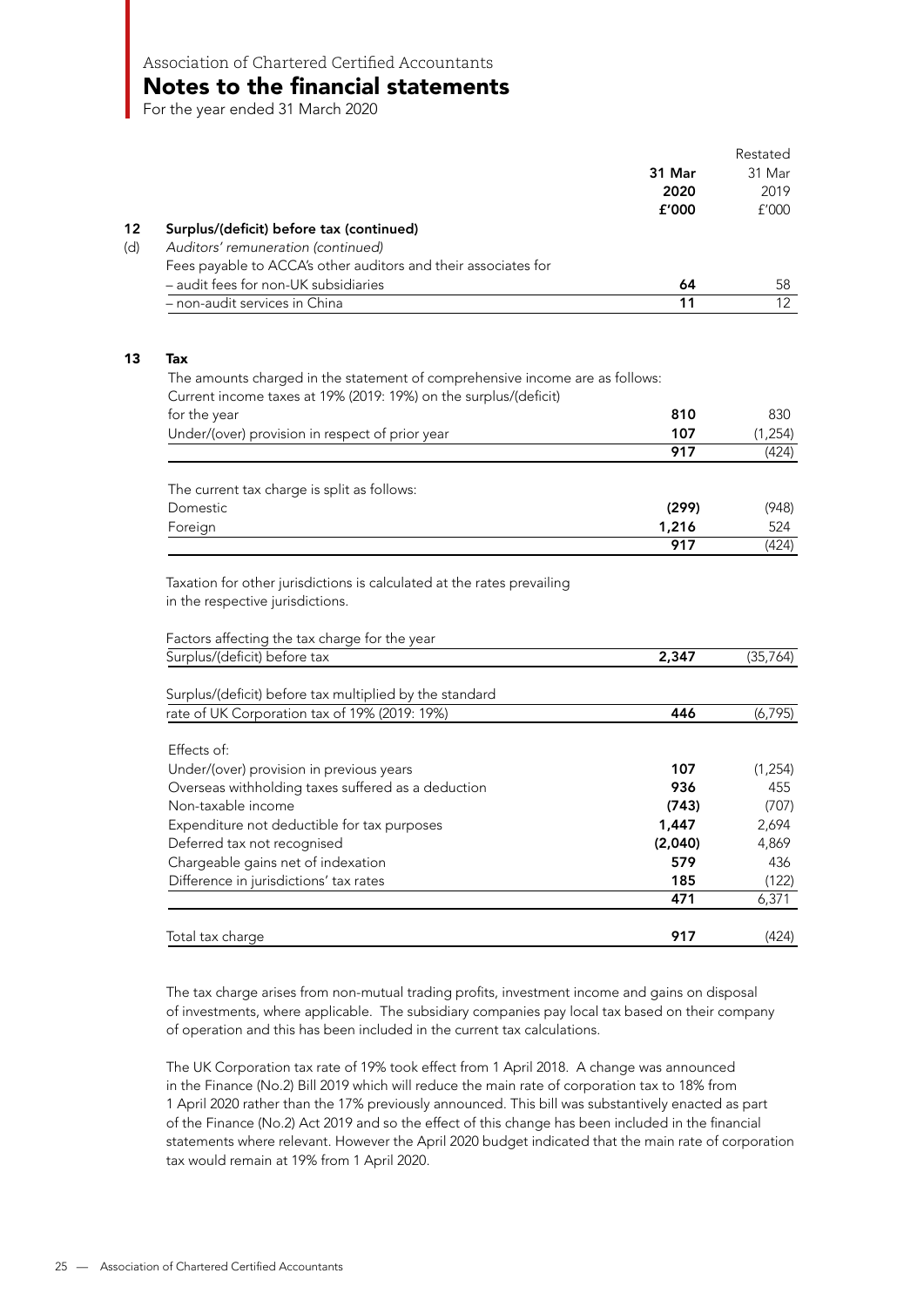For the year ended 31 March 2020

#### 14 Property, plant and equipment

|                                   |              | Leasehold |           | Computer  |          |
|-----------------------------------|--------------|-----------|-----------|-----------|----------|
|                                   | Right-of-use | improve-  | Plant &   | systems & |          |
|                                   | assets       | ments     | equipment | equipment | Total    |
|                                   | £'000        | f'000     | £'000     | £'000     | £'000    |
| Cost or valuation                 |              |           |           |           |          |
| At 1 April as previously reported |              | 13,912    | 7,022     | 19,932    | 40,866   |
| Impact of IFRS 16 adoption        | 51,085       |           |           |           | 51,085   |
| At 1 April 2018 as restated       | 51,085       | 13,912    | 7,022     | 19,932    | 91,951   |
| Additions                         | 2,853        | 1,078     | 485       | 879       | 5,295    |
| Adjustment on dilapidations       |              | 967       |           |           | 967      |
| Disposals                         | (2,586)      | (357)     | (780)     | (525)     | (4, 248) |
| Exchange difference               |              | (15)      | (135)     | (95)      | (245)    |
| At 31 March 2019                  | 51,352       | 15,585    | 6,592     | 20,191    | 93,720   |
| Additions                         | 3,217        | 977       | 553       | 732       | 5,479    |
| Disposals                         | (2, 388)     | (378)     | (456)     | (230)     | (3, 452) |
| Exchange difference               |              | (261)     | (98)      | (340)     | (699)    |
| At 31 March 2020                  | 52,181       | 15,923    | 6,591     | 20,353    | 95,048   |
|                                   |              |           |           |           |          |
| <b>Accumulated depreciation</b>   |              |           |           |           |          |
| At 1 April as previously reported |              | 3,247     | 3,771     | 17,536    | 24,554   |
| Impact of IFRS 16 adoption        | 11,249       |           |           |           | 11,249   |
| At 1 April 2018 as restated       | 11,249       | 3,247     | 3,771     | 17,536    | 35,803   |
| Depreciation charge               | 6,204        | 1,506     | 1,019     | 1,186     | 9,915    |
| Adjustment on dilapidations       |              | 497       |           |           | 497      |
| Eliminated on disposals           | (2, 370)     | (343)     | (722)     | (495)     | (3,930)  |
| Exchange difference               |              | (84)      | (47)      | (72)      | (203)    |
| At 31 March 2019                  | 15,083       | 4,823     | 4,021     | 18,155    | 42,082   |
| Depreciation charge               | 6,189        | 1,794     | 947       | 1,063     | 9,993    |
| Eliminated on disposals           | (2, 159)     | (455)     | (407)     | (230)     | (3,251)  |
| Exchange difference               |              | (99)      | (64)      | (295)     | (458)    |
| At 31 March 2020                  | 19,113       | 6,063     | 4,497     | 18,693    | 48,366   |
|                                   |              |           |           |           |          |
| Carrying amount                   |              |           |           |           |          |
| At 31 March 2020                  | 33,068       | 9,860     | 2,094     | 1,660     | 46,682   |
| At 31 March 2019 (restated)       | 36,269       | 10,762    | 2,571     | 2,036     | 51,638   |
| At 1 April 2018 (restated)        |              |           |           |           |          |

Depreciation £10.0m (2019: £9.9m) is included in both operational and strategic investment expenditure

ACCA leases assets for its operations and these are treated as right-of-use assets. All right-of-use assets relate to property. Included in the net carrying amount of property, plant & equipment are right-of-use assets over the following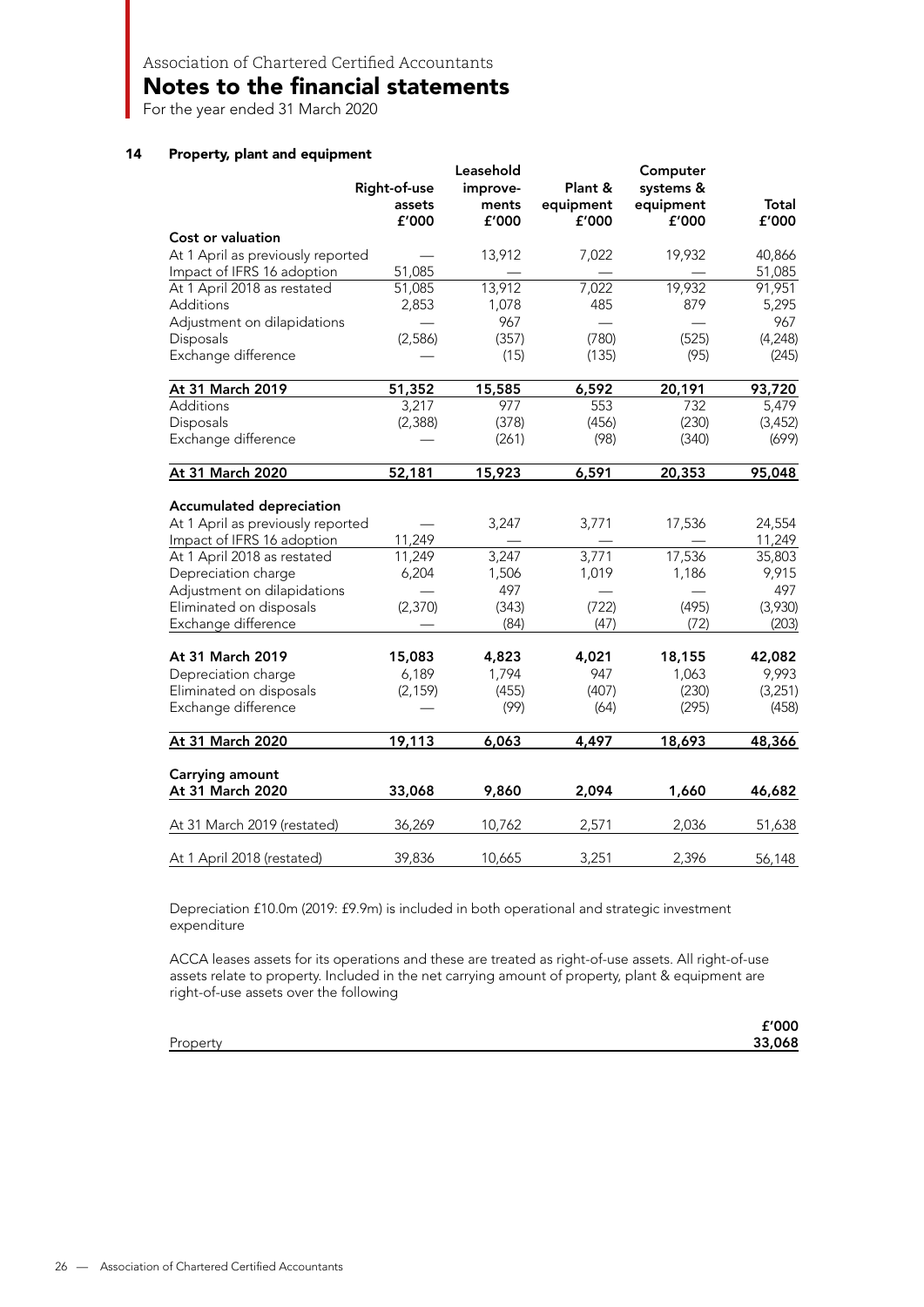Notes to the financial statements

For the year ended 31 March 2020

#### 15 Intangible assets

|                                                                                                        | Internally generated<br>intangible | Third party<br>intangible |                                     |
|--------------------------------------------------------------------------------------------------------|------------------------------------|---------------------------|-------------------------------------|
|                                                                                                        | assets                             | assets                    | Total                               |
|                                                                                                        | f'000                              | f'000                     | £'000                               |
| Cost                                                                                                   |                                    |                           |                                     |
| At 31 March 2018                                                                                       | 30,951                             | 2,990                     | 33,941                              |
| <b>Additions</b>                                                                                       | 557                                | 3,050                     | 3,607                               |
| At 31 March 2019                                                                                       | 31,508                             | 6,040                     | 37,548                              |
| Additions                                                                                              | 549                                | 5,124                     | 5,673                               |
| At 31 March 2020                                                                                       | 32,057                             | 11,164                    | 43,221                              |
| Accumulated amortisation and impairment                                                                |                                    |                           |                                     |
|                                                                                                        | 18,296                             | 29                        | 18,325                              |
|                                                                                                        | 4,735                              | 793                       | 5,528                               |
|                                                                                                        | 23,031                             | 822                       |                                     |
| At 31 March 2018<br>Amortisation charge<br>At 31 March 2019<br>Amortisation charge<br>At 31 March 2020 | 4,668<br>27,699                    | 1,264<br>2,086            |                                     |
| Carrying amount                                                                                        |                                    |                           |                                     |
| At 31 March 2020                                                                                       | 4,358                              | 9,078                     | 23,853<br>5,932<br>29,785<br>13,436 |

Intangible assets relate to internally generated development costs and other third party costs of which the vast majority relates to the delivery of the exams qualifications and Digital Transformation. Over the last two years ACCA has been developing a complete Digital Transformation programme and has engaged one of its strategic supplier partners to lead the development of the programme. ACCA now capitalises directly attributable costs from the strategic supplier partner and other suppliers as other intangible assets and the majority of the additions over the last two years relate to other intangible assets and include related costs for the development and implementation of Software as a Service (SAAS) solutions. Following an impairment review in accordance with IAS 36, management decided that no impairment charge (2019: £nil) was required to be accounted for either the internally generated or third party intangible assets. Management considered the impact of Covid-19 and was satisfied that there remained sufficient headroom within the benefits.

|                                         | 31 Mar<br>2020 | 31 Mar<br>2019 |
|-----------------------------------------|----------------|----------------|
|                                         | f'000          | f'000          |
| <b>Financial assets</b>                 |                |                |
| At valuation                            |                |                |
| At 1 April                              | 114,357        | 131,157        |
| <b>Additions</b>                        | 71,602         | 23,462         |
| Disposals                               | (70, 303)      | (39, 186)      |
| Unrealised losses transferred to income | (4, 488)       | (1,076)        |
| At 31 March                             | 111,168        | 114,357        |
|                                         |                |                |
| Historical cost of tradable investments | 113,579        | 109,126        |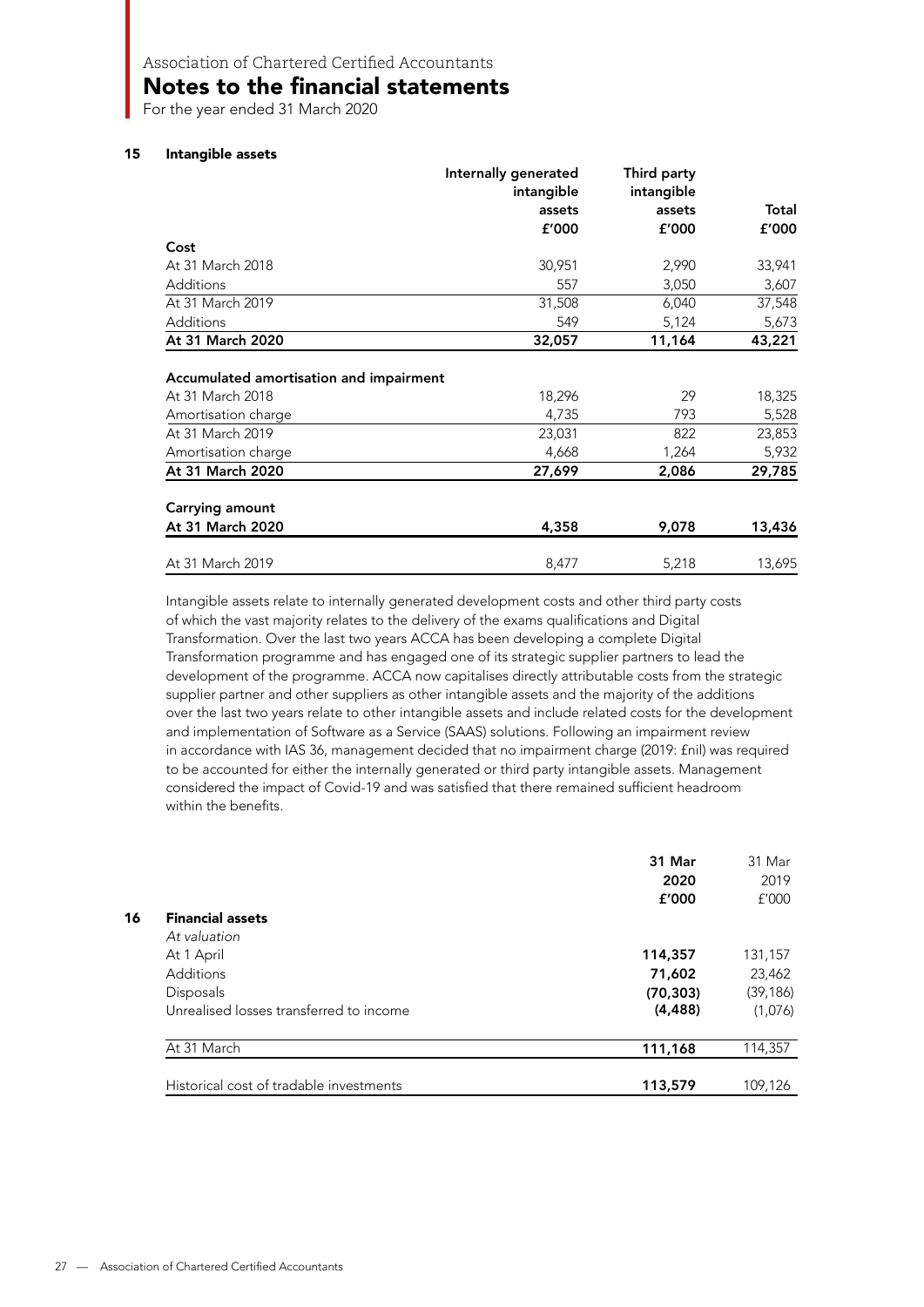### Notes to the financial statements

For the year ended 31 March 2020

#### 16 Financial assets (continued)

Financial assets, comprising units in Baillie Gifford's Diversified Growth Fund, Baillie Gifford's Global Stewardship Fund, Adept Investment Management's Absolute Return and Fixed Income Funds, BentallGreenOak's UK Debt II Property Fund and cash funds held by Royal London Asset Management, are fair valued annually at the close of business on the balance sheet date. Wherever possible, fair value is determined by reference to Stock Exchange quoted bid prices or to the Fund Manager's closing single price on a single swinging price basis. Financial assets are classified as non-current assets unless they are expected to be realised within twelve months of the balance sheet date.

|                                                              | 31 Mar<br>2020   | 31 Mar<br>2019   |
|--------------------------------------------------------------|------------------|------------------|
|                                                              | £'000            | f'000            |
| <b>Concentration of financial assets</b>                     |                  |                  |
| <b>Non-current assets</b>                                    |                  |                  |
| UK equities                                                  | 2,180            | 3,563            |
| Overseas equities                                            | 12,342           | 25,990           |
| UK bonds                                                     | 291              |                  |
| Overseas bonds                                               | 2,494            | 5,924            |
| Absolute return                                              | 24,168           | 37,871           |
| Property                                                     | 9,851            | 7,553            |
| Cash and deposits                                            | 1,155            | 3,060            |
| Inflation-linked bonds                                       | 10,174           | 13,319           |
| Other                                                        | 2,953            | 1,459            |
|                                                              | 65,608           | 99,327           |
| <b>Current assets</b><br>Cash funds                          | 45,560<br>45,560 | 15,030<br>15,030 |
|                                                              | 111,168          | 114,357          |
| Financial assets are denominated in the following currencies |                  |                  |
| <b>UK Pound</b>                                              | 105,873          | 97,723           |
| US Dollar                                                    | 5,745            | 14,784           |
| Japanese Yen                                                 | 2,902            | 3,247            |
| Euro                                                         | 604              | 1,586            |
| Hong Kong Dollar                                             | 578              | 1,112            |
| Norwegian Krone                                              | 392              |                  |
| Other currencies                                             | 1,742            | 3,543            |
| Negative positions                                           | (6,668)          | (8, 248)         |
|                                                              | 111,168          | 114,357          |

The negative positions on currencies shown above relate to instances where the Funds have taken a negative position in relation to forward currency contracts and options.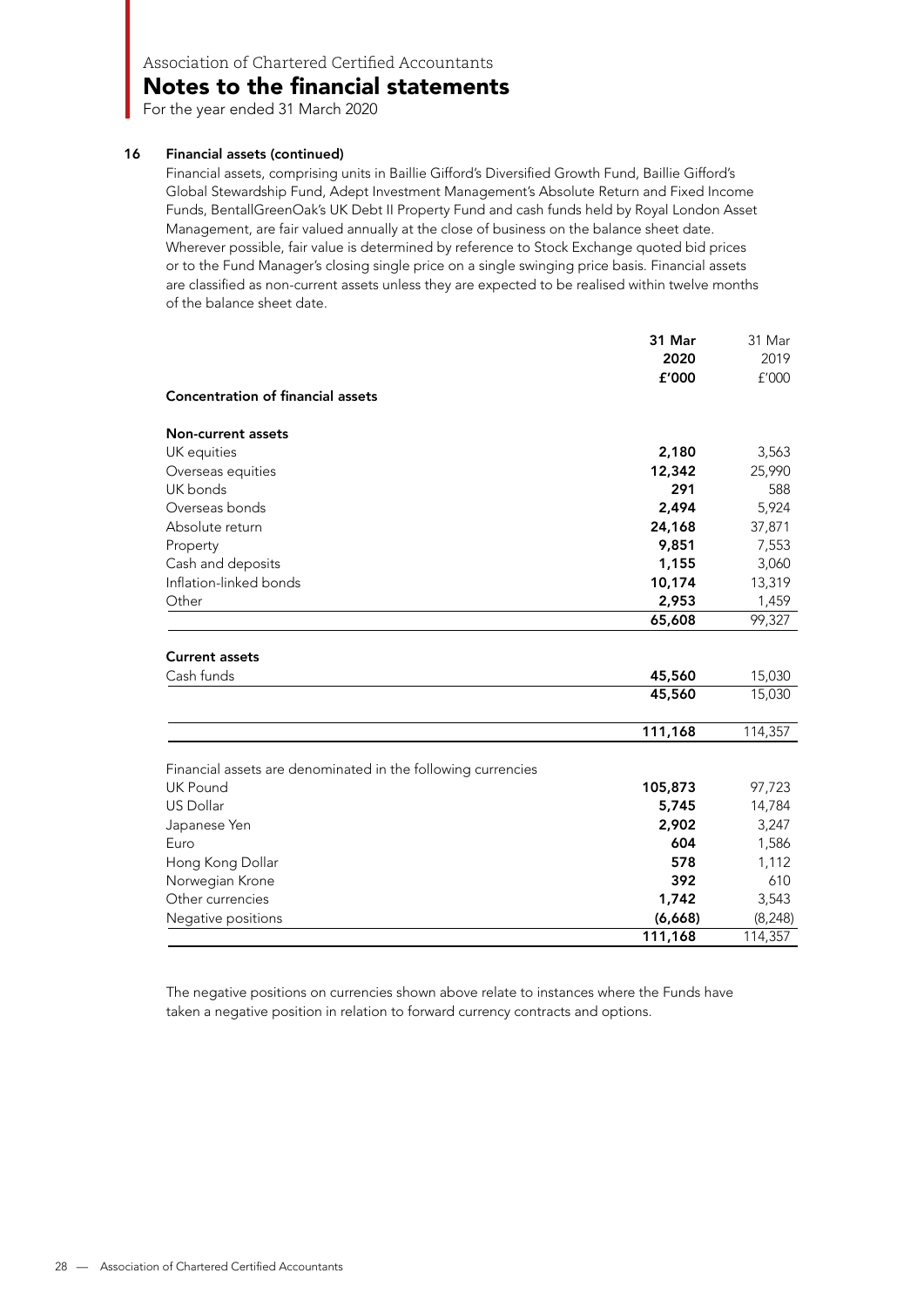### Notes to the financial statements

For the year ended 31 March 2020

#### 16 Financial assets (continued)

ACCA monitors its exposure by way of regular reports from each of the investment managers, who have discretionary management of the funds they hold within the investment portfolio.

Fair value hierarchy

ACCA classifies financial instruments measured at fair value in financial assets according to the following hierarchy:

| Level<br>Level 1 | Fair value input description<br>Quoted prices from active markets                                                                              | <b>Financial instruments</b><br>Quoted equity instruments   |
|------------------|------------------------------------------------------------------------------------------------------------------------------------------------|-------------------------------------------------------------|
| Level 2          | Inputs other than quoted prices in level 1 that<br>are observable either directly (i.e. as prices) or<br>indirectly (i.e. derived from prices) | Unquoted equity instruments<br>included in financial assets |
| Level 3          | Inputs that are not based on observable<br>market data                                                                                         | Unquoted equity instruments<br>included in financial assets |

ACCA's financial assets are classified by the fair value hierarchy as follows:

|                     | Level 1<br>£'000 | Level 2<br>f'000 | Level 3<br>f'000 | Total<br>£'000 |
|---------------------|------------------|------------------|------------------|----------------|
| At 31 March 2019    |                  |                  |                  |                |
| Quoted equity       | 60               |                  |                  | 60             |
| Observable inputs   | 15,030           | 95,651           |                  | 110,681        |
| Unobservable inputs |                  |                  | 3,616            | 3,616          |
| Total               | 15,090           | 95,651           | 3,616            | 114,357        |
| At 31 March 2020    |                  |                  |                  |                |
| Quoted equity       | 34               |                  |                  | 34             |
| Observable inputs   | 45,560           | 60,452           |                  | 106,012        |
| Unobservable inputs |                  |                  | 5,122            | 5,122          |
| Total               | 45,594           | 60,452           | 5,122            | 111,168        |

The investment managers have provided information as to which classifications each of the investment funds fall into. Council has reviewed and assessed those views of the classifications and judged that the disclosures are applicable. Council has relied on the investment managers' expertise as being well-respected investment fund managers to be able to provide that view of the classification of these investments.

Financial assets classified within level 3 have unobservable inputs as they trade infrequently. They relate to investments in a property debt fund managed by BentallGreenOak (formerly GreenOak). A sensitivity analysis for level 3 positions has not been presented as it has been deemed that the impact of reasonable changes in inputs would not be significant.

#### Commitments

As part of its investment strategy ACCA has invested in a property fund managed by BentallGreenOak. Investments are made on a piecemeal basis and Council has approved investment of up to £10m in property funds directly. At the balance sheet date ACCA had a commitment to invest a further £4.9m in the BentallGreenOak property fund.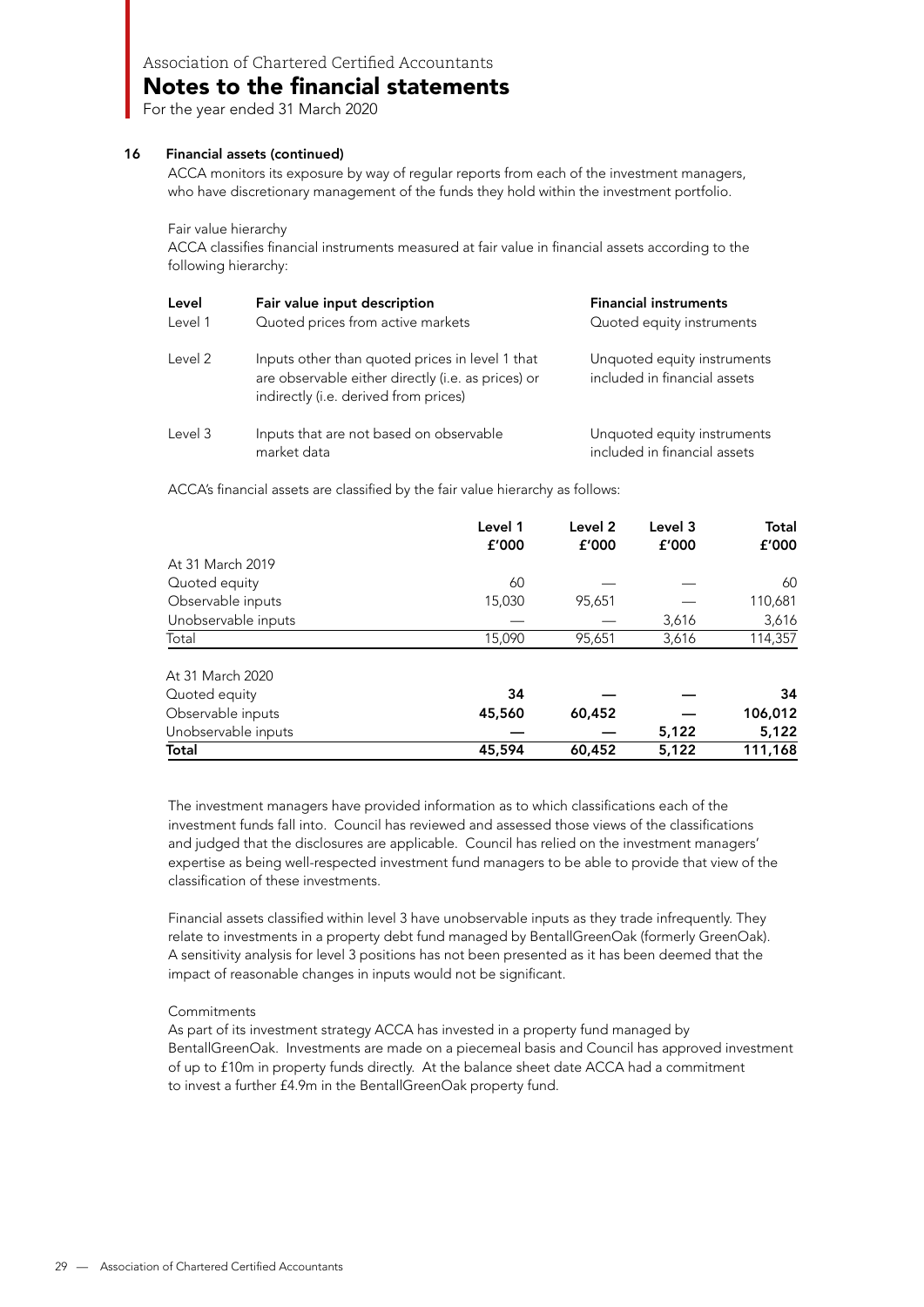# Notes to the financial statements

For the year ended 31 March 2020

|    |                             |        | Restated |
|----|-----------------------------|--------|----------|
|    |                             | 31 Mar | 31 Mar   |
|    |                             | 2020   | 2019     |
|    |                             | f'000  | f'000    |
| 17 | Trade and other receivables |        |          |
|    | Trade receivables           | 23,723 | 20,503   |
|    | Accrued income              | 1,057  | 2,078    |
|    | Prepayments                 | 7,643  | 6,855    |
|    | Taxation recoverable        |        | 446      |
|    | Other receivables           | 1,149  | 1,551    |
|    |                             | 33,572 | 31,433   |

Trade receivables is stated net of an adjustment of £16.5m (2019: £14.3m) to reflect historical experience of customer retention.

The carrying amount of trade and other receivables approximates to their fair value, which has been calculated based on expectations of debt recovery from historic trends feeding into impairment provision calculations. The majority of trade receivables relates to members and students debt which are individually small in value, so are considered for impairment by category of debt and are not individually impaired. Other trade receivables are reviewed individually for impairment, and judgement made as to any likely impairment based on historic trends and latest communications with specific customers.

ACCA applies the IFRS 9 simplified approach to measuring expected credit losses using a lifetime expected credit loss provision for trade receivables. To measure expected credit losses on a collective basis, trade receivables are grouped based on similar credit risk and aging.

The expected loss rates are based on ACCA's historical credit losses experienced over previous periods. The historical loss rates are then adjusted for current and forward-looking factors affecting ACCA's members, students and other customers e.g. retention rates and for this year the impact of Covid-19.

As of 31 March 2020, trade receivables of £20.7m (2019: £10.8m) were past due but not impaired. The aging analysis of these trade receivables is as follows:

|               | 31 Mar | 31 Mar |
|---------------|--------|--------|
|               | 2020   | 2019   |
|               | £'000  | f'000  |
| 31-60 days    | 2,994  | 1,557  |
| 61-90 days    | 2,991  | 1,043  |
| 91-120 days   | 13,917 | 8,186  |
| Over 121 days | 756    | 20     |
|               | 20,658 | 10,806 |

The movement on the provision for impairment of trade receivables is as follows:

|                                                               | 31 Mar<br>2020<br>f'000 | 31 Mar<br>2019<br>f'000 |
|---------------------------------------------------------------|-------------------------|-------------------------|
| At 1 April                                                    | 470                     | 876                     |
| Provision for receivables impairment                          | 1,404                   | 649                     |
| Receivables written off during the year as uncollectible      | (394)                   | (862)                   |
| Amounts recovered/released which were previously provided for | (262)                   | (193)                   |
| At 31 March                                                   | 1,218                   | 470                     |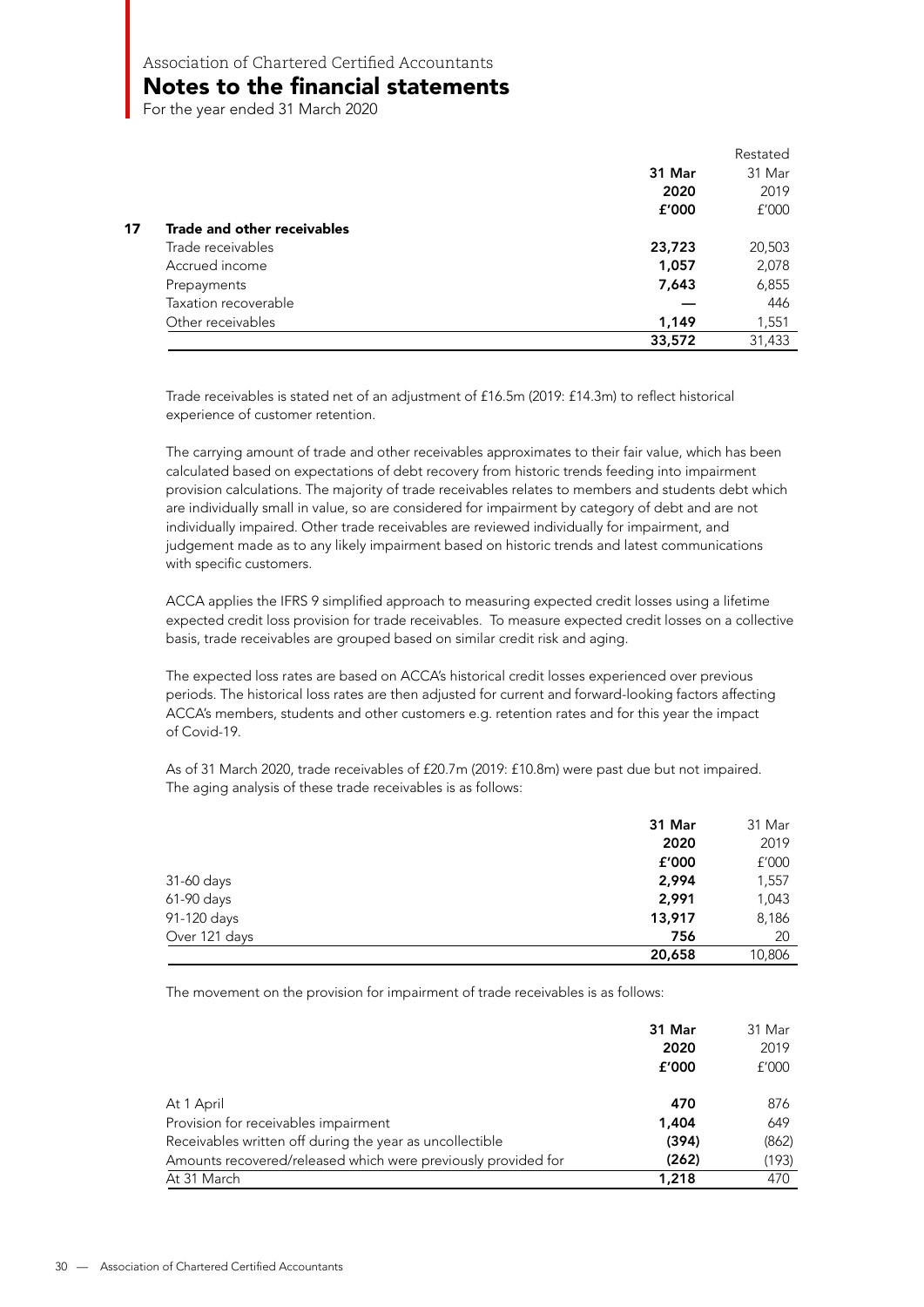Notes to the financial statements

For the year ended 31 March 2020

#### 18 Derivative financial instruments

|                                    | 31 Mar 2020 |                    | 31 Mar 2019 |             |
|------------------------------------|-------------|--------------------|-------------|-------------|
|                                    | Assets      | <b>Liabilities</b> | Assets      | Liabilities |
|                                    | f'000       | £'000              | f'000       | f'000       |
| Forward foreign exchange contracts | 131         | (951)              | 304         | (192)       |
|                                    | 131         | (951)              | 304         | (192)       |

The contracts entered into by ACCA are principally denominated in the geographic areas in which ACCA operates. The fair value of these contracts is recorded in the balance sheet and is determined by discounting future cash flows at the prevailing market rates at the balance sheet date. These are known as mark-to-market valuations and have been valued by the providers of the contracts. The valuation methods used are consistent with the principles in IFRS 13: Fair Value Measurement and use significant unobservable inputs, such that the fair value measurement of the contracts, has been classified as Level 3 in the fair value hierarchy. No contracts are designated as hedging instruments, as defined in IAS 39, and consequently all changes in fair value are taken to the statement of comprehensive income.

The amount recognised in the statement of comprehensive income that arises from the forward foreign exchange contracts amounted to a loss of £0.9m (31 March 2019: loss of £0.1m).

#### Forward foreign exchange contracts

The notional principal amounts of the outstanding forward foreign exchange contracts at 31 March 2020 was £41.7m (31 March 2019: £37.5m).

|    |                           | 31 Mar | 31 Mar |
|----|---------------------------|--------|--------|
|    |                           | 2020   | 2019   |
|    |                           | £'000  | f'000  |
| 19 | Cash and cash equivalents |        |        |
|    | Cash at bank and in hand  | 27,070 | 15,569 |

ACCA had no short-term bank deposits in place at the balance sheet date. The effective interest rate on short-term bank deposits was nil% (2019: nil%) and these deposits have an average maturity of nil days (2019: nil days).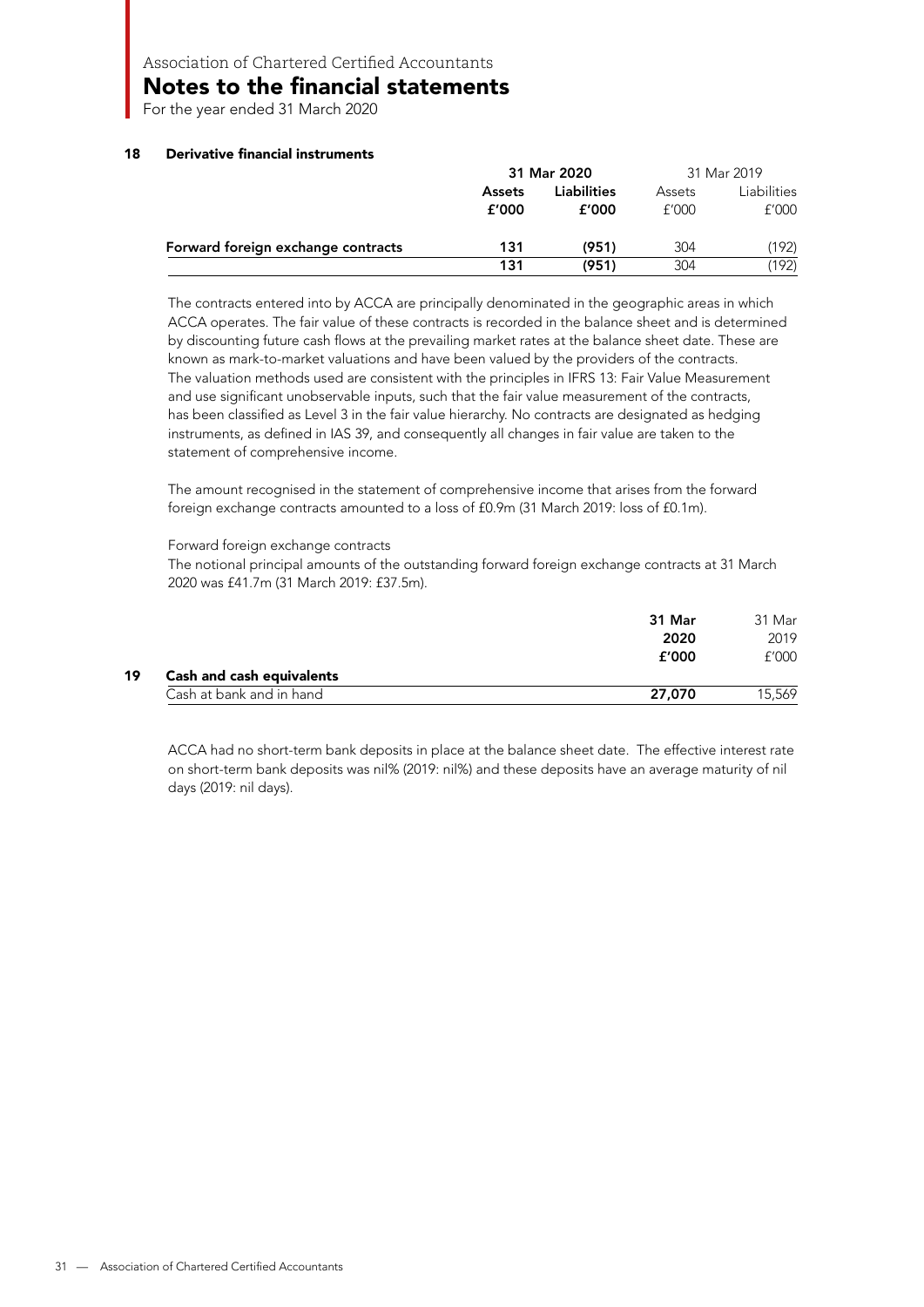### Notes to the financial statements

For the year ended 31 March 2020

**20** 

|                                                                  | 31 Mar | 31 Mar | 1 Apr  |
|------------------------------------------------------------------|--------|--------|--------|
|                                                                  | 2020   | 2019   | 2018   |
|                                                                  | f'000  | f'000  | f'000  |
| Leases                                                           |        |        |        |
| Lease liabilities are presented in the balance sheet as follows: |        |        |        |
| Current                                                          | 6,600  | 6.216  | 6.220  |
| Non-current                                                      | 38,200 | 42.144 | 45,035 |
|                                                                  | 44,800 | 48,360 | 51,255 |

ACCA has leases for all its offices and some IT equipment. With the exception of short-term leases and leases of low-value underlying assets, each lease is reflected on the balance sheet as a right of-use asset and a lease liability. Variable lease payments which do not depend on an index or a rate are excluded from the initial measurement of the lease liability and asset. ACCA classifies its right-of-use assets in a consistent manner to its property, plant and equipment (see note 14).

Each lease generally imposes a restriction that, unless there is a contractual right for ACCA and its subsidiary companies to sublet the asset to another party, the right-of-use asset can only be used by ACCA and its subsidiary companies. Leases are either non-cancellable or may only be cancelled by incurring a substantive termination fee. Some leases contain an option to extend the lease for a further term. ACCA and its subsidiary companies is prohibited from selling or pledging the underlying leased assets as security. For all office leases, ACCA and its subsidiary companies must keep those properties in a good state of repair and return the properties to their original conditions at the end of the lease. Further, ACCA must insure items of property, plant and equipment and incur maintenance fees on such items in accordance with the lease contracts.

The lease liabilities are secured by the related underlying assets. Future minimum lease payments at 31 March 2020 were as follows:

|                    |                  |                  | Minimum lease payments due |                  |                  |                  |          |
|--------------------|------------------|------------------|----------------------------|------------------|------------------|------------------|----------|
|                    | Within<br>1 year | $1 - 2$<br>years | $2 - 3$<br>years           | $3 - 4$<br>years | $4 - 5$<br>years | After<br>5 years | Total    |
|                    | f'000            | £'000            | £'000                      | £'000            | f'000            | £'000            | f'000    |
| 31 March 2020      |                  |                  |                            |                  |                  |                  |          |
| Lease payments     | 7,783            | 6,655            | 5,652                      | 5,035            | 4,650            | 19,961           | 49,736   |
| Finance charges    | (1, 183)         | (999)            | (827)                      | (693)            | (568)            | (666)            | (4,936)  |
| Net present values | 6,600            | 5,656            | 4,825                      | 4,342            | 4,082            | 19,295           | 44,800   |
| 31 March 2019      |                  |                  |                            |                  |                  |                  |          |
| Lease payments     | 7,516            | 6,491            | 5,643                      | 5,232            | 4,928            | 24,677           | 54,487   |
| Finance charges    | (1,300)          | (1, 113)         | (966)                      | (822)            | (692)            | (1,234)          | (6, 127) |
| Net present values | 6,216            | 5,378            | 4,677                      | 4,410            | 4,236            | 23,443           | 48,360   |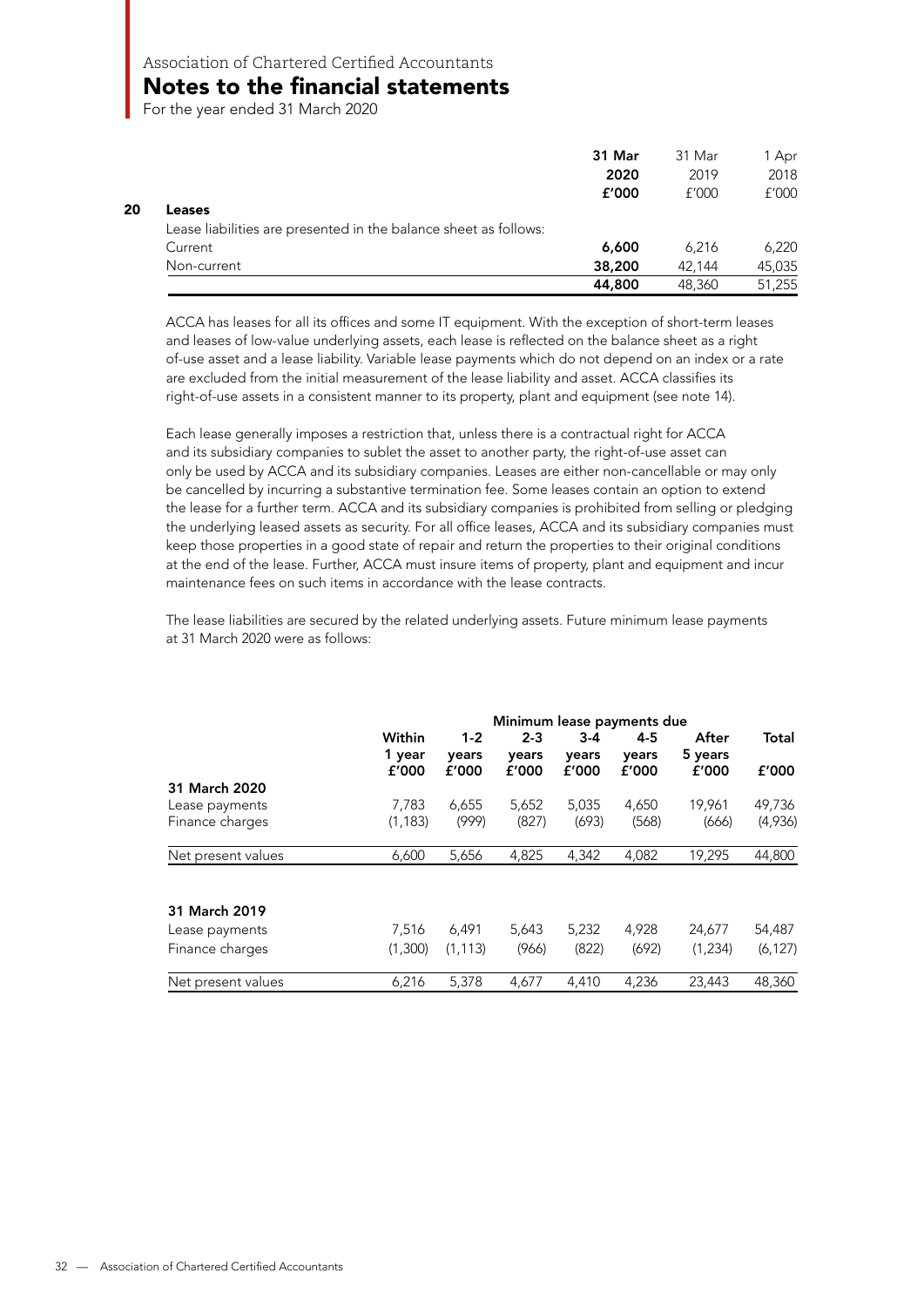## Notes to the financial statements

For the year ended 31 March 2020

#### 20 Leases (continued)

The table below describes the nature of ACCA's leasing activities by type of right-of-use asset recognised on the balance sheet:

| Right-of-use asset                                         | Leasehold                     |
|------------------------------------------------------------|-------------------------------|
|                                                            | Improvements                  |
| Number of right-of-use assets leased                       | 52                            |
| Range of remaining term                                    | 2 months to 10 years 4 months |
| Average remaining lease                                    | 2 years 3 months              |
| Number of leases with extension options                    | nil                           |
| Number of leases with options to purchase                  | nil                           |
| Number of leases with variable payments linked to an index |                               |
| Number of leases with termination options                  | $\mathcal{P}$                 |

ACCA have lease contracts that include extension and termination options. These options are negotiated by ACCA to provide flexibility in managing the leased asset and align with ACCA's business needs.

The undiscounted potential future rental payments relating to periods following the exercise date of extension and termination options that are not included in the lease term are as follows:

|                                                | £'000  |
|------------------------------------------------|--------|
| Extension options expected not to be exercised |        |
| Termination options expected to be exercised   | 10,080 |

#### Lease payments not recognised as a liability

The group has elected not to recognise a lease liability for short term leases (leases with an expected term of 12 months or less) or for leases of low value assets. Payments made under such leases are expensed on a straight-line basis.

The expense relating to payments not included in the measurement of the lease liability is as follows:

|                            | 31 Mar | 31 Mar |
|----------------------------|--------|--------|
|                            | 2020   | 2019   |
|                            | £'000  | f'000  |
| Short-term leases          | 273    | 197    |
| Leases of low value assets |        |        |
|                            | 274    | 198    |

At 31 March 2020 ACCA was committed to short-term leases and the total commitment at that date was £27k.

At 31 March 2020 the group had no commitments to leases which had not yet commenced and there were therefore no future cash outflows to disclose for leases that had not yet commenced.

Total cash outflow for leases for the year ended 31 March 2020 was £6.8m (2019: £5.7m).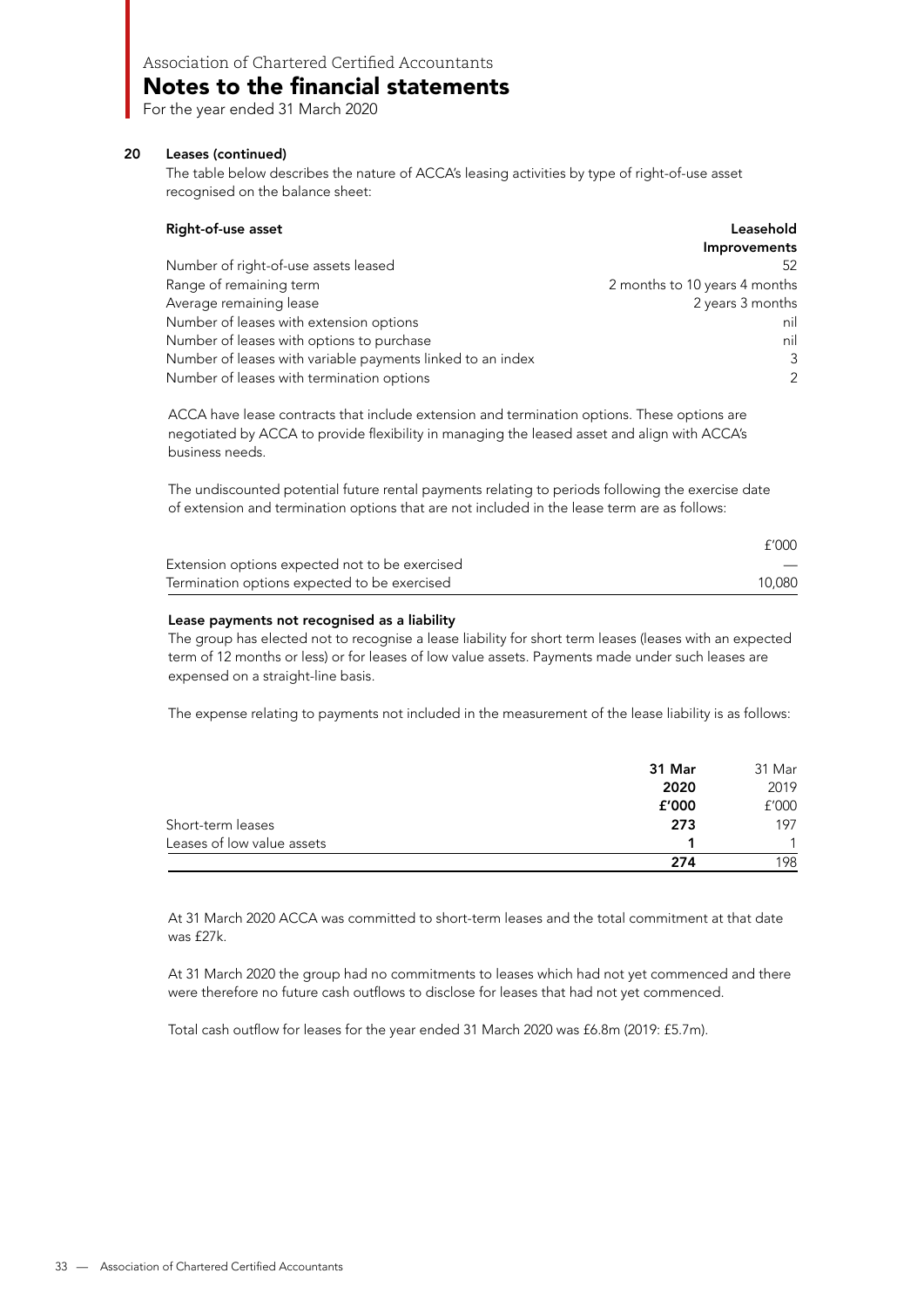For the year ended 31 March 2020

#### 21 Deferred tax liabilities

Deferred tax liabilities are calculated in full on temporary differences under the balance sheet liability method using a principal tax rate of 19% (2019: 19%). The major deferred tax liabilities recognised by ACCA and the movements thereon during the current period and previous years relate to the revaluation of financial assets. ACCA has no deferred tax assets.

| Deferred tax liabilities               | 31 Mar | 31 Mar |
|----------------------------------------|--------|--------|
|                                        | 2020   | 2019   |
|                                        | f'000  | f'000  |
| At 1 April                             | 299    | 435    |
| Tax charged/(credited) to reserves:    |        |        |
| Current year provision on investments  |        | 56     |
| Release of provision on realised gains | (299)  | (192)  |
| At 31 March                            |        | 299    |

#### 22 Retirement benefit obligations

(a) General information

The financial statements include the financial impact of defined benefit pension schemes operated in the UK and Ireland, and which closed to future accrual on 31 July 2013. Those schemes provided benefits based on final pensionable pay and on a career average revalued earnings (CARE) basis. ACCA operates defined contribution plans which are currently administered by Aegon in the UK and Aon in Ireland. Contributions are invested with Aegon in the UK and with Irish Life in Ireland.

The closed UK defined benefit Scheme is subject to the Statutory Funding Objective (SFO) under the Pensions Act 2004. A valuation of the Scheme is carried out at least once every three years to determine whether the SFO is met. As part of the process ACCA must agree with the Trustees of the Scheme the contributions to be paid to address any shortfall against the SFO. The SFO does not currently impact on the recognition of the Scheme on these accounts.

The most recent triennial valuation of the UK Scheme was at 1 January 2019. This 1 January 2019 valuation has been updated by the scheme actuary for IAS 19 purposes as at 31 March 2020. The triennial valuation was based on the following principal financial assumptions:

| Rate of investment return:                      | past service   | 2.3% p.a. to retirement, 2.3% p.a. thereafter |
|-------------------------------------------------|----------------|-----------------------------------------------|
|                                                 | future service | 2.3% p.a. to retirement, 2.3% p.a.thereafter  |
| Limited price indexation of pensions in payment |                | $3.2\%$ p.a.                                  |
| Retail price index                              |                | 3.4% p.a.                                     |
| Consumer price index                            |                | 2.3% p.a.                                     |
| Rate of salary growth                           |                | not applicable as scheme closed               |
|                                                 |                | to future accrual                             |

The actuarial valuation of the UK Scheme showed that, at 1 January 2019, the market value of Scheme assets was £106.7m and the value of pension benefits earned was £160.1m. The funding level against technical provisions was therefore 67%. As part of the actuarial valuation ACCA and the Trustees agreed to move to a Long-Term Funding basis calculation for the calculations of the Technical Provisions.

An actuarial valuation for the closed Irish scheme is required to be undertaken at least every 3 years in accordance with Section 56 of the Pensions Act 1990 (as amended) and in accordance with the Trust Deed and Rules of the Scheme. Under Clause 6.1 of the Trust Deed for the Scheme, the Employer shall pay to the Trustees the moneys which the Trustees determine, having considered the advice of the Actuary and consulted with ACCA, to be necessary to support and maintain the Scheme in order to provide the benefits under the Scheme. In addition, Section 42 of the Pensions Act 1990 (as amended) requires the Scheme to satisfy the Funding Standard. The Funding Standard defines the minimum assets that each scheme must hold, and sets out the rules that apply if a scheme falls short. The actuarial valuation and the Funding Standard requirements do not impact on the recognition of the Scheme on these accounts.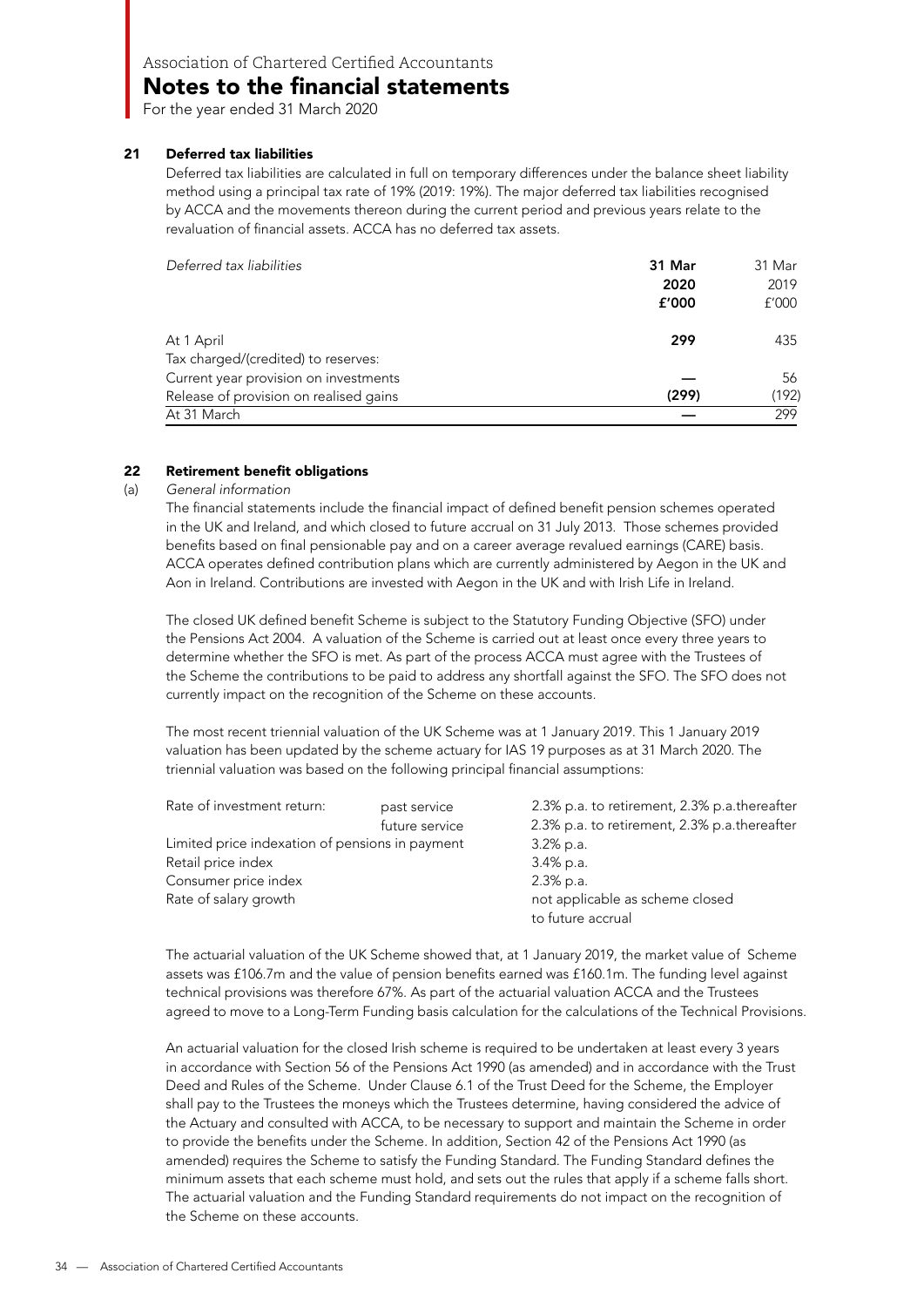For the year ended 31 March 2020

#### 22 Retirement benefit obligations (continued)

#### (a) General information (continued)

The most recent triennial valuation of the Irish Scheme was at 1 January 2018. This valuation has been updated by the scheme actuary for IAS 19 purposes as at 31 March 2020. The triennial valuation was based on the following principal financial assumptions:

| Rate of investment return | past service   | 3.75% p.a. to retirement, 2.25% p.a.thereafter |
|---------------------------|----------------|------------------------------------------------|
|                           | future service | 3.75% p.a. to retirement, 2.25% p.a.thereafter |
| Inflation                 |                | 1.75% p.a.                                     |
| Rate of salary growth     |                | not applicable as scheme closed                |
|                           |                | to future accrual                              |

The actuarial valuation of the Irish Scheme showed that, at 1 January 2018, the market value of the Scheme assets was €4.2m and the value of pension benefits earned was €4.5m. The funding ratio was therefore 93%.

|                                                                          | 31 Mar | 31 Mar |
|--------------------------------------------------------------------------|--------|--------|
|                                                                          | 2020   | 2019   |
| The principal financial assumptions used for the purposes of the figures |        |        |
| in these financial statements were as follows:                           |        |        |
| Discount rate for UK Scheme                                              | 2.40%  | 2.50%  |
| Discount rate for Irish Scheme                                           | 2.00%  | 1.85%  |
| Future pension increases (UK Scheme) subject to LPI                      | 2.50%  | 3.10%  |
| Future pension increases (Irish Scheme)                                  | 1.10%  | 1.50%  |

The mortality assumptions for the current year-end for the UK Scheme follows the table known as S3PXA, using 100% of the base table with mortality improvements in line with the 2019 version of the CMI model, with a long-term rate of improvement of 1.25% per annum. At the previous year-end mortality assumptions followed the table known as S2PA using 90% of the base table based on the 2018 version of the CMI model. For the Irish Scheme the mortality assumptions (post retirement) are based on standard mortality tables allowing for future mortality improvements and are unchanged from previous disclosures. However given the way the tables are compiled to take into account future mortality improvements the actual life expectancy for members of the Irish Scheme at each age will have increased from last year.

Assuming retirement at 65, the life expectancies in years are as follows:

|                                | Irish Scheme |        | UK Scheme |        |
|--------------------------------|--------------|--------|-----------|--------|
|                                | 31 Mar       | 31 Mar | 31 Mar    | 31 Mar |
|                                | 2020         | 2019   | 2020      | 2019   |
| For a male aged 65 now         | 21.7         | 21.5   | 21.9      | 22.3   |
| At 65 for a male aged 45 now   | 24.0         | 23.9   | 23.2      | 23.6   |
| For a female aged 65 now       | 24.1         | 24.0   | 24.2      | 24.2   |
| At 65 for a female aged 45 now | 26.1         | 26.0   | 25.6      | 25.7   |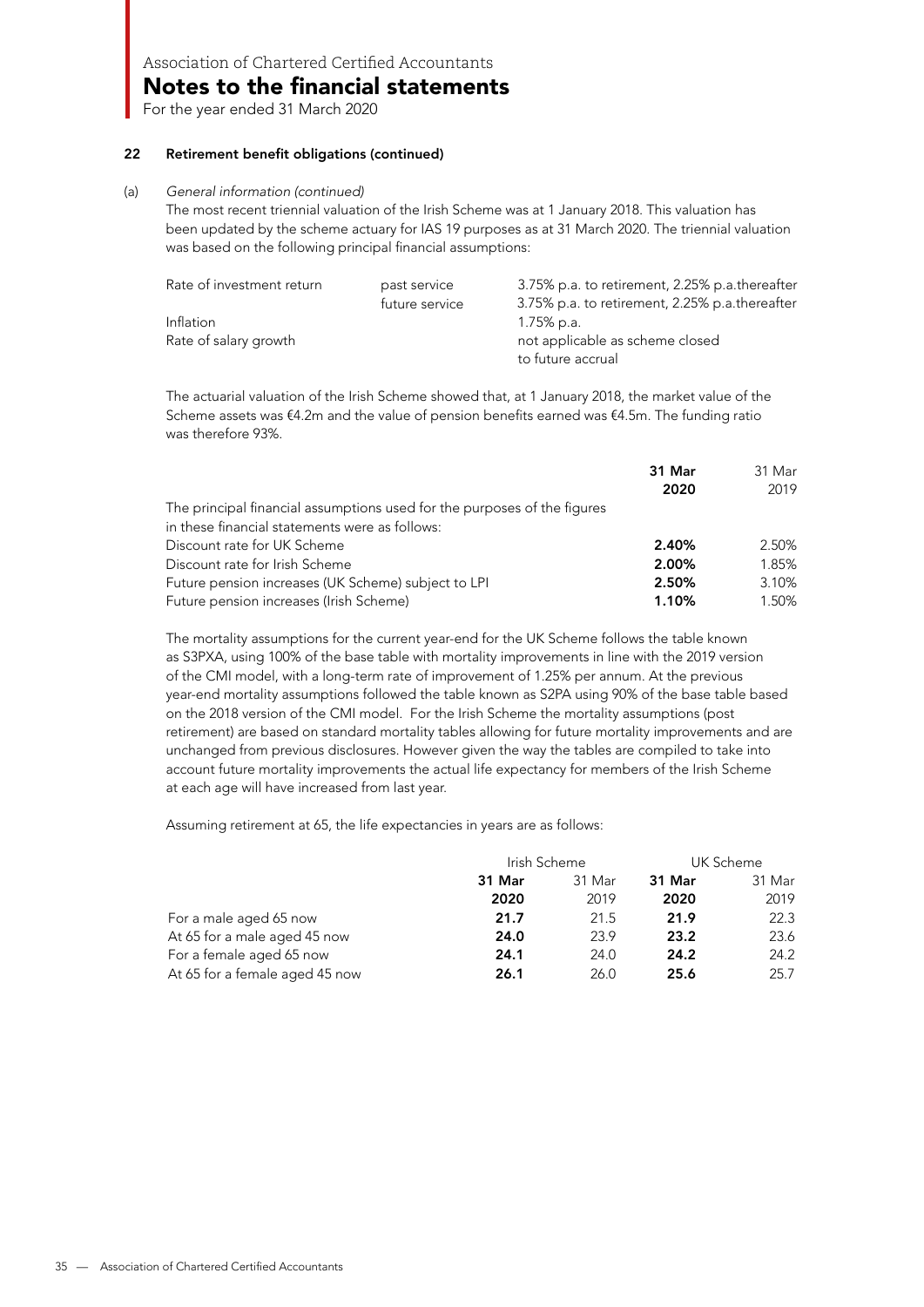Notes to the financial statements

For the year ended 31 March 2020

#### 22 Retirement benefit obligations (continued)

#### (b) *Pension costs*

|                                                                | 31 Mar | 31 Mar |
|----------------------------------------------------------------|--------|--------|
|                                                                | 2020   | 2019   |
|                                                                | f'000  | f'000  |
| The total pension charge is made up as follows:                |        |        |
| Pension costs under the UK and Irish Schemes                   | 740    | 13,014 |
| Payments to defined contribution schemes for certain employees |        |        |
| outside the UK and Ireland                                     | 533    | 552    |
| Payments to defined contribution schemes for certain employees |        |        |
| in the UK and Ireland                                          | 5,263  | 5,273  |
| Payments for the Pensions Protection Fund levies               | 115    | 102    |
| Pension costs                                                  | 6,651  | 18,941 |

In addition to the defined contribution schemes operated for UK and Ireland qualifying employees, schemes also operate for certain employees outside the UK and Ireland. The nature of such schemes varies according to legal regulations, fiscal requirements and economic conditions of the countries in which employees are based. Plans are funded by payments from the group and by employees and are held separately and independently of the group's finances.

The amounts recognised in total comprehensive income for the schemes are as follows: Past service costs in relation to amending benefits relating to rules — 12,300 Past service costs in respect of GMP equalisation  $\sim$  200

| Net interest                    | 740 | 514    |
|---------------------------------|-----|--------|
| Pension costs under the Schemes | 740 | 13.014 |

#### Past service costs – amending benefits relating to the rules

Following a review of the rules of the ACCA Staff Pension Scheme, the Trustees of the Scheme identified some issues which related to the legality of the passing of resolutions to make changes to the Pension Scheme Trust Deed. Both ACCA and the Trustees sought legal advice and worked together to resolve the situation. This matter is now close to conclusion and during the previous year ACCA and the Trustees completed the negotiation of the agreement on how the Scheme will be administered in respect of the invalid changes. The costs of making good those invalid changes was calculated by the Scheme Actuary to be in the region of £12.3m and this was accounted for as a past service cost in the accounts for the year ended 31 March 2019.

#### Past service costs - GMP Equalisation

Guaranteed Minimum Pension ("GMP") is a portion of pension that was accrued by individuals who were contracted out of the State Second Pension prior to 6 April 1997. Historically there was an inequality of benefits between male and female members who have GMP.

A High Court case concluded on 26 October 2018 which determined that GMPs should be equalised, with several methods being possible and the employer can require the minimum cost option to be adopted. The Scheme Actuary estimated the financial impact of equalising GMPs for members for the ACCA Staff Pension Scheme at £0.2m and this was accounted for as a past service cost in the accounts for the year ended 31 March 2019.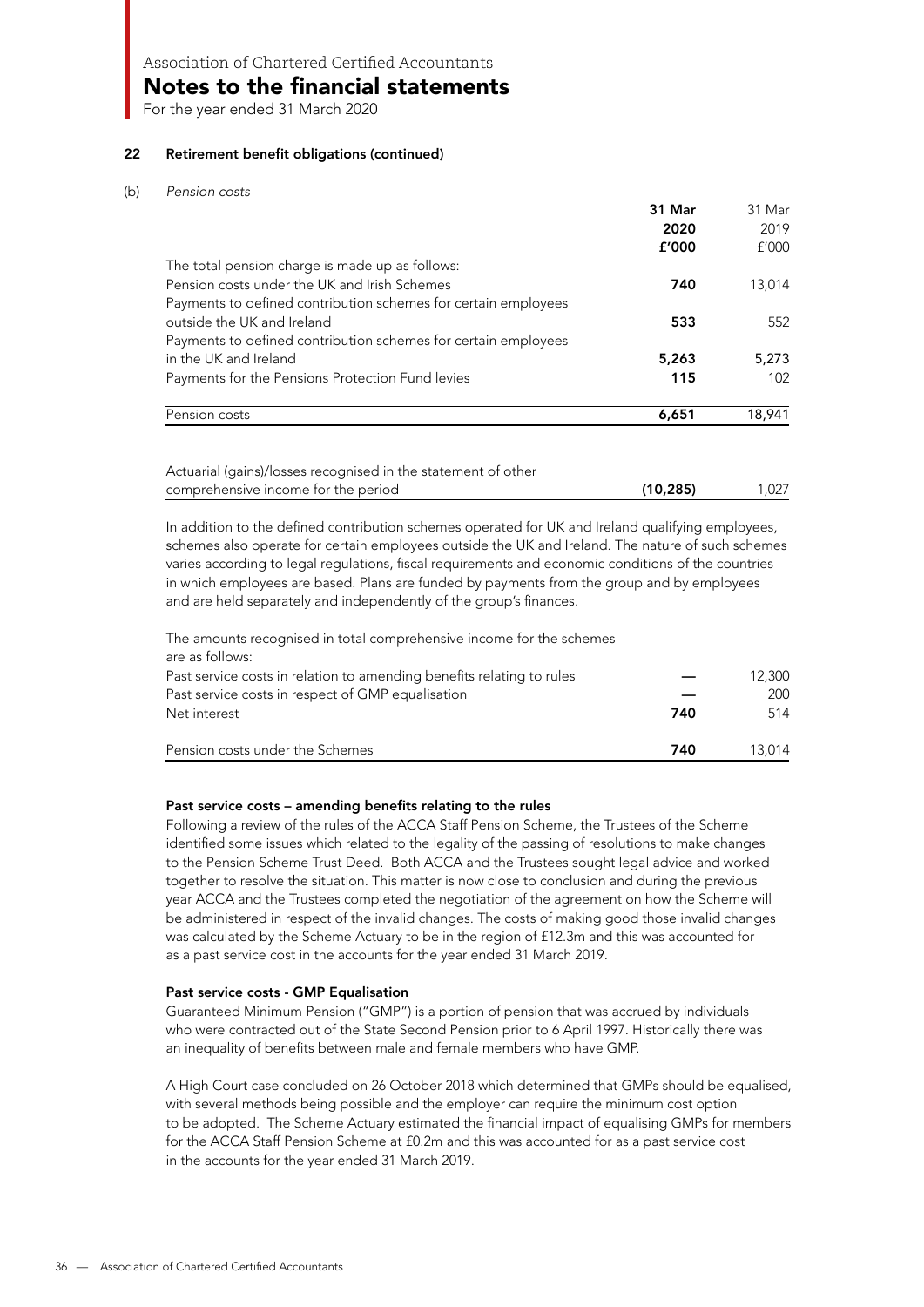**Notes to the financial statements** 

For the year ended 31 March 2020

#### 22 Retirement benefit obligations (continued)

#### (c) Contributions and the effect of the Schemes on the future cashflows

ACCA is required to agree a schedule of contributions with the Trustees of the Schemes following actuarial valuations which take place every three years. In accordance with actuarial advice and with the agreement of ACCA and the UK Scheme's Trustees, a recovery plan was put in place with effect from January 2020 to which ACCA will contribute annual deficit recovery contributions of £2,650,000 in respect of the UK scheme increasing by 3% p.a. for a period of 13 years, subject to review at future actuarial valuations. The triennial valuation as at 1 January 2018 for the Irish scheme revealed that the funding position had improved. Nevertheless, ACCA has agreed to maintain annual contributions for the year ended 31 March 2021 at about £96,000. In respect of other overseas schemes, it is expected that ACCA will contribute on average 9% of pensionable salary in the coming year.

|     |                                                                  | 31 Mar<br>2020<br>£'000 | 31 Mar<br>2019<br>f'000 |
|-----|------------------------------------------------------------------|-------------------------|-------------------------|
| (d) | Movement in the net liability recognised in the balance sheet    |                         |                         |
|     | At 1 April                                                       | 31,889                  | 20,741                  |
|     | Pension costs                                                    | 740                     | 13,014                  |
|     | Contributions paid                                               | (4, 471)                | (2,872)                 |
|     | Recognition of actuarial (gains)/losses                          | (10, 285)               | 1,027                   |
|     | Exchange difference                                              | 11                      | (21)                    |
|     | At 31 March                                                      | 17,884                  | 31,889                  |
| (e) | Pension benefits                                                 |                         |                         |
|     | Amounts recognised in the balance sheet to reflect funded status |                         |                         |
|     | Present value of funded obligations                              | 142,263                 | 151,302                 |
|     | Fair value of plan assets                                        | (124, 379)              | (119, 413)              |
|     |                                                                  |                         |                         |
|     | Net liability in the balance sheet at 31 March                   | 17,884                  | 31,889                  |
|     |                                                                  |                         |                         |
| (f) | Change in benefit obligation                                     |                         |                         |
|     | Present value of benefit obligation at 1 April                   | 151,302                 | 135,191                 |
|     | Interest on obligation                                           | 3,729                   | 3,554                   |
|     | Benefits paid                                                    | (2, 398)                | (3,998)                 |
|     | Past service costs                                               |                         | 12,500                  |
|     | Gain from change in demographic assumptions                      | (2,526)                 | (2,657)                 |
|     | (Gain)/loss from change in financial assumptions                 | (7,603)                 | 10,079                  |
|     | Gain from experience                                             | (359)                   | (3, 267)                |
|     | Exchange difference                                              | 118                     | (100)                   |
|     | Present value of benefit obligation at 31 March                  | 142,263                 | 151,302                 |
|     | The defined benefit obligation is split as follows               |                         |                         |
|     | Deferred pensioners                                              | 107,818                 | 115,644                 |
|     | Pensioners                                                       | 34,445                  | 35,658                  |
|     | Present value of benefit obligation at 31 March                  | 142,263                 | 151,302                 |

Amounts recognised in the balance sheet for pensions are predominantly non-current and are reported as non-current liabilities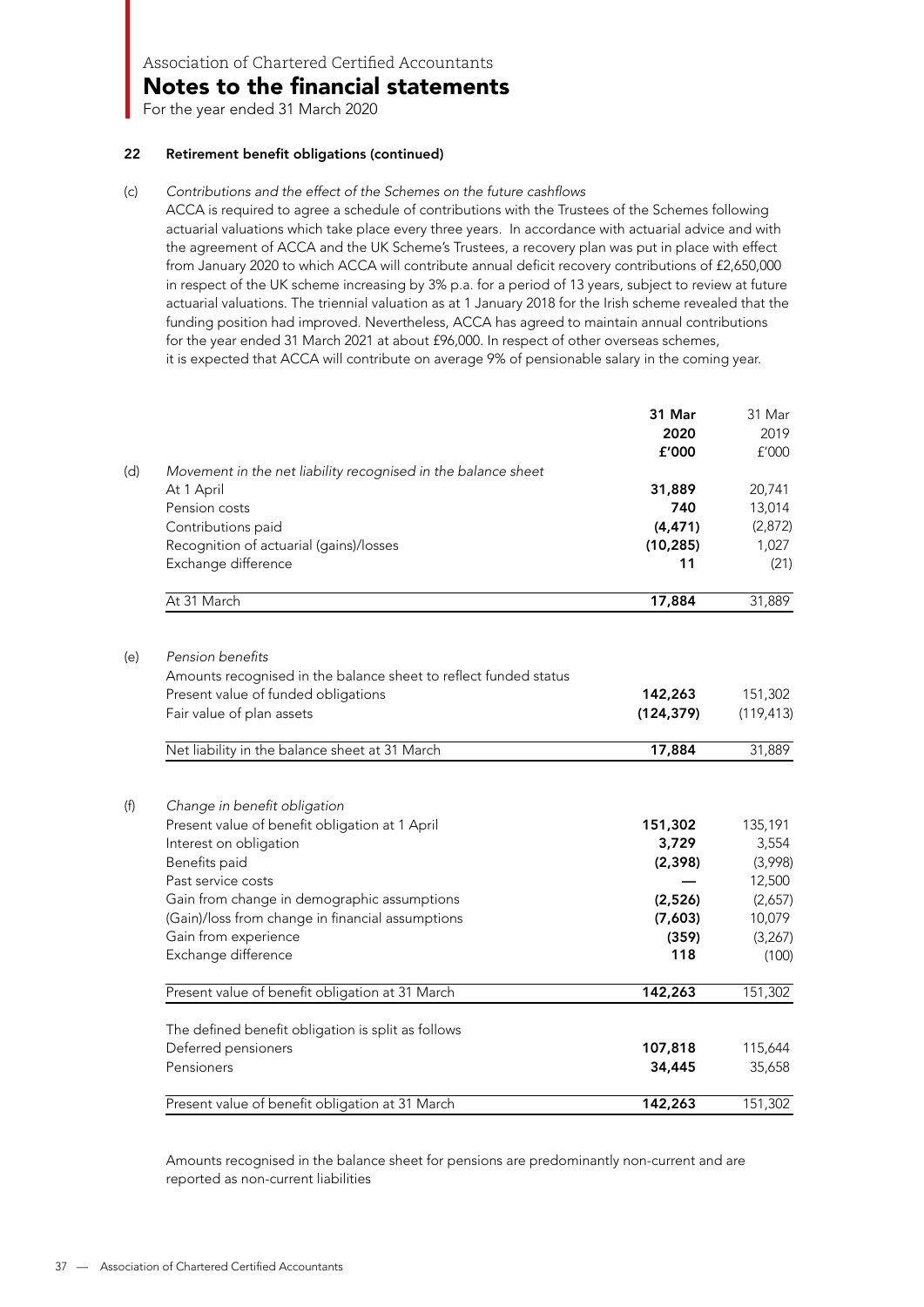Notes to the financial statements

For the year ended 31 March 2020

#### 22 Retirement benefit obligations (continued)

|                                       | 31 Mar  | 31 Mar  |
|---------------------------------------|---------|---------|
|                                       | 2020    | 2019    |
|                                       | £'000   | f'000   |
| (g)<br>Change in plan assets          |         |         |
| Fair value of plan assets at 1 April  | 119,413 | 114,450 |
| Interest income                       | 2.989   | 3,040   |
| Actual return on assets less interest | (203)   | 3,128   |
| Actual return on plan assets          | 2,786   | 6,168   |
| Contributions - employer              | 4,472   | 2,872   |
| Benefits paid                         | (2,398) | (3,998) |
| Exchange difference                   | 106     | (79)    |
| Fair value of plan assets at 31 March | 124,379 | 119,413 |

#### (h) Plan assets

Plan assets are comprised as follows:

|                           |         | 31 Mar<br>2020 |         | 31 Mar<br>2019 |
|---------------------------|---------|----------------|---------|----------------|
|                           | £'000   | %              | f'000   | %              |
| UK equities               | 1,807   | 1.5            | 1,977   | 1.7            |
| North American equities   | 18,676  | 15.0           | 20,464  | 17.1           |
| European equities         | 4,732   | 3.8            | 5,175   | 4.3            |
| Japanese equities         | 2,594   | 2.1            | 2,846   | 2.4            |
| Asia Pacific equities     | 1,830   | 1.5            | 2,006   | 1.7            |
| Emerging markets equities | 3,290   | 2.6            | 3,610   | 3.0            |
| Equities                  | 32,929  | 26.5           | 36,078  | 30.2           |
| LDIs                      | 31,818  | 25.6           | 19,765  | 16.6           |
| Diversified Growth Funds  | 18,460  | 14.9           | 20,992  | 17.6           |
| <b>Bonds</b>              | 9,253   | 7.4            | 20,777  | 17.4           |
| Multi Asset Credit Funds  | 15,555  | 12.5           | 8,633   | 7.2            |
| Property                  | 292     | 0.2            | 12,889  | 10.8           |
| Cash                      | 16,072  | 12.9           | 279     | 0.2            |
|                           | 124,379 | 100.0          | 119,413 | 100.0          |

Assets are invested in a range of funds operated by Legal & General, Investec, Barings and Royal London Asset Management for the UK Scheme and Irish Life for the Irish Scheme. The Trustees believe that investing in a range of funds and investment managers offers the best combination of growth opportunity and risk management. Investments are diversified such that the failure of any single investment would not have a material impact on the overall level of assets.

During the previous year the Trustees implemented a new investment strategy to further diversify and de-risk the scheme. This included investing in LDIs (Liability Driven Investments) which is a strategy based on the cash flows to fund future liabilities and Multi Asset Credit Funds which can enable trustees to take advantage of credit market opportunities when they arise using a complete array of credit types in a low governance and cost effective manner.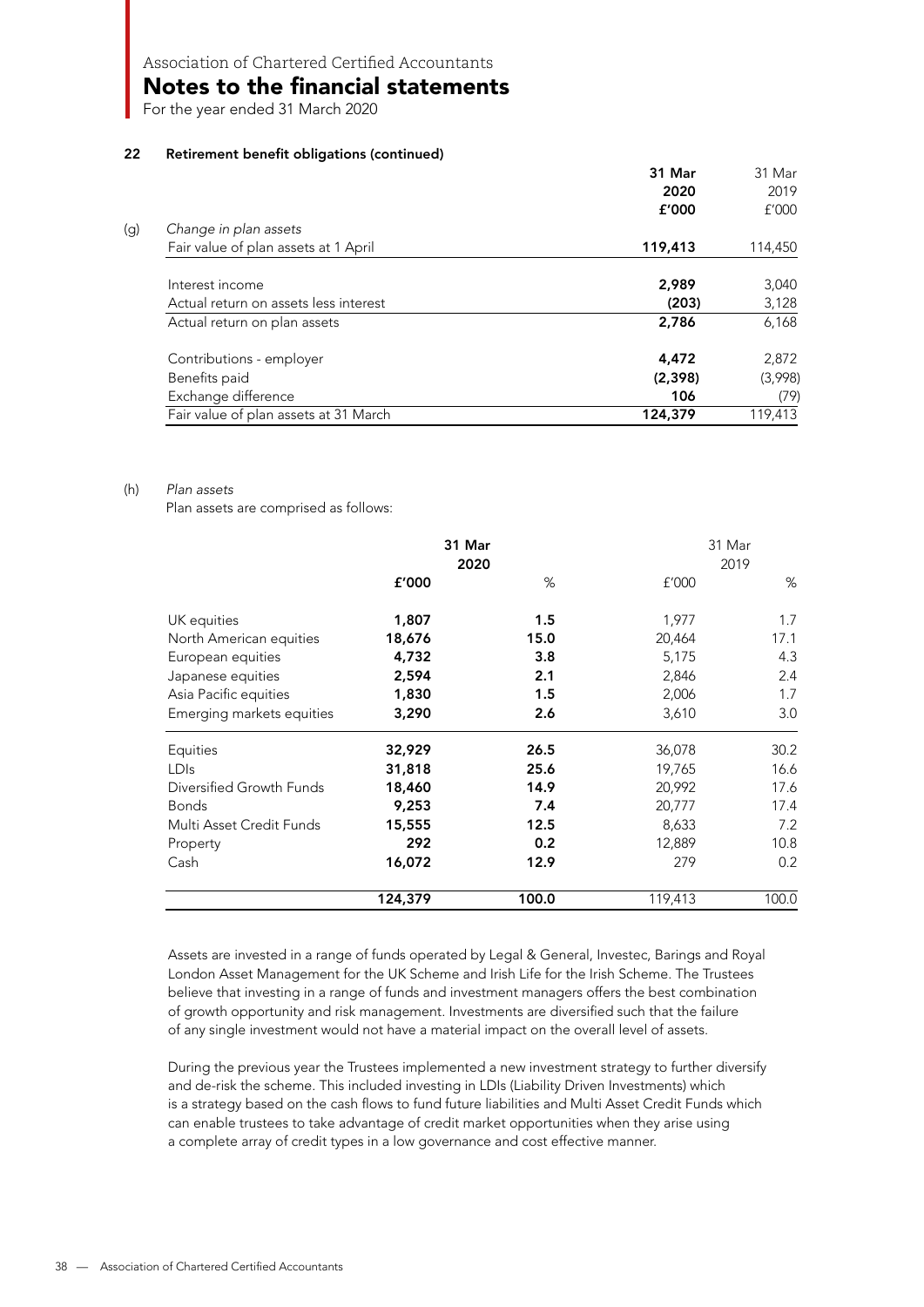Notes to the financial statements

For the year ended 31 March 2020

#### 22 Retirement benefit obligations (continued)

#### (i) Sensitivity of overall pension liabilities

| 31 Mar | 31 Mar |
|--------|--------|
| 2020   | 2019   |
| £'000  | f'000  |
| 7.113  | 7,565  |
| 4,268  | 4.539  |
| 4,268  | 4.539  |
|        |        |

The sensitivities are based on the present value of funded obligations.

#### (j) Detailed benefit obligation trends

|                    | 31 Mar    | 31 Mar    | 31 Mar    | 31 Mar    | 31 Mar    |
|--------------------|-----------|-----------|-----------|-----------|-----------|
|                    | 2020      | 2019      | 2018      | 2017      | 2016      |
|                    | f'000     | £'000     | f'000     | f'000     | f'000     |
| Scheme assets      | 124,379   | 119,413   | 114,450   | 111,633   | 97.701    |
| Scheme liabilities | (142,263) | (151,302) | (135,191) | (138,031) | (109,904) |
| Scheme deficit     | (17, 884) | (31, 889) | (20, 741) | (26,398)  | (12,203)  |

|    |                                 |        | Restated |
|----|---------------------------------|--------|----------|
|    |                                 | 31 Mar | 31 Mar   |
|    |                                 | 2020   | 2019     |
| 23 | Trade and other payables        | f'000  | f'000    |
|    | Trade and other creditors       | 13,135 | 8,832    |
|    | Social security and other taxes | 5,261  | 5,129    |
|    | Accrued expenses                | 21,472 | 23,701   |
|    |                                 | 39,868 | 37,662   |
| 24 | <b>Deferred income</b>          |        |          |
|    | Deferred income                 | 89,805 | 79,983   |

Deferred income comprises fees and subscriptions from members and students accounted for in advance, exam fees paid in advance by students and monitoring contract income paid in advance.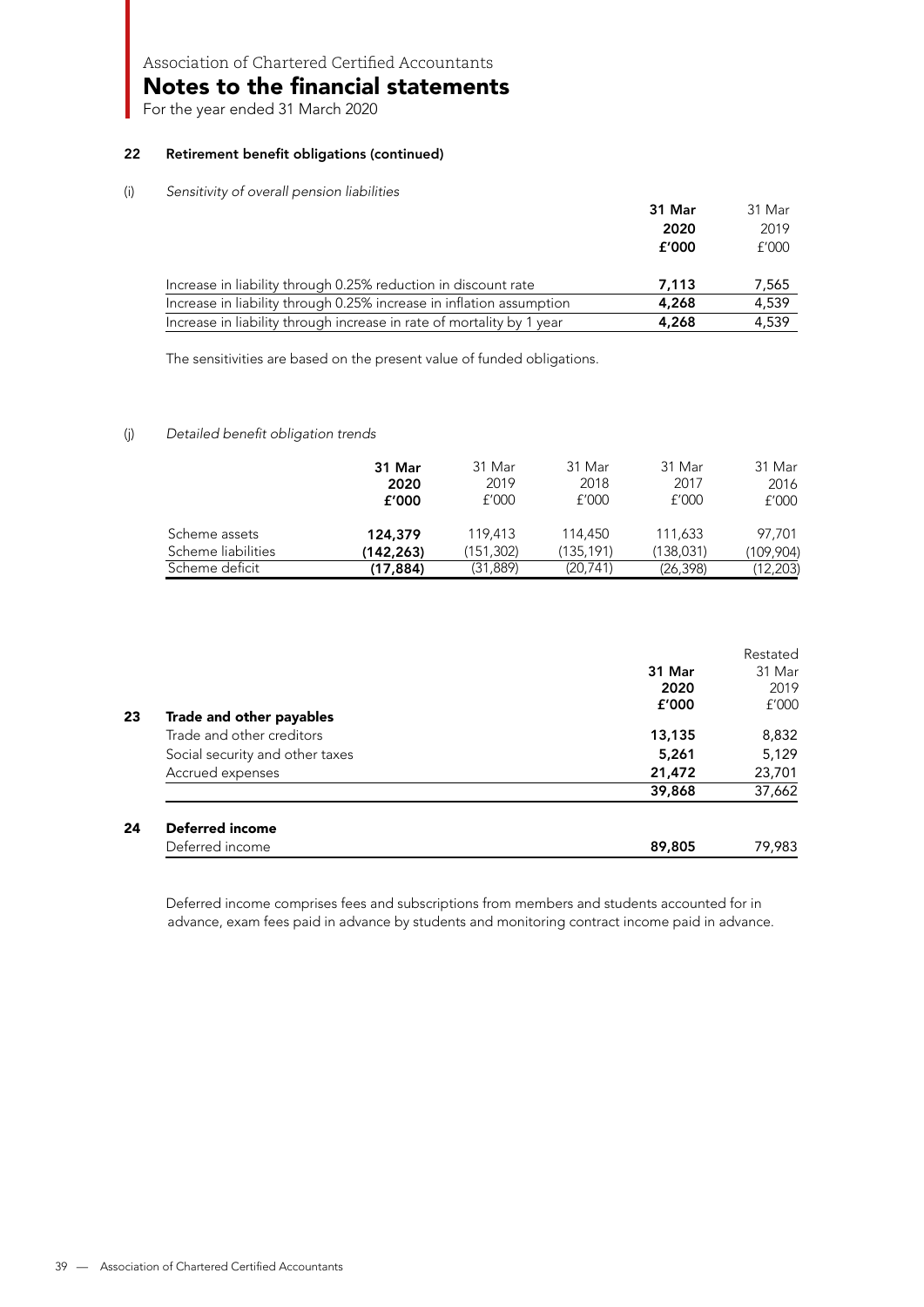### Notes to the financial statements

For the year ended 31 March 2020

#### 25 Provisions

| Total                  | 6,311    | (1,290)  | (1,402)  | 1,010    | 4,629  |
|------------------------|----------|----------|----------|----------|--------|
| Restructuring          | 623      | (468)    | (155)    | 100      | 100    |
| Commercial frameworks  | 266      | (71)     | (195)    |          |        |
| Tax                    | 762      |          |          |          | 762    |
| End of service         | 896      | (201)    | (27)     | 222      | 890    |
| Legal costs and claims | 3,764    | (550)    | (1,025)  | 688      | 2,877  |
|                        | f'000    | f'000    | f'000    | f'000    | £'000  |
|                        | 2019     | in year  | in year  | in year  | 2020   |
|                        | 31 Mar   | Utilised | Released | Provided | 31 Mar |
|                        | Restated |          |          |          |        |

The legal costs and claims provision represents management's best estimate of ACCA's liability relating to the costs associated with ongoing Financial Reporting Council (FRC) investigations and to provisions relating to members and employees. It also includes an estimate for a number of legal claims which are commercially sensitive at this time as well as costs which ACCA may be liable for when undertaking investigations into any ACCA members' conduct relating to the collapse of Anglo Irish Bank.

The end of service provision represents management's best estimate of the potential pay-outs required if and when employees leave the ACCA UAE and Oman offices.

The tax provision relates to potential liabilities for transfer pricing, GST and VAT in various jurisdictions throughout the world. As more and more jurisdictions review their tax laws, ACCA continues to manage the settlement of any liabilities with assistance from in-country third party tax advisors.

The commercial frameworks provision represents management's best estimate of the costs to pay approved learning partners in respect of them meeting specific 2019-20 performance targets to register students likely to progress to the ACCA qualification.

The restructuring provision represented management's best estimate of ACCA's liability relating to the costs associated with the roles which had been made redundant in the previous year. During the year £468,000 was utilised and £155,000 was released.

In the previous year's accounts a dilapidations provision of £3.0m was disclosed, representing management's best estimate of the costs to restore the leased buildings in London, Glasgow, Dublin and various other offices to their previously unfurnished states. Following the implementation of IFRS 16 the dilapidations provision has been transferred to the lease liability and restated accordingly.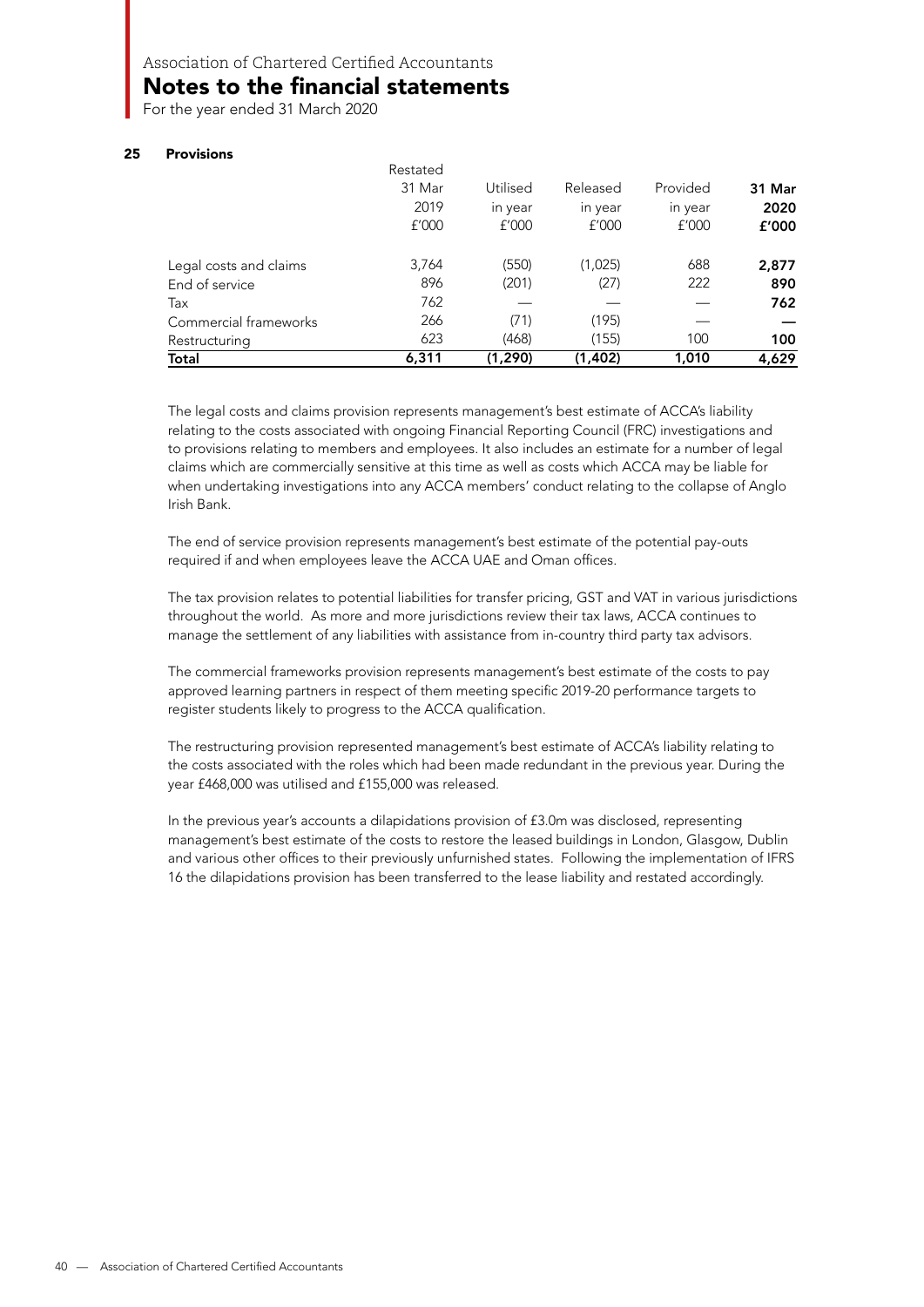### Notes to the financial statements

For the year ended 31 March 2020

| Other reserves                                 | Currency<br>translation<br>f'000 | Available-<br>for-sale<br>investments<br>f'000 | Total<br>f'000 |
|------------------------------------------------|----------------------------------|------------------------------------------------|----------------|
| Balance at 1 April 2018 as previously reported | (1, 156)                         | 5,872                                          | 4,716          |
| IFRS 9 reclassification to income statement    |                                  | (5, 872)                                       | (5, 872)       |
| Adjusted balance at 1 April 2018               | (1, 156)                         |                                                | (1, 156)       |
| Currency translation differences               | 653                              |                                                | 653            |
| Balance at 31 March 2019                       | (503)                            |                                                | (503)          |
| Currency translation differences               | 99                               |                                                | 99             |
| Balance at 31 March 2020                       | (404)                            |                                                | (404)          |

The available-for-sale investments fair value reserve represented the excess of unrealised gains and losses on financial assets over their historic costs, net of deferred taxation. Following the adoption of IFRS 9 in 2019, financial assets are now classified and measured at fair value with changes in fair value recognised in profit or loss (FVPL), therefore a fair value reserve is no longer required. The currency translation reserve represents the exchange differences arising on the translation of the assets and liabilities of the non-UK subsidiary undertakings.

#### 27 Related party transactions

Balances between ACCA and its subsidiaries have been eliminated on consolidation and are not included in this note. Transactions between ACCA and other related parties are disclosed below.

#### Relationships

| Council members as office holders | Jenny Gu (President)           |
|-----------------------------------|--------------------------------|
|                                   | Mark Millar (Deputy President) |
|                                   | Orla Collins (Vice President)  |

The office holders receive a small honorarium for each year they serve as an officer. In the previous year the office holders waived their right to that entitlement. In accordance with the Council Travel and Expenses policy, Council members are reimbursed for any expenses which they directly incur on behalf of ACCA as part of their role as a Council member.

| Other council members                         | Susan Allan, Liz Blackburn, Carol-Anne Boothe,    |
|-----------------------------------------------|---------------------------------------------------|
| (in post during the year ended 31 March 2020) | Ben Catlin, Hidy Chan, Natalie Chan,              |
|                                               | Rosanna Choi, Sharon Critchlow, John Cullen, Matt |
|                                               | Dolphin, Joyce Evans, Cristina Gutu, Datuk Zaiton |
|                                               | Mohd Hassan, Kenneth Henry, Lorraine Holleway,    |
|                                               | Michelle Hourican, Paula Kensington, Lock Peng    |
|                                               | Kuan, Arthur Lee, Dean Lee, Ayla Majid, Gillian   |
|                                               | McCreadie, Brigitte Nangoyi Muyenga,              |
|                                               | Mohd Nasir Ahmad, Amos Ng, Joseph Owolabi,        |
|                                               | Taiwo Oyedele, Siobhan Pandya, Ronnie             |
|                                               | Patton, Melanie Proffitt, Marta Rejman, Brendan   |
|                                               | Sheehan, Robert Stenhouse,                        |
|                                               | Dinush Weerawardane, Fergus Wong, Matthew         |
|                                               | Wong, Alice Yip and Phoebe Hao Yu                 |
| Key management personnel                      | Helen Brand (Chief Executive), Alan Hatfield,     |
| (in post during the year ended 31 March 2020) | Stephen Heathcote, Julie Hotchkiss, Raymond       |
|                                               | Jack, Maggie McGhee, Lucia Real-Martin and        |
|                                               | Soo Yee Leong                                     |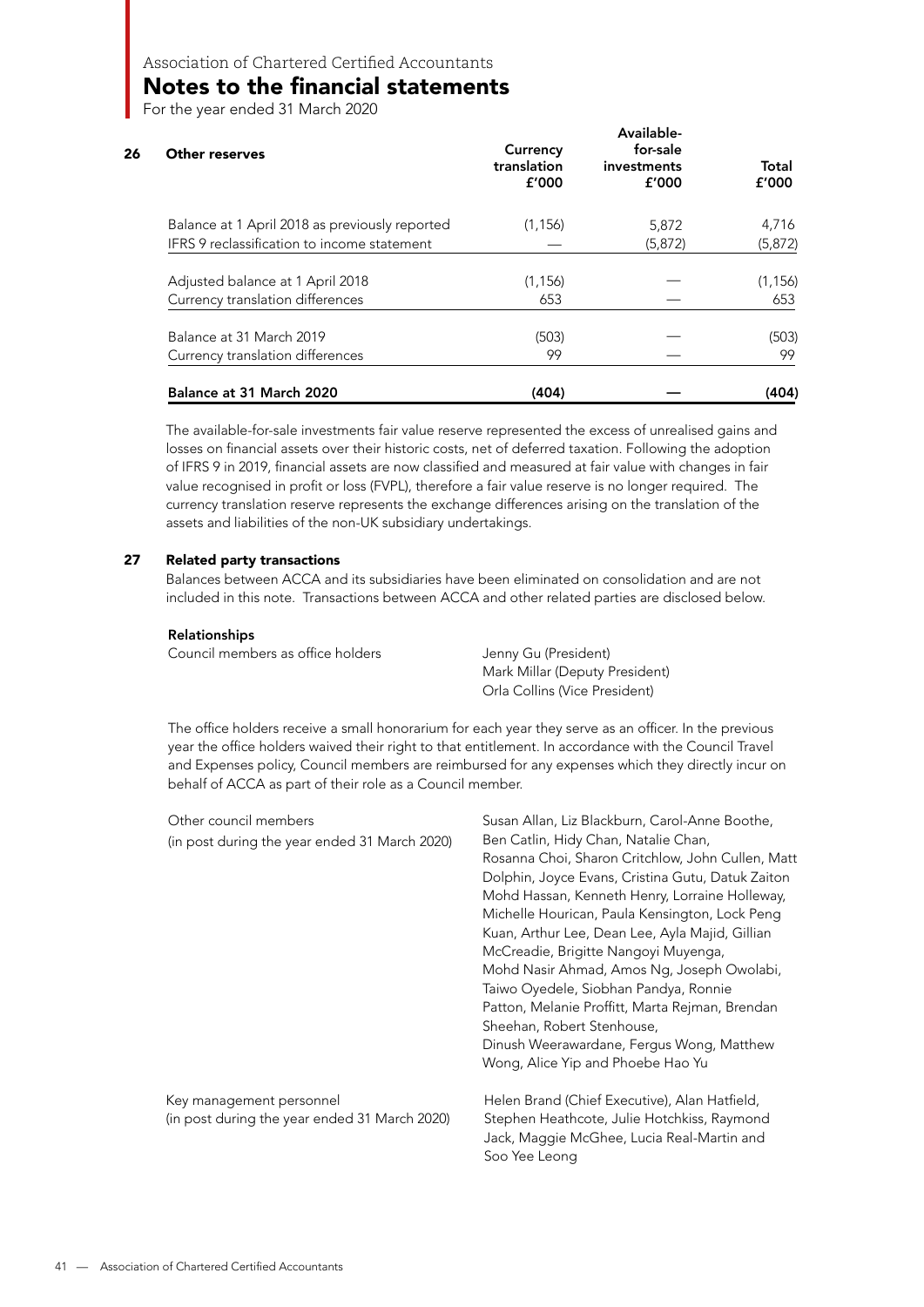Notes to the financial statements

For the year ended 31 March 2020

#### 27 Related party transactions (continuted)

| Defined benefit schemes | The UK and Ireland defined benefit schemes are                                                   |
|-------------------------|--------------------------------------------------------------------------------------------------|
|                         | related parties. ACCA's transactions with the<br>defined benefit schemes relate to contributions |
|                         | paid to the Schemes (see note 22).                                                               |

|                                  | 31 Mar | 31 Mar |
|----------------------------------|--------|--------|
|                                  | 2020   | 2019   |
|                                  | f'000  | f'000  |
| Related party transactions       |        |        |
| Honorarium to the office holders | 10     |        |

The President donated her honorarium for the current year to the Chartered Certified Accountants' Benevolent Fund and the officers waived their rights to the honorarium in the previous year.

| Reimbursement of expenses directly incurred by Council members | 477 | 550 |
|----------------------------------------------------------------|-----|-----|
| Purchase of goods and services                                 |     |     |
|                                                                |     |     |

Key management personnel are remunerated as shown below.

| Salaries and other short-term employee benefits | 1,726 | 1.501 |
|-------------------------------------------------|-------|-------|
| Post-employment benefits                        |       | 66.   |
|                                                 | 1.813 | 1.567 |

In view of the global impact of Covid-19 on employees, members, students, stakeholders and all their families, the Executive Team recommended to Remuneration Committee that no performance bonus should be awarded for the year ended 31 March 2020. The Committee approved these proposals.

The post-employment benefits are the pension contributions payable for those Executive Team members who are members of the defined contribution pension scheme. Two (2019: two) members of the Executive Team receive an allowance in lieu of pension contributions. The value of those allowances is included in 'Salaries and other short-term employee benefits'.

|                                                                | Owed | Owed |
|----------------------------------------------------------------|------|------|
| <b>Related party balances</b>                                  |      |      |
| Reimbursement of expenses directly incurred by Council members | 15   | 44   |
| Bonuses payable to key management personnel                    |      |      |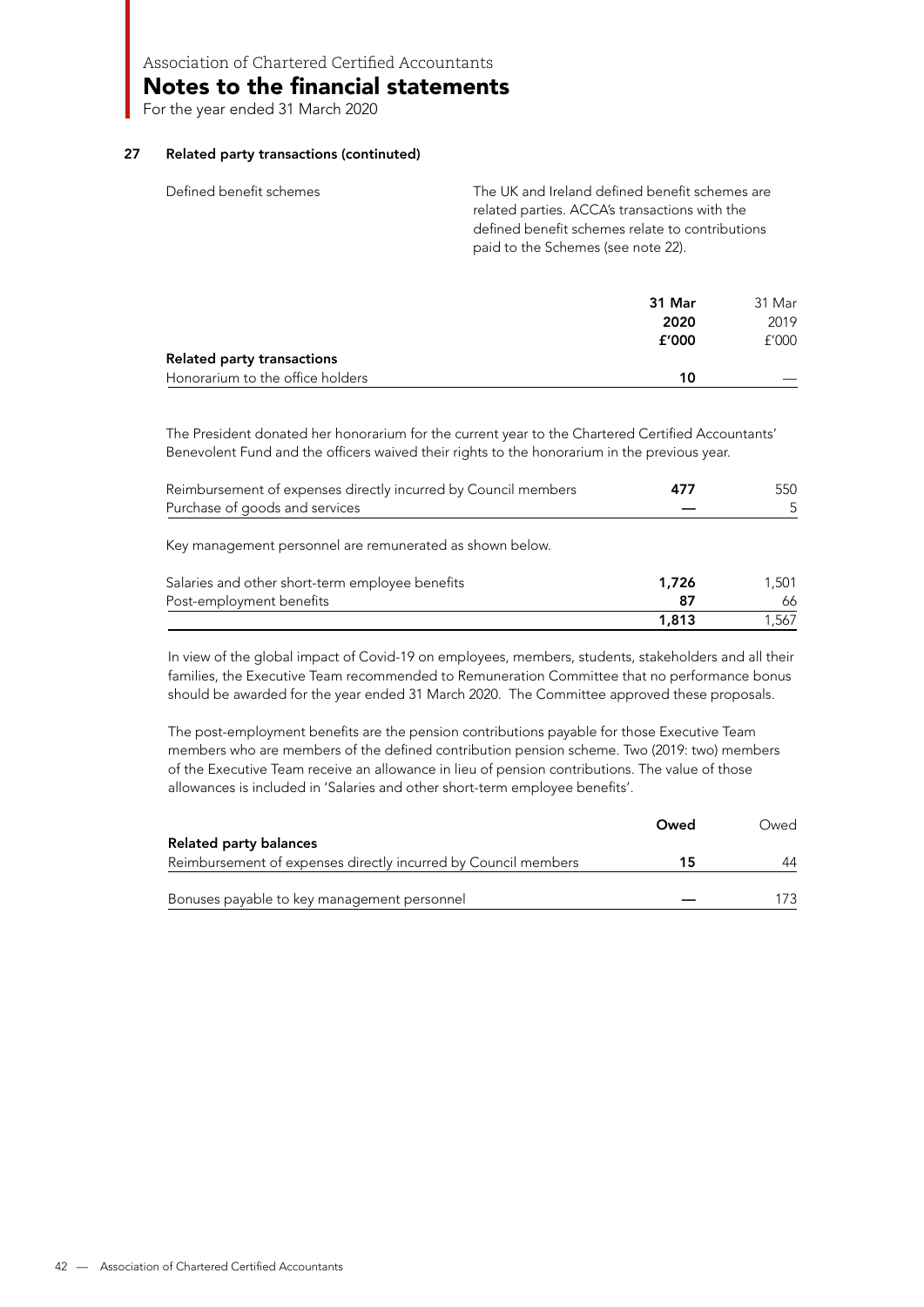### Notes to the financial statements

For the year ended 31 March 2020

#### 28 Principal undertakings

#### *Subsidiary undertakings*

The principal subsidiary undertakings, all 100% owned, which are included in the consolidated financial statements, are as follows:

|                                     | Country of   | <b>Beneficial</b> | Nature of                        |
|-------------------------------------|--------------|-------------------|----------------------------------|
|                                     | registration | holding           | business                         |
| <b>Certified Accountants</b>        | England &    | Ordinary shares   | Investment company               |
| Investment Company Limited          | Wales        |                   |                                  |
| The Certified Accountants           | England &    | Charitable trust  | Educational charity              |
| <b>Educational Trust</b>            | Wales        |                   |                                  |
| <b>Certified Accountants</b>        | England &    | Ordinary shares   | Provider of educational          |
| <b>Educational Projects Limited</b> | Wales        |                   | supplies and services            |
| Association of Authorised           | England &    | Limited by        | Professional accounting          |
| <b>Public Accountants</b>           | Wales        | guarantee         | and supervisory body             |
| Certified Accountant                | England &    | Ordinary shares   | Publisher of                     |
| (Publications) Limited              | Wales        |                   | <b>Accounting &amp; Business</b> |
| Seacron Limited                     | England &    | Ordinary shares   | Vehicle for ACCA's               |
|                                     | Wales        |                   | operations in China              |
| ACCA Malaysia Sdn. Bhd.             | Malaysia     | Ordinary shares   | Vehicle for ACCA's               |
|                                     |              |                   | operations in Malaysia           |
| <b>ACCA Mauritius</b>               | Mauritius    | Limited by        | Vehicle for ACCA's               |
|                                     |              | guarantee         | operations in Mauritius          |
| <b>ACCA Pakistan</b>                | Pakistan     | Limited by        | Vehicle for ACCA's               |
|                                     |              | guarantee         | operations in Pakistan           |
| ACCA Singapore Pte Ltd.             | Singapore    | Ordinary shares   | Vehicle for ACCA's               |
|                                     |              |                   | operations in Singapore          |
| <b>ACCA South Africa</b>            | South Africa | Limited by        | Vehicle for ACCA's               |
|                                     |              | guarantee         | operations in                    |
|                                     |              |                   | South Africa                     |
| Seacron Educational Nigeria Ltd     | Nigeria      | Ordinary shares   | Vehicle for ACCA's               |
|                                     |              |                   | operations in Nigeria            |
| ACCA (Shanghai) Consulting          | China        | Paid-in capital   | Vehicle for ACCA's               |
| Co. Ltd                             |              |                   | operations in China              |
| <b>ACCA Canada</b>                  | Canada       | Limited by        | Vehicle for ACCA's               |
|                                     |              | guarantee         | operations in Canada             |
| <b>ACCA Romania</b>                 | Romania      | Limited by        | Vehicle for ACCA's               |
|                                     |              | guarantee         | operations in Romania            |
| <b>ACCA Malawi Ltd</b>              | Malawi       | Limited by        | Vehicle for ACCA's               |
|                                     |              | guarantee         | operations in Malawi             |
| <b>ACCA</b> Australia and           | Australia    | Limited by        | Vehicle for ACCA's               |
| New Zealand Ltd                     |              | quarantee         | operations in Australia          |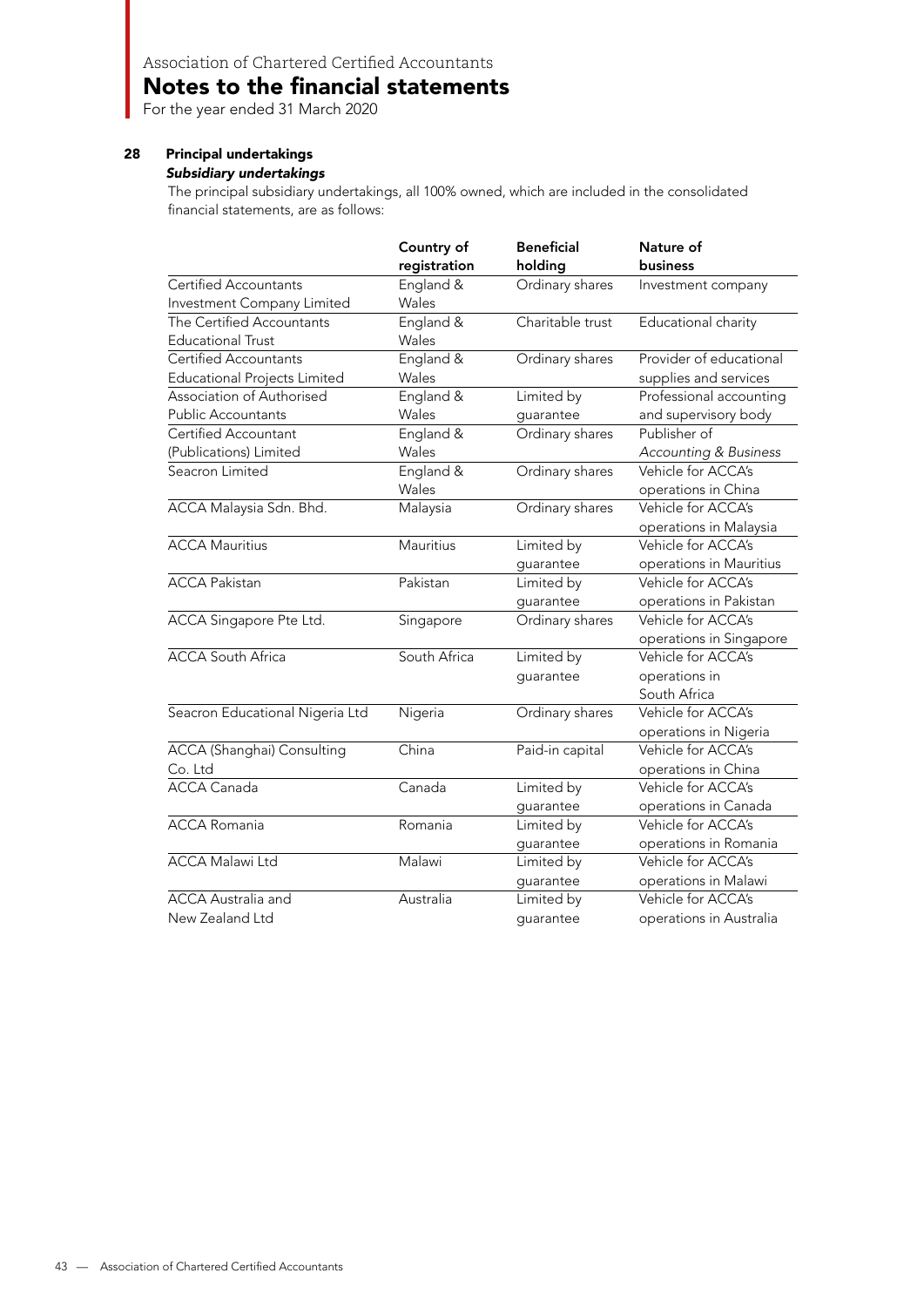Notes to the financial statements

For the year ended 31 March 2020

#### 28 Principal undertakings (continued) *Subsidiary undertakings (continued)*

|                                   | Country of<br>registration | <b>Beneficial</b><br>holding | Nature of<br><b>business</b> |
|-----------------------------------|----------------------------|------------------------------|------------------------------|
| <b>ACCA Russia Ltd</b>            | England &                  | Ordinary shares              | Vehicle for ACCA's           |
|                                   | Wales                      |                              | operations in Russia         |
| <b>ACCA Ventures Ltd</b>          | England &                  | Ordinary shares              | Vehicle for providing        |
|                                   | Wales                      |                              | online courses               |
| <b>ACCA Tanzania</b>              | Tanzania                   | Limited by                   | Vehicle for ACCA's           |
|                                   |                            | quarantee                    | operations in Tanzania       |
| <b>ACCA Turkey</b>                | Turkey                     | Ordinary shares              | Vehicle for ACCA's           |
|                                   |                            |                              | operations in Turkey         |
| <b>ACCA Botswana</b>              | Botswana                   | Limited by                   | Vehicle for ACCA's           |
|                                   |                            | quarantee                    | operations in Botswana       |
| <b>ACCA Kenya</b>                 | Kenya                      | Limited by                   | Vehicle for ACCA's           |
|                                   |                            | quarantee                    | operations in Kenya          |
| <b>ACCA Global Ltd</b>            | England &                  | Ordinary shares              | Vehicle for ACCA's           |
|                                   | Wales                      |                              | operations in Nepal          |
| Certified Accountants Educational | England &                  | Ordinary shares              | Corporate trustee            |
| Trustees Ltd                      | Wales                      |                              | for CAET                     |
| <b>Certified Nominees Ltd</b>     | England &                  | Ordinary shares              | Corporate director for       |
|                                   | Wales                      |                              | <b>ACCA</b> companies        |

#### Other undertakings

ACCA holds a 20.2% holding in The Consultative Committee of Accountancy Bodies Limited (a company registered in England & Wales) at a cost of £202, held in furtherance of its professional objectives.

#### 29 Contingent liabilities

ACCA is subject to legal proceedings and claims that arise in the ordinary course of business. In the opinion of Council, the amount of any ultimate liability in respect of these actions will not materially affect the financial position of the organisation.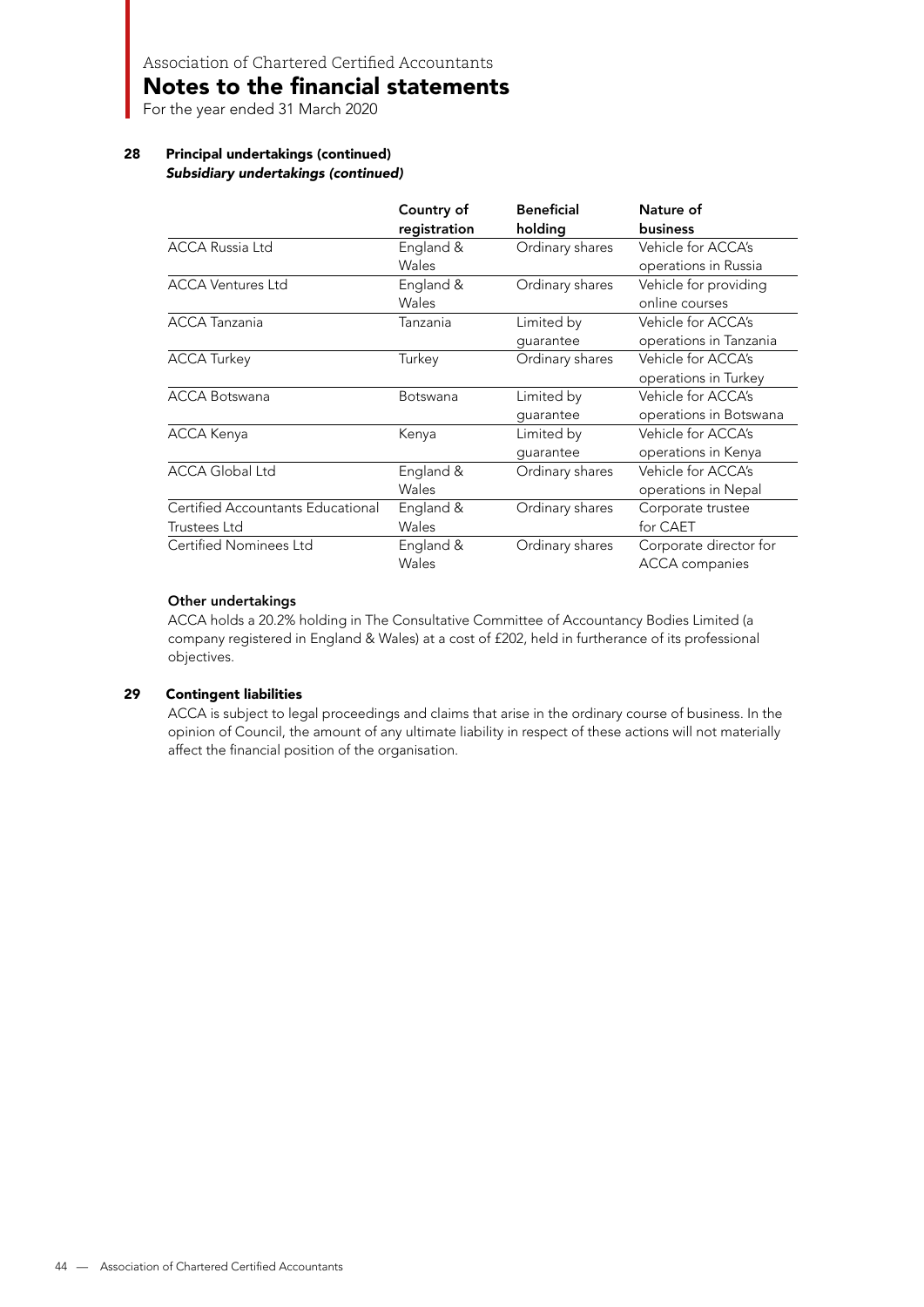### Notes to the financial statements

For the year ended 31 March 2020

|                                                                                               |          | Restated  |
|-----------------------------------------------------------------------------------------------|----------|-----------|
|                                                                                               | 31 Mar   | 31 Mar    |
|                                                                                               | 2020     | 2019      |
|                                                                                               | f'000    | f'000     |
| <b>Cash flow statement</b>                                                                    |          |           |
| Cash generated from operations                                                                |          |           |
| Surplus/(deficit) before tax                                                                  | 2,347    | (35, 764) |
| Adjustments for:                                                                              |          |           |
| Depreciation on property, plant and equipment                                                 | 9,993    | 10,412    |
| Amortisation of intangible assets                                                             | 5,932    | 5,528     |
| Loss on disposal of property, plant and equipment                                             | 102      | 238       |
| Realised gain on sale of investments                                                          | (758)    | (2, 567)  |
| Unrealised losses on investments                                                              | 4,488    | 1,076     |
| Interest received                                                                             | (75)     | (148)     |
| Dividends received                                                                            | (982)    | (951)     |
| Pension costs - net interest payable                                                          | 740      | 514       |
| Past service costs                                                                            |          | 12,500    |
| Interest paid                                                                                 | 128      | 295       |
| Interest expense for leasing arrangements                                                     | 1,257    | 1,348     |
| Pension contributions paid                                                                    | (4, 471) | (2,872)   |
| Changes in working capital (excluding the effects                                             |          |           |
| of exchange differences)                                                                      |          |           |
| Derivative financial instruments                                                              | 932      | (112)     |
| Trade and other receivables                                                                   | (2,585)  | (4,834)   |
| Trade and other payables                                                                      | 2,206    | 3,486     |
| Deferred income                                                                               | 9,822    | 7,268     |
| Provisions                                                                                    | (1,682)  | 382       |
|                                                                                               |          |           |
| Cash generated from/(absorbed by) operations                                                  | 27,394   | (4,201)   |
| Disposal of property, plant and equipment                                                     |          |           |
| In the statement of cash flows, proceeds from sale of property, plant and equipment comprise: |          |           |
|                                                                                               |          |           |
| Net book amount                                                                               | 201      | 318       |
| Loss on disposal of property, plant and equipment                                             | (102)    | (238)     |
| Proceeds from disposal of property, plant and equipment                                       | 99       | 80        |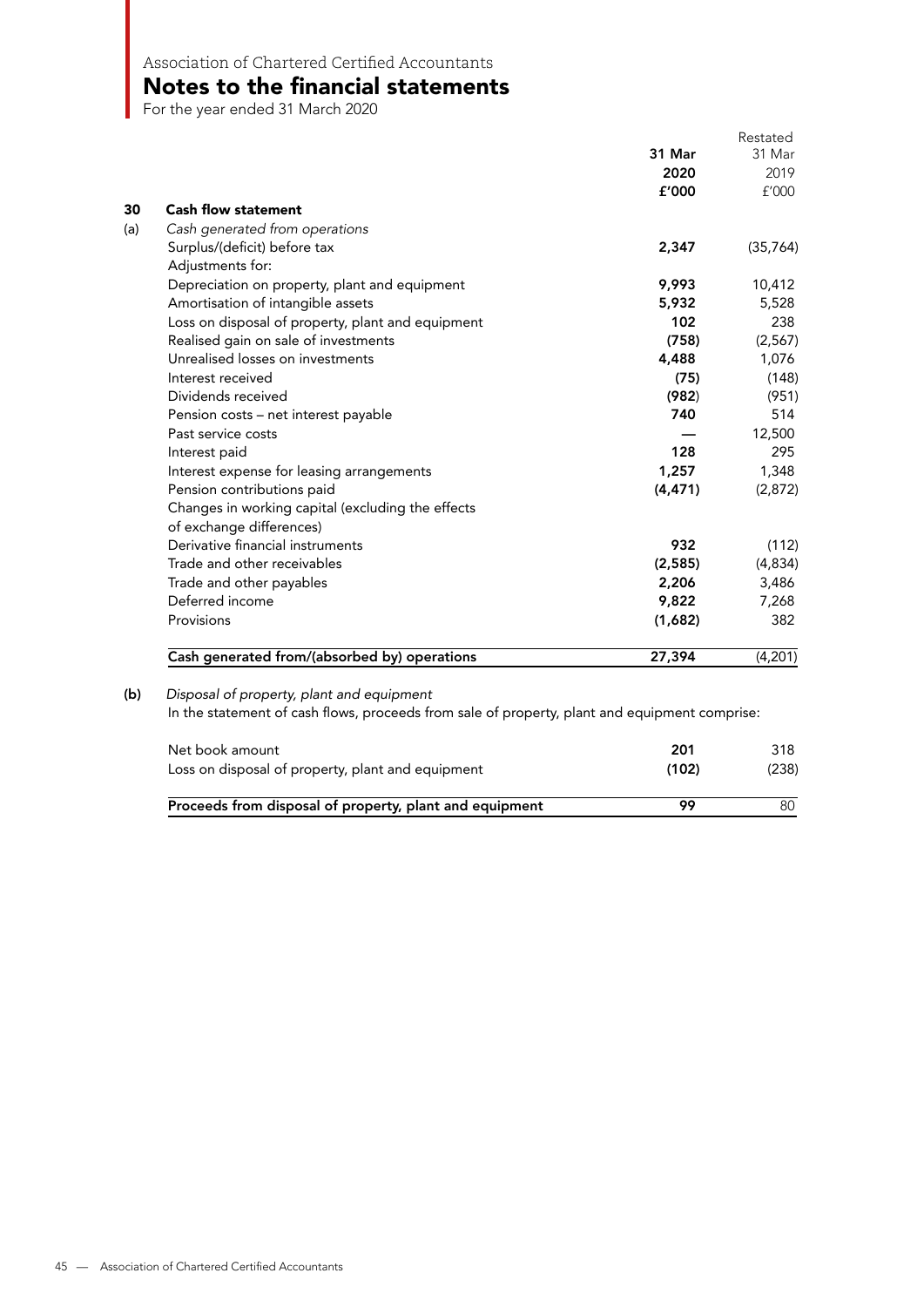For the year ended 31 March 2020

#### The *UK Corporate Governance Code*

Council is committed to the highest standards of corporate governance. It supports the framework for corporate governance in the UK set out in the *U*K Corporate Governance Code as revised and re-issued by the UK Financial Reporting Council (FRC) in 2018. Council's Nominating and Governance Committee is charged with ensuring that ACCA follows best global practice. Council confirms that, although the UK Corporate Governance Code relates to UK listed companies and ACCA is not obliged to comply, and does not comply, with it, ACCA nevertheless follows its guidance as far as this is, in Council's opinion, relevant to ACCA.

#### Principles of good governance

#### Council and the Chief Executive

Council is the governing body of ACCA and therefore has a key role in ACCA affairs. Its fundamental purpose is to ensure that ACCA delivers the objectives stated in the Royal Charter. Council's terms of reference highlight its responsibility for determining ACCA's strategic policy objectives and for monitoring the organisation's performance in relation to its strategic plan and annual budget. It delegates certain aspects of this function to committees and task forces which operate under its overall guidance and report to it. The Chief Executive manages ACCA's activities and services in accordance with the framework set by Council and reports progress and performance against clear and agreed financial and non-financial measures. Detailed written terms of reference for Council, Council Board and Committees are published and regularly updated.

Council has adopted a Code of Practice for Council members. This Code of Practice, a link to which is circulated to members with the material for the Annual General Meeting (AGM), applies to Council members when acting in their capacity as Council members and provides a framework for the operation of Council's business. Council is a collegial body and expects all of its members to recognise their collective responsibilities and to comply with the Code. Whatever their geographical or sectoral bases, Council members do not represent particular areas or functions. At 31 March 2020 Council had 38 volunteer members, 36 of whom are elected by the membership as a whole and two of whom were co-opted prior to the year-end. They are all subject to re-election every three years, for a maximum of three terms. They have a wide-ranging remit geared to providing strategic direction for ACCA. Council members examine issues of broad and long-term importance to ACCA and establish ACCA's position on global industry developments as they arise. Following the 2019 AGM, Council now has members from 18 different countries, reflecting the diversity of ACCA and its members. Profiles of Council members are available on request from ACCA.

Following the changes made at the 2017 AGM, ACCA is now in the process of implementing changes to Council's composition, increasing the number of seats to 45 and introducing a series of measures to support Council in being reflective of ACCA's global membership.

The office holders (Officers) of ACCA are the President (Jenny Gu), the Deputy President (Mark Millar) and the Vice President (Orla Collins). The incoming Vice President is elected by Council from among its members by ballot each year. Council then formally elects each of the Officers at its first meeting following the AGM, which this year will be held in November. In the normal course of events, in the two succeeding years Council elects the Vice President to serve as Deputy President and then President of ACCA.

#### Diversity

ACCA supports greater diversity in the composition of company boards not only in terms of gender, but also in background and experience.

#### Council, Board and Committee induction

All newly-elected Council members attend an initial induction session, usually arranged around the AGM. The induction session gives new Council members the chance to find out more about the structure of ACCA, the development of its strategy, and any key issues which are currently before Council. The session is chaired by the President, and new Council members have the opportunity to ask questions of the Officers, the Chief Executive and senior staff.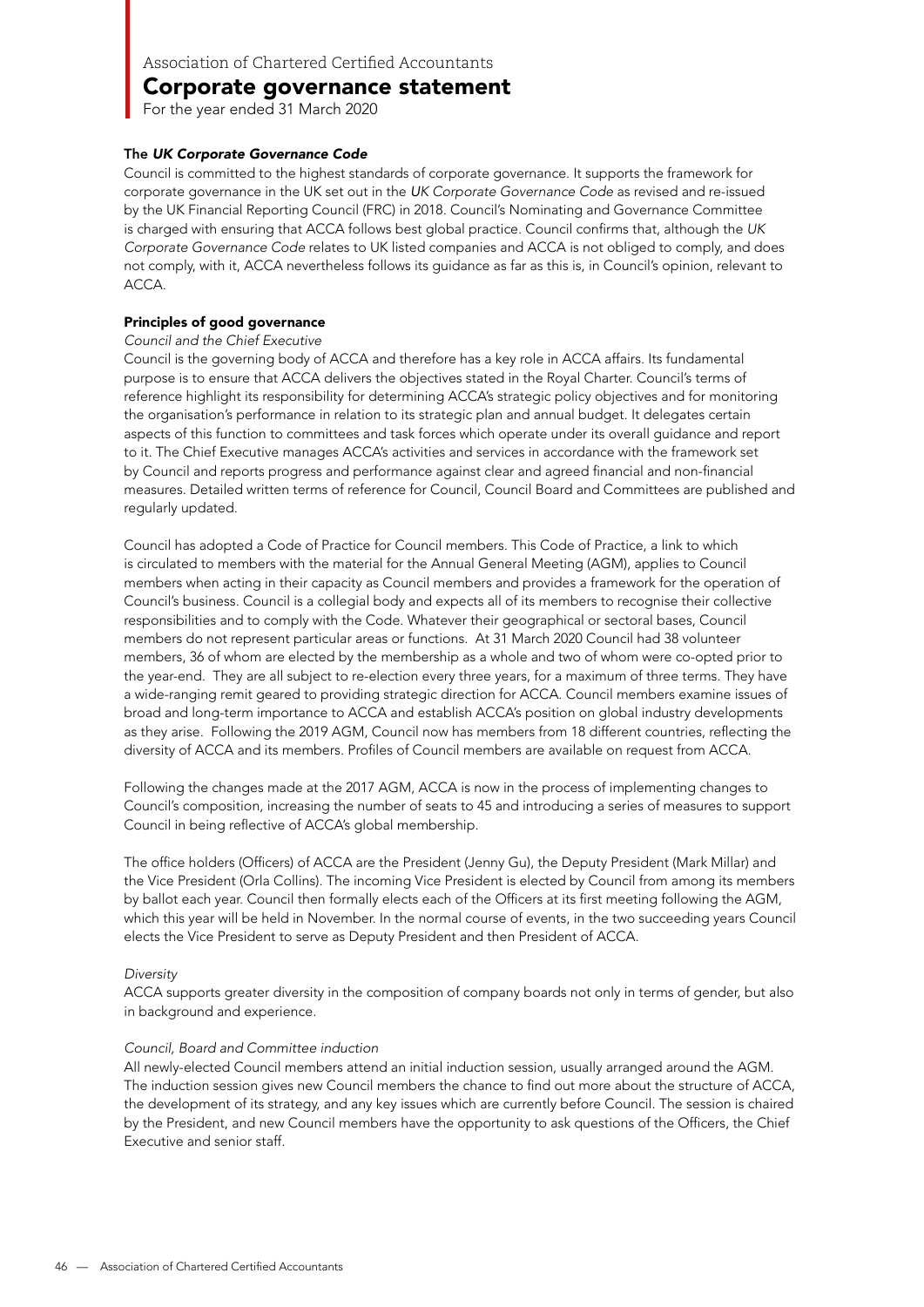For the year ended 31 March 2020

#### Principles of good governance (continued)

#### Mentoring

Every newly-elected Council member is assigned a 'mentor' for their first year on Council. The mentor, an existing member of Council, is responsible for providing guidance to the new Council member, is available to advise on Council's processes and procedures, and can provide background to the issues debated by Council. The guidelines for the mentoring process are available on request from ACCA.

#### Performance appraisal

Council members are subject to an annual performance appraisal process. They complete self-assessment questionnaires, in which they are asked to consider their performance in relation to the skills sets required of Council members. All questionnaires are reviewed by the President and Chief Executive who decide whether further counselling is needed. A review of the overall process, and in particular of any common themes which may have been identified, is provided at a Council meeting.

Importantly, the self-assessment process invites Council members to identify any areas in which they feel they need further training. Responses form the basis of a training plan (to be developed on an individual or group basis) which will address the identified needs. In addition, training on areas such as presentation skills, media awareness and committee chairmanship is on offer to all Council members.

#### Council members' interests

The Officers receive a small honorarium for each year they serve as an officer. During the year the President donated her honorarium to the Chartered Certified Accountants' Benevolent Fund. No other member of Council has received any payment in respect of services to Council, other than by way of reimbursement or payment of expenses incurred in providing such services. Council members' expenses are routinely subject to a review exercise led by Internal Audit, to verify that they are in accordance with the Council Members' expenses policy. A copy of the expenses policy is available to members on request from ACCA. Details of material transactions between ACCA and its subsidiaries, and related parties (including members of Council) are provided in the notes to the accounts.

Council maintains a Register of Members' Interests which contains details, for each Council member, of any personal or business interests which might give rise to a potential conflict of interest or duty or which might influence the way in which he or she might vote on Council's affairs. The Register is reviewed annually in April when Council members are asked to review and update their entries. New Council members are asked to complete a declaration for the Register as part of their induction to Council and a declaration is also made at every meeting.

#### Council meetings

During the year there were three meetings of Council.

#### Statement of Council's responsibilities

Although not required to do so, either by the Royal Charter or by UK statute, Council has elected to prepare financial statements under International Financial Reporting Standards (IFRS) as adopted by the European Union, which give a true and fair view of the state of affairs of ACCA and its subsidiaries at the end of each accounting period and of the results for the period.

In preparing these financial statements, Council ensures that:

- suitable accounting policies are selected and applied consistently;
- reasonable and prudent judgements and fair accounting estimates are made;
- IFRS as adopted by the European Union have been followed, subject to any material departures disclosed and explained in the financial statements; and
- the financial statements are correctly prepared on the going concern basis.

Council considers that the Integrated Report and financial statements, taken as a whole, are fair, balanced and understandable and provides information necessary for members to assess ACCA's performance, business model and strategy.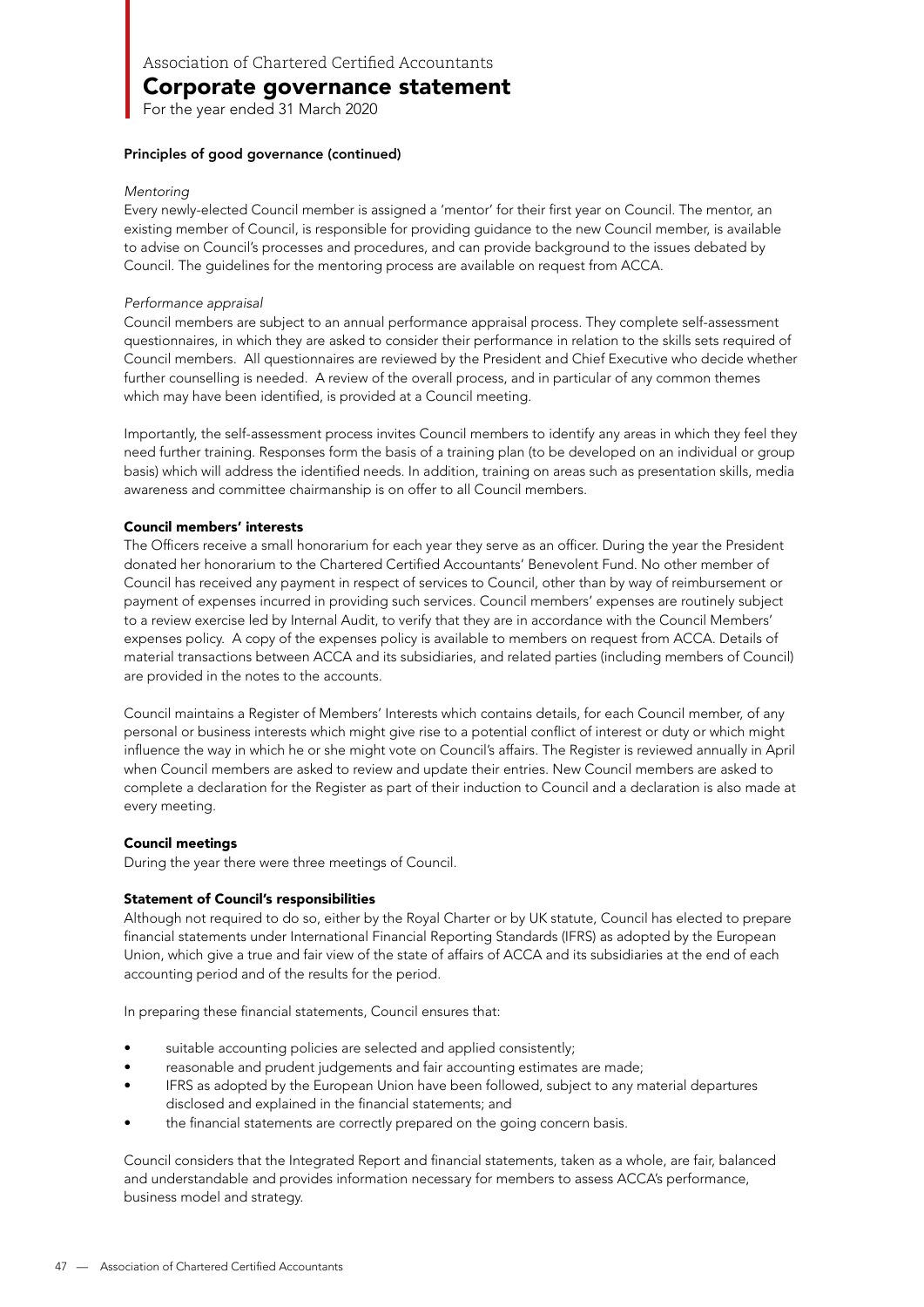For the year ended 31 March 2020

#### Statement of Council's responsibilities (continued)

Council has delegated to the Chief Executive and the senior staff its responsibility to keep proper accounting records, that are sufficient to show and explain ACCA's transactions and which disclose with reasonable accuracy at any time the financial position of ACCA, to safeguard its assets and to take reasonable steps for the prevention and detection of fraud and other irregularities.

ACCA's Integrated Report sets out details of the business risks which ACCA faces and its performance and strategy in addressing these. During 2019-20, ACCA established strategic targets and measures against the Strategy to 2025 which formed the basis for developing five-year financial projections and was used to develop the 2020-21 budget. Council approved the 2020-21 budget in March 2020, which contained the detailed financial assumptions, allocations and targets to deliver the 2020-21 Strategic Delivery Plan. However due to the Covid-19 situation globally, revised forecasts have been prepared for various scenarios and these have been reviewed and signed off since the year-end. Despite the global uncertainty Council remains satisfied that ACCA has adequate resources to continue in operational existence for the foreseeable future. Accordingly, the going concern basis continues to be adopted in preparing the financial statements.

#### Internal control

Council is responsible for ensuring that a system of internal control is maintained; no system can, however, provide absolute assurance against material misstatement or loss. ACCA's strategy is determined by Council in the 2025 Strategic Framework. Actual financial and non-financial performance is reviewed regularly against target. Regular internal audit reviews of key processes in ACCA's offices are carried out by a combination of internal staff and external consultants.

#### Relations with members

The AGM, held annually in November or at such other time as Council determines (subject to there being not more than 15 months between AGMs), is the formal platform for communications with members. Member networks provide the opportunity for communications between ACCA and its members at a local level, throughout the world. Members are encouraged to take part in a wide range of business and social events. Council also distributes to all members an annual review of activities together with a summary of financial and other information. As in recent years the annual review will take the form of an Integrated Report.

Council is responsible for the oversight and integrity of the corporate and financial information included on ACCA's website. Legislation in the United Kingdom governing the preparation and dissemination of accounts may differ from legislation in other jurisdictions.

#### Governance structure

The current structure has evolved over the years. Council continues to review regularly the roles, responsibilities and effectiveness of Council, Regulatory Board and Committees to ensure that they remain fit for purpose. Council has established a number of committees to support it in delivery of its responsibilities to maintain the highest standards of corporate governance.

At the AGM in November 2017, Council proposed a series of bye-law changes to enable future governance reforms, all of which were overwhelmingly backed by members. The first phase of these reforms was implemented in November 2019 with the creation of the Nominating and Governance Committee and a Council Board.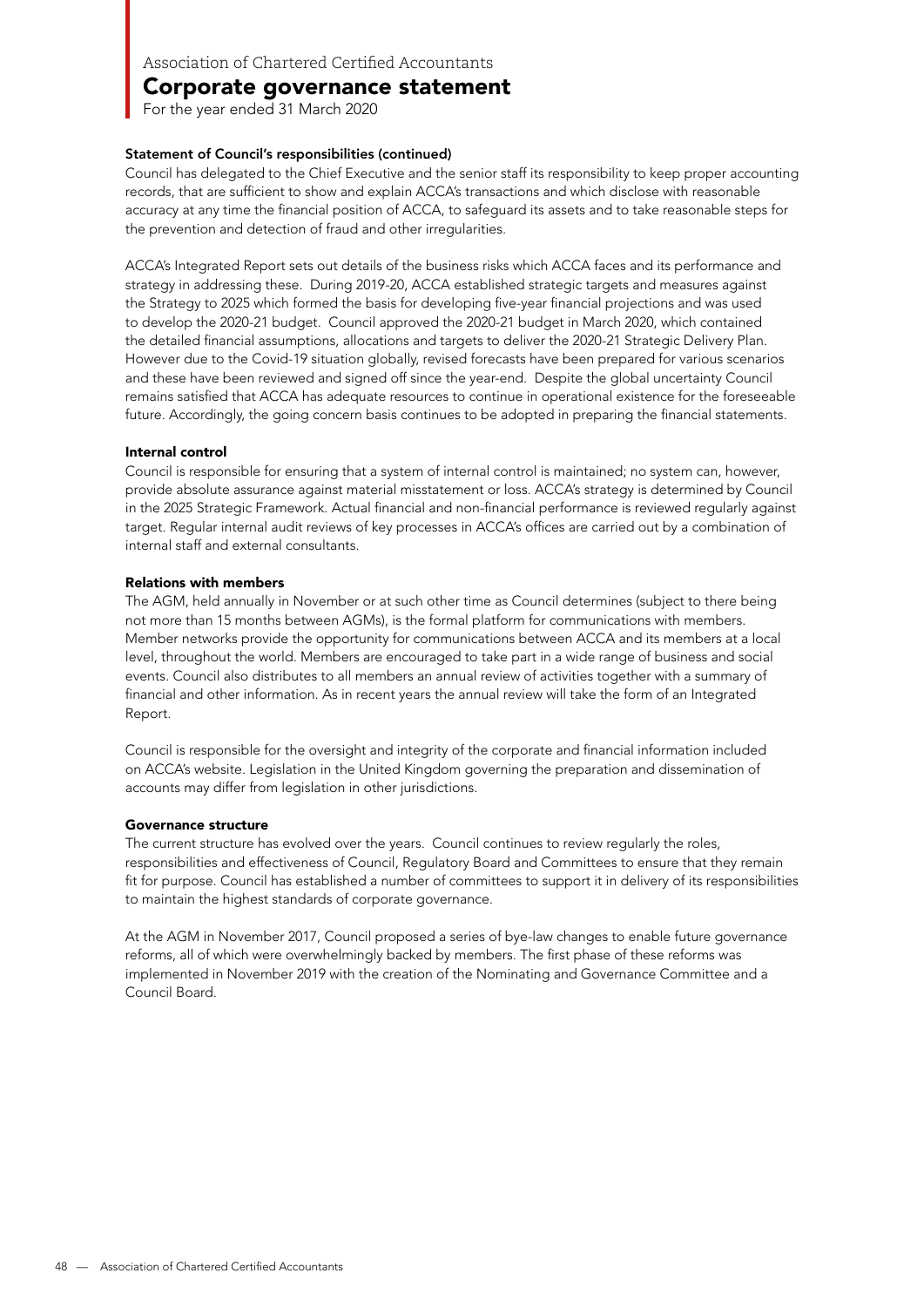For the year ended 31 March 2020

#### Council Board

The Council Board was established during the year and met for the first time on 16 December 2019. It will meet six times a year and has responsibility for the holistic oversight of the implementation of ACCA's strategy and to support agile decision making. Council meetings have now been moved from four meetings to three meetings per annum.

The members of the Council Board during the year and their attendance at meetings were:

| Chair:                                              | <b>Meetings attended</b> |
|-----------------------------------------------------|--------------------------|
| Jenny Gu, FCCA CA (CAANZ) CICPA (from 16/12/19)     | 2/2                      |
| Other members:                                      |                          |
| Mohd Nasir Ahmad, FCCA CA(M) MBA (from 16/12/19)    | 2/2                      |
| Helen Brand, BA OBE (from 16/12/19)                 | 2/2                      |
| Orla Collins, FCCA MSc LCOI QFA LIB (from 16/12/19) | 2/2                      |
| Lorraine Holleway, FCCA MBA (from 16/12/19)         | 2/2                      |
| Ayla Majid, FCCA (from 16/12/19)                    | 2/2                      |
| Mark Millar, FCCA CA (CAANZ) FHFMA (from 16/12/19)  | 2/2                      |

The Council Board also includes the following high-profile non-Council members who were appointed following a global search and who will bring diverse insights from their extensive global careers.

| Anand Aithal   | רו ה             |
|----------------|------------------|
| Daryl Fielding | $\sqrt{2}$<br>74 |

Details of the terms of reference for the Council Board are available on request from ACCA.

#### Nominating and Governance Committee

Under the new governance structures the Nominating Committee and Governance Design Committee have been discontinued and a new Nominating and Governance Committee has been introduced. The changes took place with effect from 21 November 2019.

Nominating and Governance Committee is responsible for making recommendations to Council for appointments to Council, standing committees and task forces, Council representation to International Assembly, Regulatory Board, and trustees of the pension scheme, including independent members. Nominating and Governance Committee also identifies and endorses ACCA's member nominations to external organisations. Nominating and Governance Committee also has direct responsibility to develop and keep under review succession planning arrangements for ACCA's Officers and committee chairs and to play a proactive role in the identification of potential Council members. Appointments to committees are made annually by Council. Nominating and Governance Committee will pursue continual improvement in governance design in ACCA in order to reflect best global practice. It gives ACCA a standing mechanism for reviewing governance design and planning in the short, medium and long term. This provides clear lines of sight between the development and implementation of ACCA's strategy and how ACCA's governance structures might need to evolve to support the delivery of strategy in the future.

The members of Nominating and Governance Committee during the year and their attendance at meetings were:

| Chair:                                              | <b>Meetings attended</b> |
|-----------------------------------------------------|--------------------------|
| Jenny Gu, FCCA CA (CAANZ) CICPA (from 21/11/19)     | 1/1                      |
| Other members:                                      |                          |
| Orla Collins, FCCA MSc LCOI QFA LIB (from 21/11/19) | 1/1                      |
| John Cullen, FCCA FABRP MIPA (from 21/11/19)        | 1/1                      |
| Arthur Lee, FCCA HKICPA ACMA CPA (from 21/11/19)    | 1/1                      |
| Mark Millar, FCCA CA (CAANZ) FHFMA (from 21/11/19)  | 1/1                      |
| Brendan Sheehan, FCCA (from 21/11/19)               | 1/1                      |
| Robert Stenhouse, FCCA FCA CTA (from 21/11/19)      | 1/1                      |

There is a position for a non-Council appointee for the Committee and a recruitment process is currently being undertaken. Details of the terms of reference for Nominating and Governance Committee are available on request from ACCA.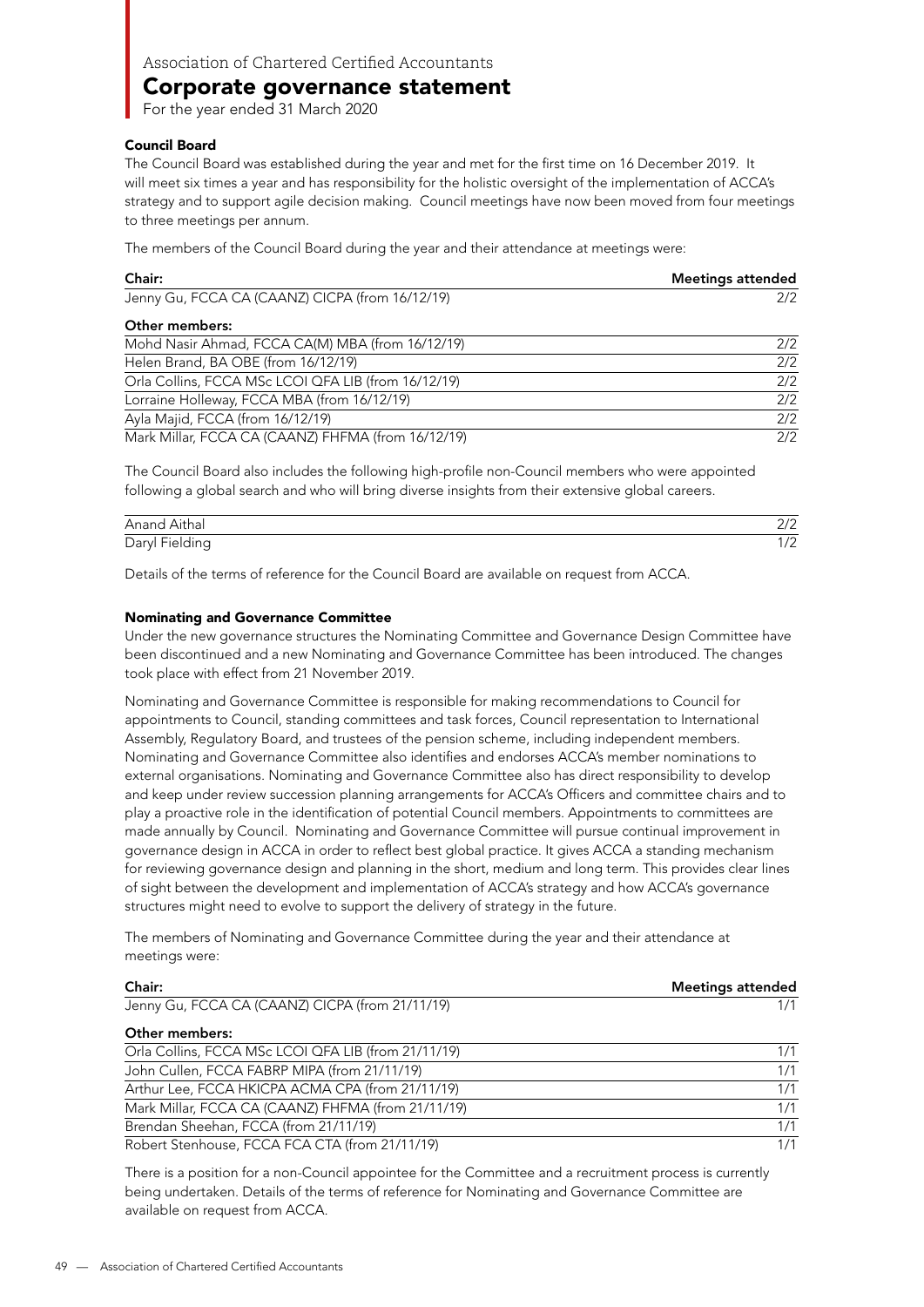For the year ended 31 March 2020

#### Nominating and Governance Committee

The members of Nominating Committee during the year and their attendance at meetings were:

| Chair:                                       | <b>Meetings attended</b> |
|----------------------------------------------|--------------------------|
| Robert Stenhouse, FCCA FCA CTA (to 21/11/19) |                          |
|                                              |                          |

#### Other members:

| Jenny Gu, FCCA CA (CAANZ) CICPA (to 21/11/19)    | 3/3 |
|--------------------------------------------------|-----|
| Arthur Lee, FCCA HKICPA ACMA CPA (to 21/11/19)   | 3/3 |
| Leo Lee, FCCA FCPA LLB MBA (to 21/11/19)         | 3/3 |
| Mark Millar, FCCA CA (CAANZ) FHFMA (to 21/11/19) | 3/3 |
| Ronnie Patton, FCCA MBA ADE FHEA (to 21/11/19)   | 3/3 |
| Brendan Sheehan, FCCA (to 21/11/19)              | 3/3 |

#### Governance Design Committee

Until the date of the new governance structure being implemented, ACCA's Governance Design Committee pursued continual improvement in governance design in ACCA in order to reflect best global practice. The Governance Design Committee gave ACCA a standing mechanism for reviewing governance design and planning in the short, medium and long term and provided clear lines of sight between the development and implementation of ACCA's strategy and how ACCA's governance structures might need to evolve to support the delivery of strategy in the future.

The terms of reference for the Governance Design Committee included responsibility for reviewing and reporting to Council on matters concerning ACCA's corporate governance design, including elections and appointments to Council and committees, proceedings of Council meetings, the terms of reference and effectiveness of committees of Council, and for the continual improvement in governance design in ACCA in order to reflect best global practice. The Governance Design Committee was also responsible for reviewing, and making recommendations to Council thereon, Council's standing orders including the Code of Practice for Council members.

The role of the Governance Design Committee is now undertaken by the new Nominating and Governance Committee (see above).

The members of Governance Design Committee during the year and their attendance at meetings were:

| Chair:                                              | <b>Meetings attended</b> |
|-----------------------------------------------------|--------------------------|
| Kenneth Henry, FCCA PhD CISA CPA CGFM (to 21/11/19) |                          |
|                                                     |                          |

Other members:

| Sharon Critchlow FCCA APFS Chartered MCSI FRSA (to 21/11/19) | 3/3 |
|--------------------------------------------------------------|-----|
| John Cullen, FCCA FABRP MIPA (to 21/11/19)                   | 3/3 |
| Joyce Evans, FCCA FCPA FCGA C.Dir MPA (to 21/11/19)          | 2/3 |
| Jenny Gu, FCCA CA (CAANZ) CICPA (to 21/11/19)                | 3/3 |
| Dean Lee, FCCA CICPA MPh MBA (to 21/11/19)                   | 3/3 |
| Marta Rejman, FCCA MEcon MBA (to 21/11/19)                   | 3/3 |

#### Audit Committee

A separate Report from the Audit Committee has been presented at pages 56 to 60. This is in accordance with the revised ISA (UK) 700 Audit Report which was issued in 2016.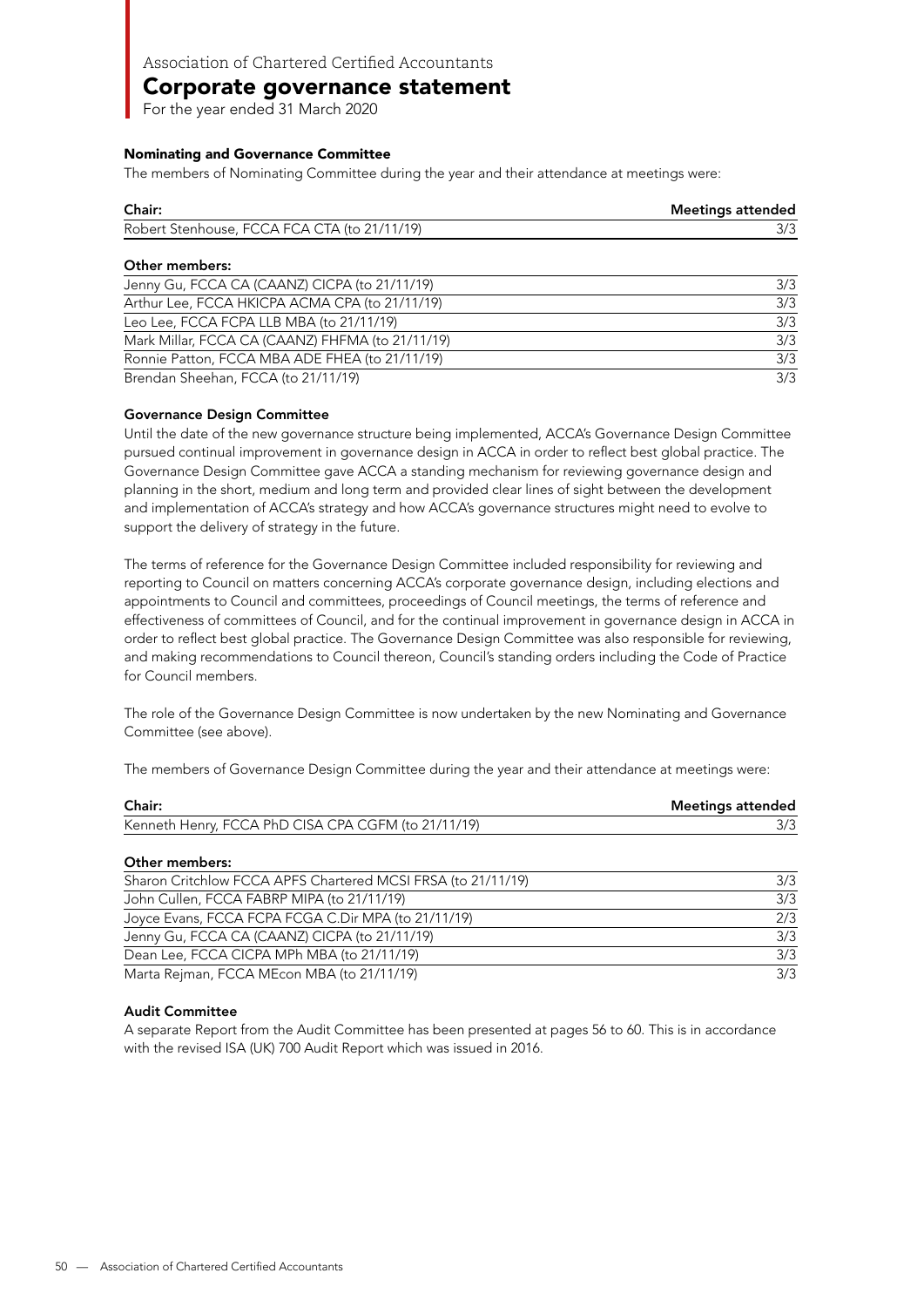For the year ended 31 March 2020

#### Remuneration Committee

ACCA's Remuneration Committee is responsible for determining and agreeing a policy framework for the remuneration of the Chief Executive and senior staff that is clearly aligned to the delivery of ACCA's strategic objectives. This is achieved by rewarding senior staff for high standards of performance and their contribution to the success of ACCA whilst ensuring that the framework adheres to the principles of good corporate governance. The Committee currently consists of six members of Council and an external adviser.

The Committee's work plan during 2019-20 included: a review of succession planning arrangements for the senior management team; a benchmark review of remuneration within the scope of the Committee; a review of the components and objectives of the senior management reward scheme; and consideration of ACCA's people strategy as a whole.

The Committee has also taken external independent advice from reward consultants Aon. This advice related to external benchmarking data, market practice and corporate governance updates.

The Committee will be required to use their discretion and report on whether the remuneration policy operated as intended and what (if any) changes were required.

The Chief Executive, the Secretary (in his role as Secretary to the Committee) and other members of staff may attend meetings at the invitation of the Committee Chair. No Executive is present when their own remuneration is discussed.

The members of Remuneration Committee during the year and their attendance at meetings were:

| <b>Chairs:</b>                                 | Meetings attended |
|------------------------------------------------|-------------------|
| Melanie Proffitt, FCCA MBA (from 21/11/19)     | 0/0               |
| Mohd Nasir Ahmad, FCCA CA(M) MBA (to 21/11/19) |                   |

#### Other members:

| Liz Blackburn, FCCA Chartered MCSI (from 21/11/19)    | 0/0 |
|-------------------------------------------------------|-----|
| Orla Collins, FCCA MSc LCOI QFA LIB (to 21/11/19)     | 2/2 |
| Joyce Evans, FCCA FCPA FCGA C.Dir MPA (from 21/11/19) | 0/0 |
| Ayla Majid, FCCA (to 21/11/19)                        | 2/2 |
| Mark Millar, FCCA CA (CAANZ) FHFMA                    | 2/2 |
| Amos Ng, FCCA ISCA (from 21/11/19)                    | 0/0 |
| Taiwo Oyedele, FCCA ICAN CITN (from 21/11/19)         | 0/0 |
| Melanie Proffitt, FCCA MBA (to 21/11/19)              | 2/2 |
| Marta Rejman, FCCA MEcon MBA                          | 2/2 |
| Matthew Wong, FCCA CICPA HKICPA (from 21/11/19)       | 0/0 |
|                                                       |     |

#### External advisers:

| ------------------            |      |
|-------------------------------|------|
| Jackie Waller (from 28/11/19) | 0/0  |
| Judith Levy (to 28/11/19)     | רו ר |

Details of the terms of reference for Remuneration Committee are available on request from ACCA.

#### Regulatory Board

ACCA's Regulatory Board brings together all of ACCA's public interest oversight functions into a single entity. The Board's public interest role sits at the heart of ACCA's oversight structure and it provides oversight over all of ACCA's public interest oversight functions – complaints and discipline, education and learning, examinations, licensing monitoring and professional and ethical standards.

The Regulatory Board has been supported in its work by three sub-boards; the Appointments, Qualifications and Standards Boards. Each is constituted as a self-standing board, with each having - with the exception of the chair who is appointed by the Regulatory Board and drawn from its membership - separate personnel to the Regulatory Board to enable the Regulatory Board to take a more detached view of the work of the sub-boards.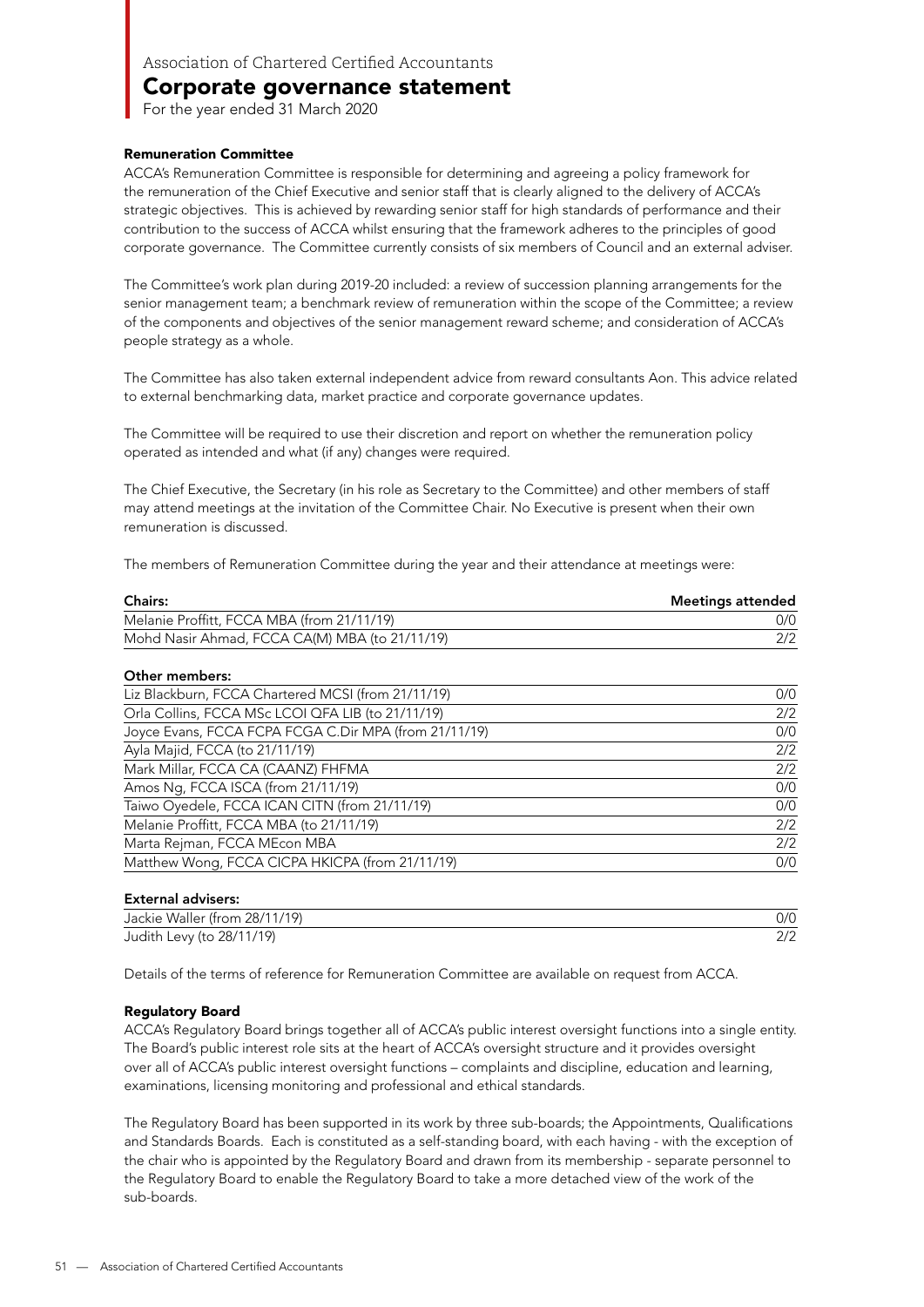For the year ended 31 March 2020

#### Regulatory Board (continued)

The remit of the Regulatory Board is to provide independent oversight of ACCA's regulatory arrangements for complaints and discipline, education and learning, examinations, licensing and practice monitoring, and to report to ACCA's Council on the fairness and impartiality of these activities. Placing oversight of ACCA's regulatory arrangements at 'arm's length' from the governance of its other activities helps to reassure stakeholders that ACCA's arrangements are operated impartially, with integrity and in the public interest. The Regulatory Board comprises two members of ACCA's Council and six independent 'lay' appointees non-accountants - one of whom is Lay Chair.

The Regulatory Board is supported in its oversight activities by its three sub-boards:

- Appointments Board is responsible for the appointment, assessment and removal of panel members (including chairs), disciplinary assessors, regulatory assessors and legal advisers that are required for a robust disciplinary and regulatory process. The Board has four members, including a Regulatory Board-appointed lay chair, and is entirely composed of lay members to ensure that the appointment of disciplinary and regulatory chairs, committee members, assessors and legal advisers remains at furthest possible arm's length from Council.
- Qualifications Board is responsible for general oversight of ACCA's education and learning framework and examination arrangements. This includes ratification of the examination results and other matters relating to the integrity of the qualifications process. The Board has six members and comprises a Regulatory Board-appointed chair, three lay members and two Council members.
- Standards Board is responsible for ensuring ACCA's *Rulebook* is compliant with ACCA's statutory obligations, Privy Council requirements and rule change decisions by Council, by providing the detailed scrutiny and due diligence to the proposed changes to ACCA's rules, regulations and the code of ethics and conduct. The Board has four members and comprises a Regulatory Boardappointed chair, two lay members and a Council member.

The members of the Regulatory Board during the year and their attendance at Board meetings were:

| <b>Chairs:</b>                        | <b>Meetings attended</b> |
|---------------------------------------|--------------------------|
| Antony Townsend, BA (to 30/11/19)     |                          |
| Lucy Winskell, OBE DL (from 30/11/19) |                          |

Lay members:

| Richard Cooper, IEE/IET (from 30/11/19)             | 1/1 |
|-----------------------------------------------------|-----|
| William Matthews, C.Eng, MIET, MCIM (from 30/11/19) | 1/1 |
| Nora Nanayakkara, BA MBA                            | 4/4 |
| Geoffrey Podger                                     | 4/4 |
| David Thomas, LLB (to 30/11/19)                     | 2/3 |
| Suzy Walton, BSc PhD                                | 3/4 |
| Lucy Winskell, OBE DL (to 30/11/19)                 | 3/3 |
|                                                     |     |

#### Members from Council:

| Sharon Critchlow, FCCA APFS Chartered MCSI FRSA (from 30/11/19) | 1/1 |
|-----------------------------------------------------------------|-----|
| John Cullen, FCCA FABRP MIPA (to 30/11/19)                      |     |
| Ronnie Patton, FCCA MBA ADE FHEA                                | 4/4 |

Profiles of the Board members can be found on ACCA's website (www.accaglobal.com). The Regulatory Board's Terms of Reference are available on request from ACCA.

Lay members receive a small retainer and an attendance fee per meeting.

The Regulatory Board and its sub-boards are supported internally by the Governance Executive Directorate.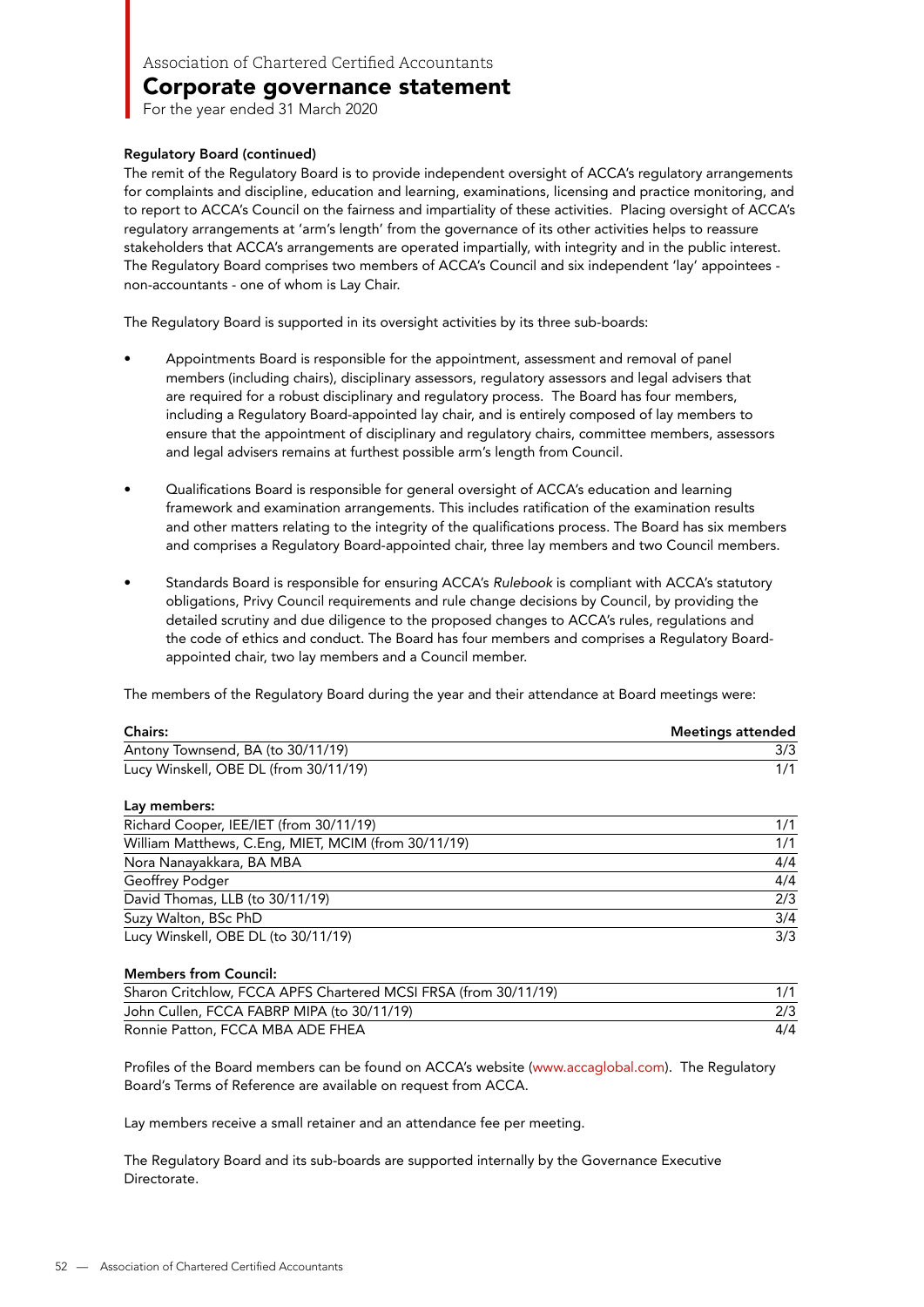For the year ended 31 March 2020

#### International Assembly

ACCA's International Assembly is a diverse representative group of ACCA members whose role is to provide input into strategy and development through its advisory role to Council. The International Assembly was formed in recognition of ACCA's growth with an increasingly diverse and mobile membership. There are 54 representatives on the International Assembly, representing all regions where there are ACCA members. The International Assembly meets at an appropriate point in the period September to November each year and the meeting is timed to enable Council and Assembly members to meet and interact in a joint discussion session.

Details of the terms of reference of the International Assembly are available on request from ACCA.

#### Senior management and remuneration

The Chief Executive, four Executive Directors (year ended 31 March 2019: five) and two Lead Market Directors (year ended 31 March 2019: nil) form the Executive Team and are responsible for the day-to-day management of ACCA on behalf of Council and for the implementation of Council policy. In the previous year two independent non-executive advisors also formed part of the Executive Team.

The total salary (including bonus and allowance paid) and benefits of the Chief Executive in the year ended 31 March 2020 was £417,424 (year ended 31 March 2019: £441,427). This includes a fixed non-pensionable allowance in lieu of pension benefits, introduced in August 2013 when the Chief Executive agreed to vary her contract of employment following the closure of the defined benefit pension scheme and an additional allowance in lieu of pension contributions – see 'Pensions and Benefits' below.

Following a recommendation by the Chief Executive to the Remuneration Committee, it was agreed that no performance bonus would be awarded to the Executive Team for the year ended 31 March 2020.

When reviewing the salaries of the members of the Executive Team, the Remuneration Committee takes into account the salary increases applying to the rest of the workforce and external benchmark data. External benchmark data is obtained on pay in other professional membership associations (including a subgroup of accountancy associations) and general industry data for organisations of a similar size.

In 2019-20 contribution-based pay was fully embedded within ACCA. This new process of awarding annual salary increases was introduced in 2018 for all employees across ACCA globally. Under this new process employees receive an annual increase based upon their performance in role and position in range. Salary increases for employees were effective from 1 April 2019. Salary increases for Executive Team members were also effective from 1 April 2019. Increases were based on external benchmarking data and followed principles similar to those underpinning the salary increases awarded to all employees.

The base salaries of the Chief Executive, Executive Directors and Lead Market Directors at 31 March 2020 are shown below on a banded basis.

|                     | Number of employees<br>$(2019-20)$ | Number of employees<br>$(2018-19)$ |
|---------------------|------------------------------------|------------------------------------|
| £340,000 - £369,999 |                                    | 0                                  |
| £310,000 - £339,999 |                                    |                                    |
| £220,000 - £249,999 |                                    |                                    |
| £190,000 - £219,999 |                                    | $\mathcal{P}$                      |
| £160,000 - £189,999 |                                    | $\mathcal{P}$                      |

#### Remuneration for 2019-20 and 2020-21

In light of the economic environment and uncertainty created by the Covid-19 outbreak, the Chief Executive recommended to the Remuneration Committee that the Executive team will forgo any performance-related remuneration in respect of 2019-20 performance and their salaries should be frozen for the coming year. The Committee approved these proposals.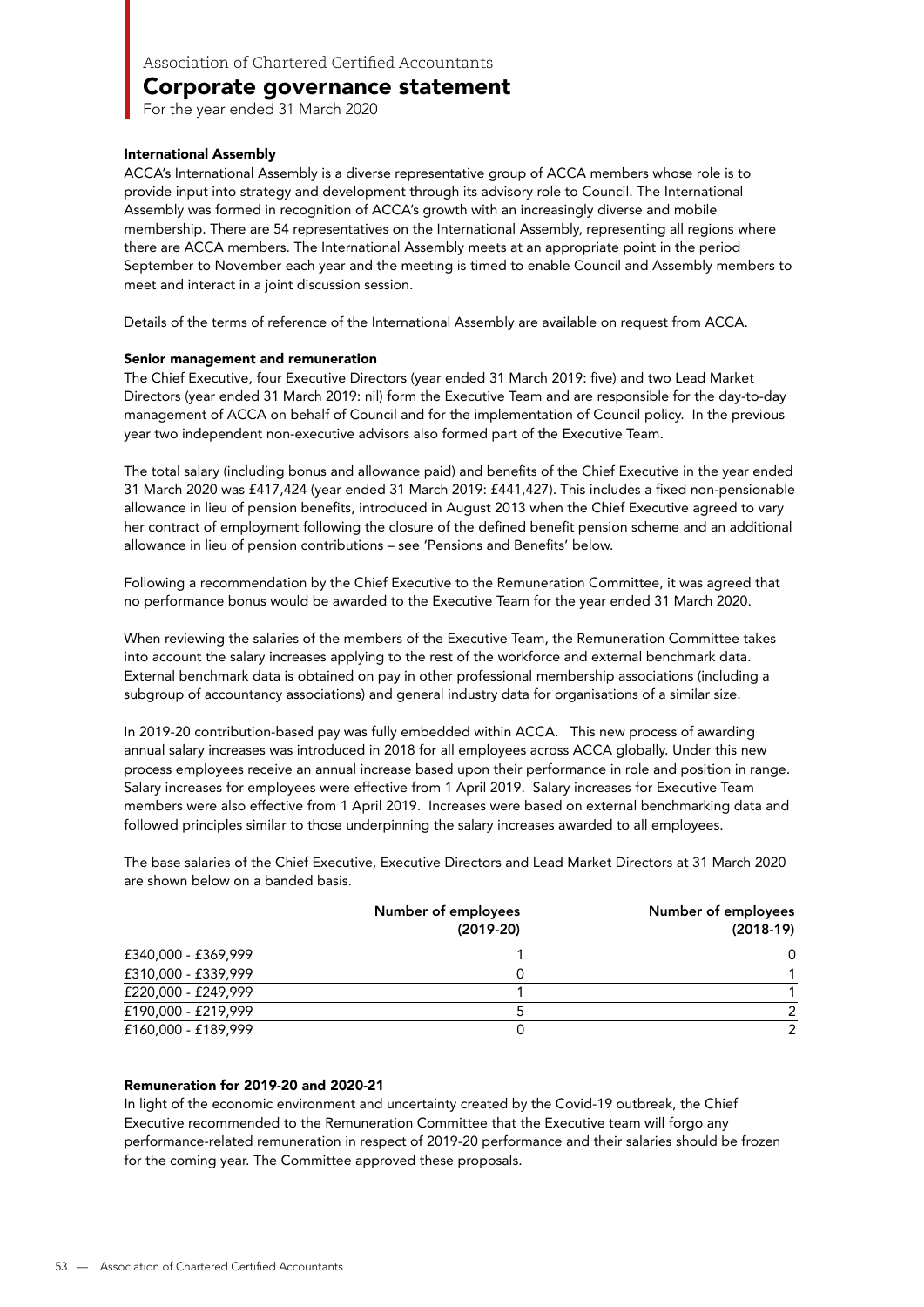For the year ended 31 March 2020

#### Pension and Benefits

The Chief Executive and Executive Directors in the defined benefit scheme ceased accruing benefits in July 2013 at which point all employees were provided with defined contribution benefits from the UK's existing defined contribution pension plan. The decision to close the defined benefit pension scheme reflected the need to ensure that the benefits delivered are sustainable for the longer term.

Three of the Executive Team are members of the defined contribution pension plan in the UK. All employees close to the lifetime allowance may elect to take a non-consolidated cash allowance in lieu of employer pension contributions and two Executive Team members, including the Chief Executive, have previously made this election.

All employees (including the Executive Team) can receive up to 9% of salary as an employer contribution (dependent on an employee contribution of at least 6% of salary) and are able to participate in the flexible benefits offering which is available to all ACCA staff.

It is ACCA's policy to provide the following Group funded benefits to each member of the Executive Team:

- Private Healthcare (family cover)
- Bi-annual Health screening
- Disability income protection
- Life insurance
- Critical illness cover

#### Executive Team Reward Plan

On an annual basis, Council's Remuneration Committee uses the Key Performance Indicators (KPIs) agreed by Council to determine the reward plan for the Executive Team for that year. This reward solution is structured to drive behaviour and performance that is appropriate for ACCA. Remuneration Committee uses a reward framework which includes measures and targets agreed by Council, all of which are externally audited. This is a fair, transparent reward approach which has been created in line with ACCA's reward principles, supporting the achievement of our strategy and assessing performance over a meaningful period that reflects our focus on sustained performance, suitable for a long-term business. The basis of the award is transparent through the use of relevant and measurable performance targets that are clearly linked to driving value.

An element of the Reward Plan is determined by reference to personal performance rather than ACCA performance as set out above. The Committee will determine the level of award against personal performance in respect of the Chief Executive who will determine the level of award against personal performance in respect of each of the Executive Directors.

#### Employee Disciplinary Arrangements

A legal review of the employment contracts in place for senior staff has previously been undertaken to assess them against the fundamental principles of the ACCA Code of Ethics. The review confirmed that current employment contracts are consistent with all of the code's principles and in terms of employment law are in line with best practice in all material respects.

The review, which ACCA still considers relevant, established unequivocally that appropriate arrangements are in place to address any disciplinary issues which may arise.

#### Employees

ACCA is committed to ensuring that employees are engaged in their work and committed to ACCA's goals and values. Further details about ACCA's commitments to and engagement with staff are included in ACCA's Integrated Report.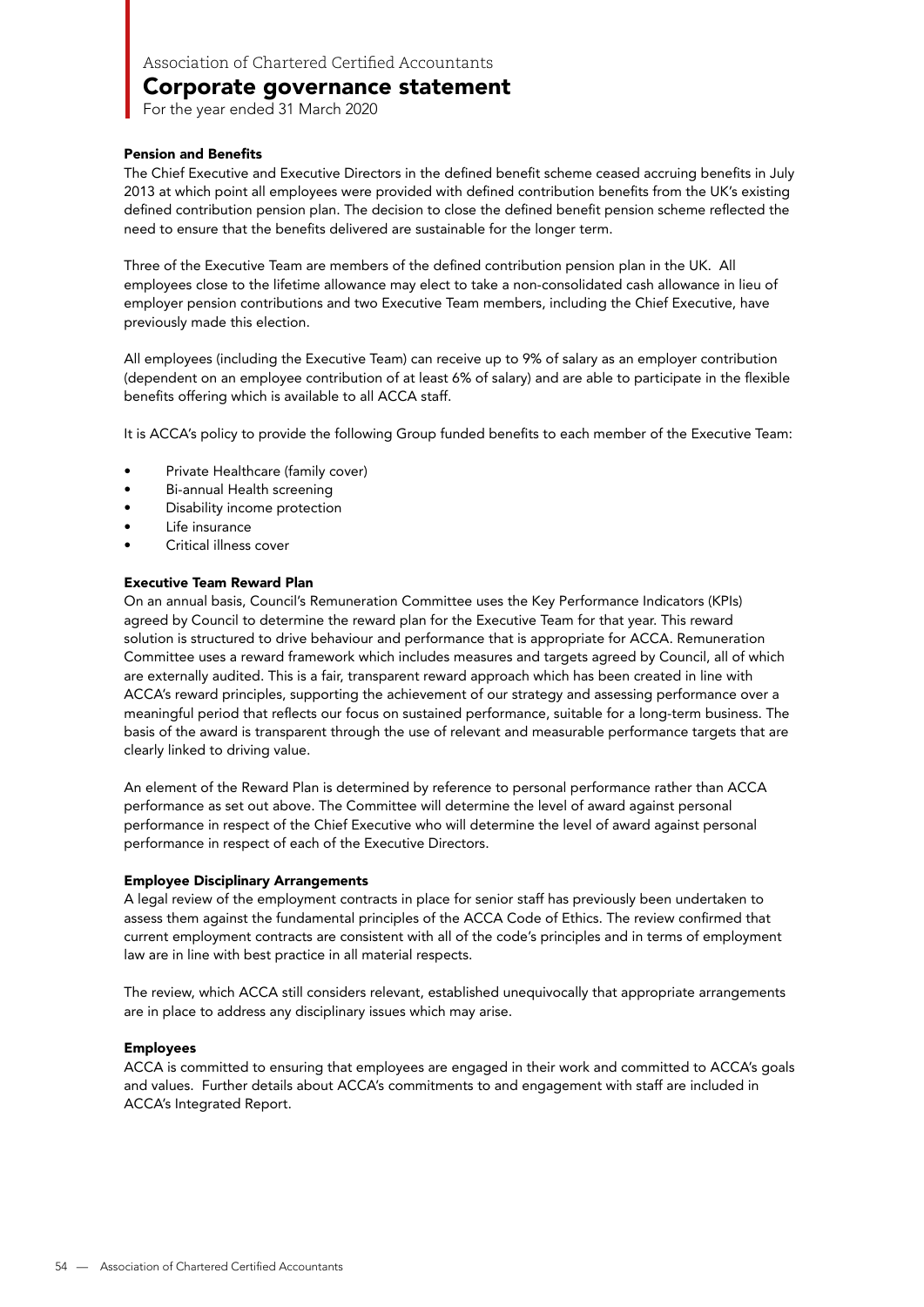### Corporate governance statement

For the year ended 31 March 2020

#### General Data Protection Regulation (GDPR)

GDPR came into effect on 25 May 2018 and ACCA has policies, privacy statements and procedures to comply with the GDPR and provides training to all staff as appropriate.

#### Council members' confirmation

In so far as each of the Council members are aware, they have taken all the steps that they ought to have taken to make themselves aware of any relevant information needed by ACCA's auditor for the purposes of their audit and to establish that the auditor is aware of that information. The Council members are not aware of any relevant audit information of which the auditor is unaware.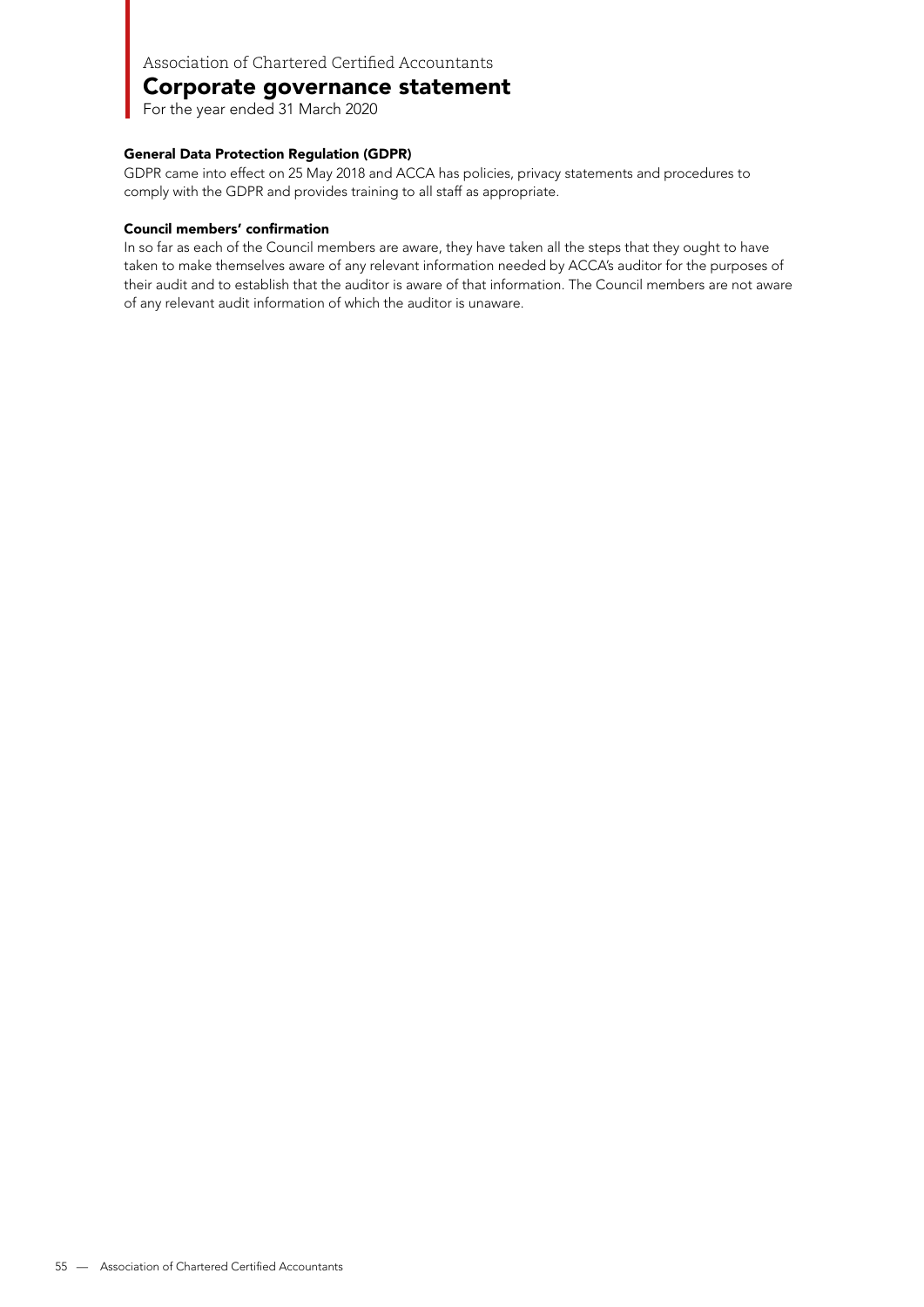For the year ended 31 March 2020

#### Role of the Committee

The Audit Committee reports to the Council Board and its activities are guided by terms of reference approved by Council.

The Committee provides oversight of the financial information published by ACCA, ensuring that appropriate internal controls and processes are in place to safeguard the integrity of that information. The Committee also oversees the relationship with the external auditor, ensuring that appropriate processes are in place for the appointment and remuneration of the auditor and that the auditor's independence is not compromised. The Committee is also responsible for reviewing the effectiveness of ACCA's risk management processes and processes for ensuring compliance with governance arrangements across its operations globally.

The Chair of the Committee provides an annual report to Council and reports to the Council Board following each meeting on the Committee's activities, both carried out and planned.

Details of the terms of reference for Audit Committee are available on request from ACCA.

#### Committee membership

Brendan Sheehan chairs the Audit Committee. He is a fellow of ACCA and has been a member of Council since 2014. Brendan is the CEO of White Squires, a company which provides Finance Transformation Management services in Australia. Prior to this, Brendan led the National Commercial Management Team at Colliers International in Sydney. He has almost 30 years' experience working with businesses in many industries in Ireland, Australia and Asia Pacific. Council therefore considers that he has had recent relevant financial experience. The remaining Committee members, noted below, are all fellows of ACCA and also have extensive business experience.

The members of Audit Committee during the year and their attendance at meetings were:

| <b>Chairs:</b>                                    | <b>Meetings attended</b> |
|---------------------------------------------------|--------------------------|
| Orla Collins, FCCA MSc LCOI QFA LIB (to 21/11/19) |                          |
| Brendan Sheehan, FCCA (from 21/11/19)             |                          |

#### Other members:

| Susan Allan, FCCA (from 21/11/19)                | 1/1 |
|--------------------------------------------------|-----|
| Mohd Nasir Ahmad, FCCA CA(M) MBA (to 21/11/19)   | 3/3 |
| Paula Kensington, FCCA GIA                       | 4/4 |
| Arthur Lee, FCCA HKICPA ACMA CPA (from 21/11/19) | 1/1 |
| Lock Peng Kuan, FCCA (from 21/11/19)             | 1/1 |
| Datuk Zaiton Mohd Hassan, FCCA                   | 4/4 |
| Siobhan Pandya, FCCA                             | 4/4 |
| Brendan Sheehan, FCCA (to 21/11/19)              | 3/3 |
| Alice Yip, FCCA HKICPA CIA                       | 4/4 |

The Audit Committee met four times during the year.

Appointments to the Committee are made by the Nominating and Governance Committee and are for a one-year term. The Chair of the Committee may serve for a maximum of three years. Meetings are scheduled to ensure that matters in Council's annual work plan which relate to Audit Committee responsibilities are considered on a timely basis.

Both the external auditor and the Head of Internal Audit have direct access to the Chair and are entitled to attend Committee meetings.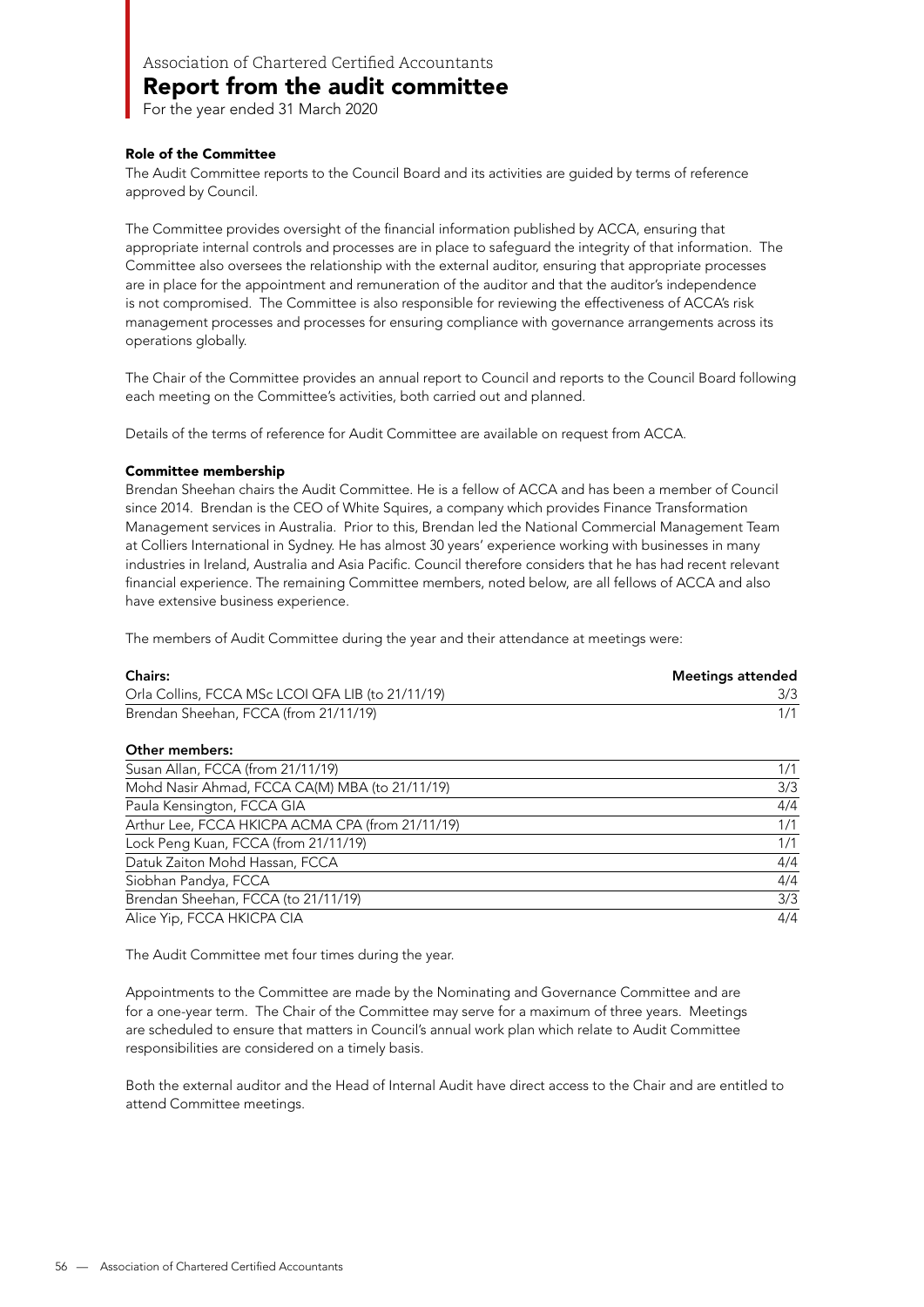For the year ended 31 March 2020

In making appointments to the Audit Committee, Nominating and Governance Committee considers the following specific skills criteria:

- experience in the operations of a large and complex organisation
- extensive knowledge and experience of ACCA's strategies and activities
- knowledge and experience of risk management and internal control processes
- suitably inquisitive nature to ensure that matters before the Committee are subject to appropriate and robust scrutiny
- recent experience/knowledge of current financial reporting/auditing standards
- awareness of good corporate governance practices
- experience of working with an Audit Committee.

#### Significant issues related to the financial statements

Following the issuance of the revised ISA (UK) 700 Audit Report in 2016, the Committee requested that its external auditor adopt the enhanced audit report and the necessary changes were made to the audit engagement letter to facilitate that.

The Committee considered the following matters, which it considers to be significant, in its review of the financial statements. In arriving at its view of these matters, the Committee made appropriate challenges of management to receive the required assurances.

#### Revenue recognition, including the completeness, existence and accuracy of income •

recognised in the year - ACCA's main income is derived from subscription income and examination income. A key risk is that recognition of those income streams is incorrect due to timing differences in the key business processing dates and the financial year-end. Following the implementation of IFRS 15 Revenue from Contracts with Customers the Committee has challenged management that proper processes are in place to ensure that income is recognised in the correct period. The Committee has also placed reliance on the historic accuracy of income cut-off and an adjustment to income is made each year which reflects the anticipated value of income reversed due to the removal of students and members. Due to the impact of Covid-19, the Committee challenged management in relation to IFRS 9 Financial Instruments and the possibility of higher expected credit losses. Under IFRS 9, ACCA has reviewed its expected credit losses in relation to members and students being unable to pay fees and subscriptions and has recognised further losses to reflect the uncertainty of this. Based on scrutiny of this adjustment by the Committee, it is satisfied that these removals relate mainly to students and members billed in advance of services being provided. The Committee agrees with management's representation of income.

- **Existence and valuation of intangible assets** ACCA capitalises intangible assets where the criteria of IAS 38 are met. The Committee is satisfied that management have put appropriate processes in place to only capitalise those items which meet the criteria. Management carry out an annual impairment review of those assets that are capitalised. That impairment review, which included assessing the impact of Covid-19, identified that there were no intangible assets requiring impairment at the balance sheet date. Management's view is that this approach to impairment addresses the risk of intangible assets being held at inappropriate carrying values. The Committee is satisfied with the approach adopted by management.
- Valuation and presentation of retirement benefit scheme liabilities the assumptions used by management for the IAS 19 valuation are derived in consultation with ACCA's external pension consultant. The consultant undertakes appropriate benchmarking to ensure that the assumptions fall within an acceptable range. Accounting disclosures required by IAS 19 are provided by the Scheme Actuaries of the UK and Irish Schemes using the assumptions agreed by management. Those accounting disclosures are reviewed by the pension consultant for reasonableness. The Committee is satisfied that the reliance of management on the pension consultant and Scheme Actuaries results in appropriate accounting for and disclosure of pension matters.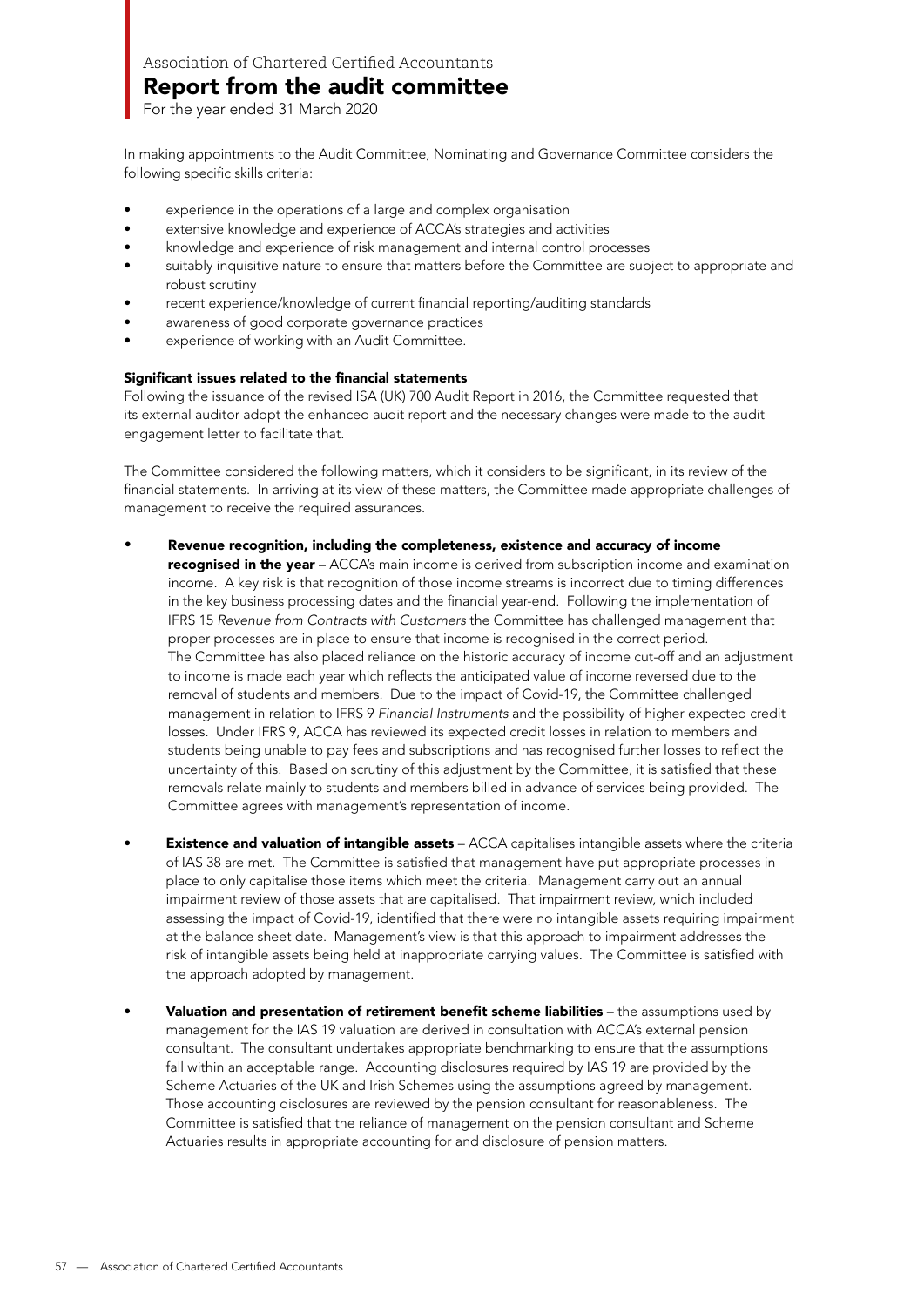For the year ended 31 March 2020

#### Significant issues related to the financial statements (continued)

- **Lease accounting** ACCA implemented IFRS 16 Leases in the financial statements using the full retrospective approach. The Committee challenged management that proper processes are in place to ensure the accounting transactions are accounted for correctly and disclosed appropriately. Based on the evidence provided and audit scrutiny the Committee is satisfied with the approach adopted by management.
- Impact of Covid-19 The management has considered the impact of Covid-19 on the financial statements of ACCA. The Committee challenged management in their accounting and assessment of the Covid-19 impacts on the financial statements which includes:

a) Appropriateness of going concern in the preparation of financial statements in Accordance with IAS 1 Presentation of Financial Statements.

b) Impairment indication and test on non-financial assets in accordance with IAS 36 Impairment of Assets.

c) Changes in expected credit losses on financial assets in accordance with IFRS 9 Financial Instruments.

d) Changes to right-of-use assets and liabilities in accordance with IFRS 16 Leases.

e) Other considerations such as breach of the terms of contracts and effect of changes in circumstances which may affect recognition and measurement of revenue, deferred tax liabilities, intangible assets as well as disclosure and presentation of financial statements.

Based on the evidence provided and audit scrutiny the Committee is satisfied with the approach adopted by management and that the financial statements can be prepared on the going concern basis.

#### External Audit

In keeping with good governance practice, ACCA's policy is to conduct a tender for the provision of external audit services every five years. Grant Thornton UK LLP were appointed in November 2015 following a tender process. This was subsequently ratified by Audit Committee under delegated authority from Council, in line with bye-law 40, until the close of the 2016 Annual General Meeting when Grant Thornton UK LLP were reappointed.

A robust tender process has been undertaken for the appointment of external auditor for the year ended 31 March 2021 and a proposal for reappointing Grant Thornton UK LLP was made to Council on 4 July 2020.

Prior to recommending reappointment to Council, the Committee undertakes a detailed performance review of the external auditor, which includes consideration of the FRC Audit Quality Review reports as available. A resolution regarding reappointment is considered at each AGM.

#### Auditor's independence, effectiveness and objectivity

The Audit Committee monitors regularly any non-audit services being provided to ACCA by the external auditor to ensure that any services provided do not impair their independence or objectivity. All non-audit services are required to be pre-approved by the Committee. Details of the amounts paid to the external auditor during the year for the audit of ACCA, its pension schemes, additional audit services relating to the audit of the corporate key performance indicators and non-audit services are set out in note 12 to the financial statements.

The Audit Committee is responsible to Council for ensuring that the external auditor remains independent of ACCA in all material respects and that they have adequate resources available to them to enable the delivery of an objective audit to the membership.

The external auditor is required to rotate the audit partner responsible for ACCA audits in accordance with Financial Reporting Council (FRC) guidance.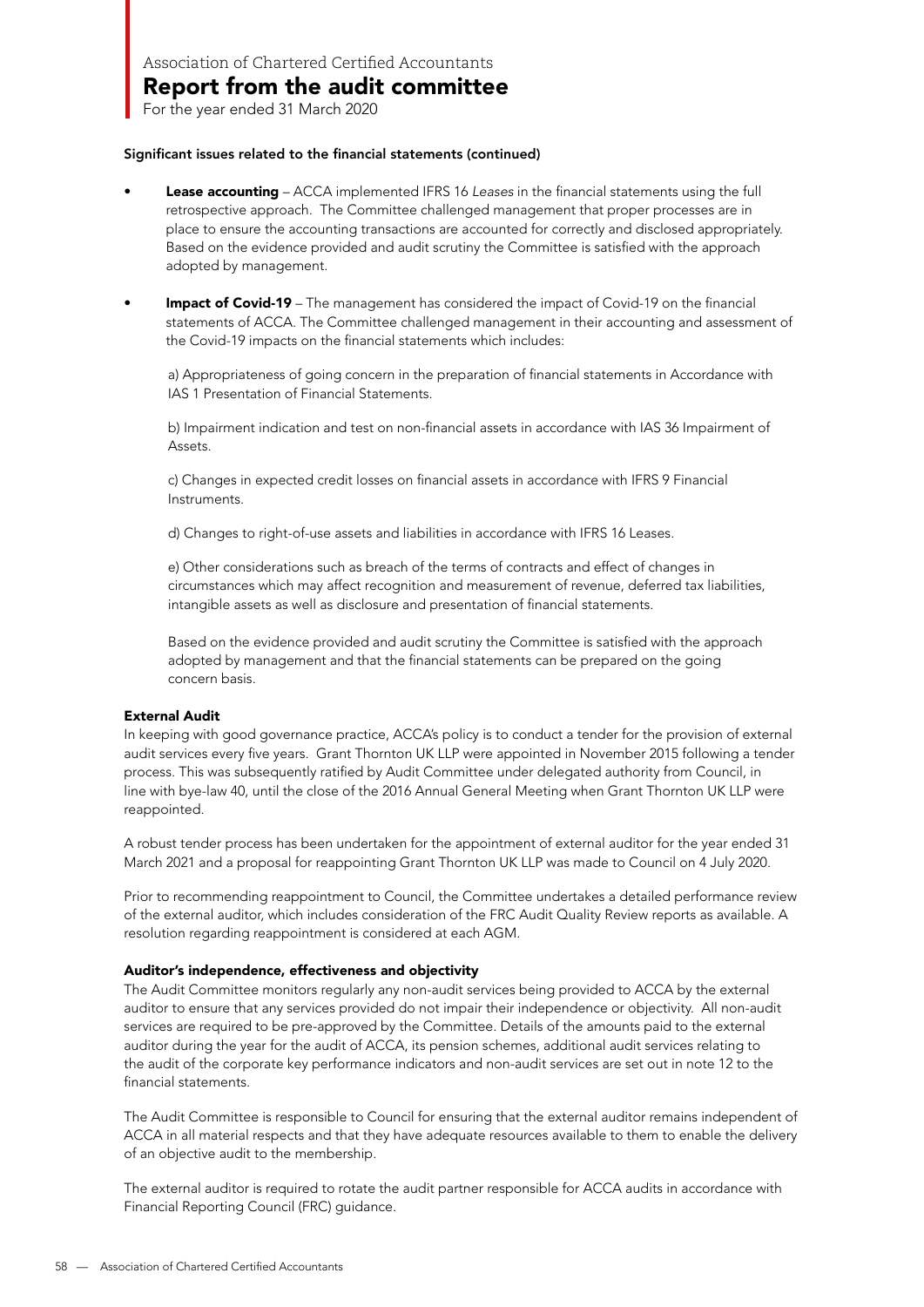For the year ended 31 March 2020

#### Risk management

Council has overall responsibility for determining risk management policy and the Executive Team has responsibility for designing, implementing and maintaining systems consistent with this policy. The Executive Team does this through a process of delegating to ACCA management the responsibility for identifying, assessing and reporting risks, recording results in a hierarchy of risk registers. Risk registers are regularly reviewed by the Executive Team and, where appropriate, risks are escalated to the overarching Corporate Risk register. The Audit Committee reviews the Corporate Risk register at each meeting and also receives a detailed update on each strategic risk on a cyclical basis.

These procedures are designed to identify and manage those risks that could adversely impact the achievement of ACCA's strategy and objectives. While they do not provide absolute assurance against material misstatements or loss, Council is of the opinion that proper systems of risk management and internal control are in place within ACCA.

#### Internal Audit

Representatives from ACCA's Internal Audit function are invited to attend each Audit Committee meeting where assurance is provided that internal control activities, which have been subject to audit, are operating effectively.

Internal Audit produces a risk based annual plan which sets out its priorities and audit programme for the year ahead. The key driver of the plan is ACCA's Corporate Risk Register and the Strategy to 2025. The plan is approved by the Committee in advance of each year and reviewed at each Committee meeting during the year to ensure that satisfactory progress is being made both with the plan and with the implementation of any recommendations arising from the reviews undertaken. If any such recommendations are unreasonably, in the opinion of the Audit Committee, rejected or delayed by management, then these would be reported to Council. No such report was necessary in the year ended 31 March 2020.

#### Activity during the year

During the year ended 31 March 2020, Audit Committee has:

- reviewed the annual accounts for the year ended 31 March 2019 and recommended to Council that they be approved
- considered the appropriate accounting treatment of leased assets under IFRS 16
- reviewed the structure and content of the Integrated Report
- considered ACCA's strategic risks and underlying risk management procedures, and risk 'deep dives' into the corporate risk register risks
- reviewed the effectiveness of ACCA's internal controls
- reviewed ACCA's whistleblowing policy
- received reports from the external auditor
- received reports from the Corporate Assurance function and monitored progress with the implementation of the recommendations arising from those
- agreed the fees and terms of appointment of the external auditor and considered audit quality and effectiveness
- conducted a tender process to appoint the external auditor
- reviewed the Committee's own effectiveness and submitted an annual report on its performance to Nominating and Governance Committee
- received training on various subjects to enhance the Committee's knowledge in respect of specific matters.

Subsequent to the year-end, the Committee has recommended to the Council Board that it recommends to Council, that Council approves the annual accounts for the year ended 31 March 2020 and that a resolution appointing Grant Thornton UK LLP as auditor be put to the AGM in November. The Committee has also considered that the Integrated Report and financial statements, taken as a whole, are fair, balanced and understandable and provides information necessary for members to assess ACCA's performance, business model and strategy.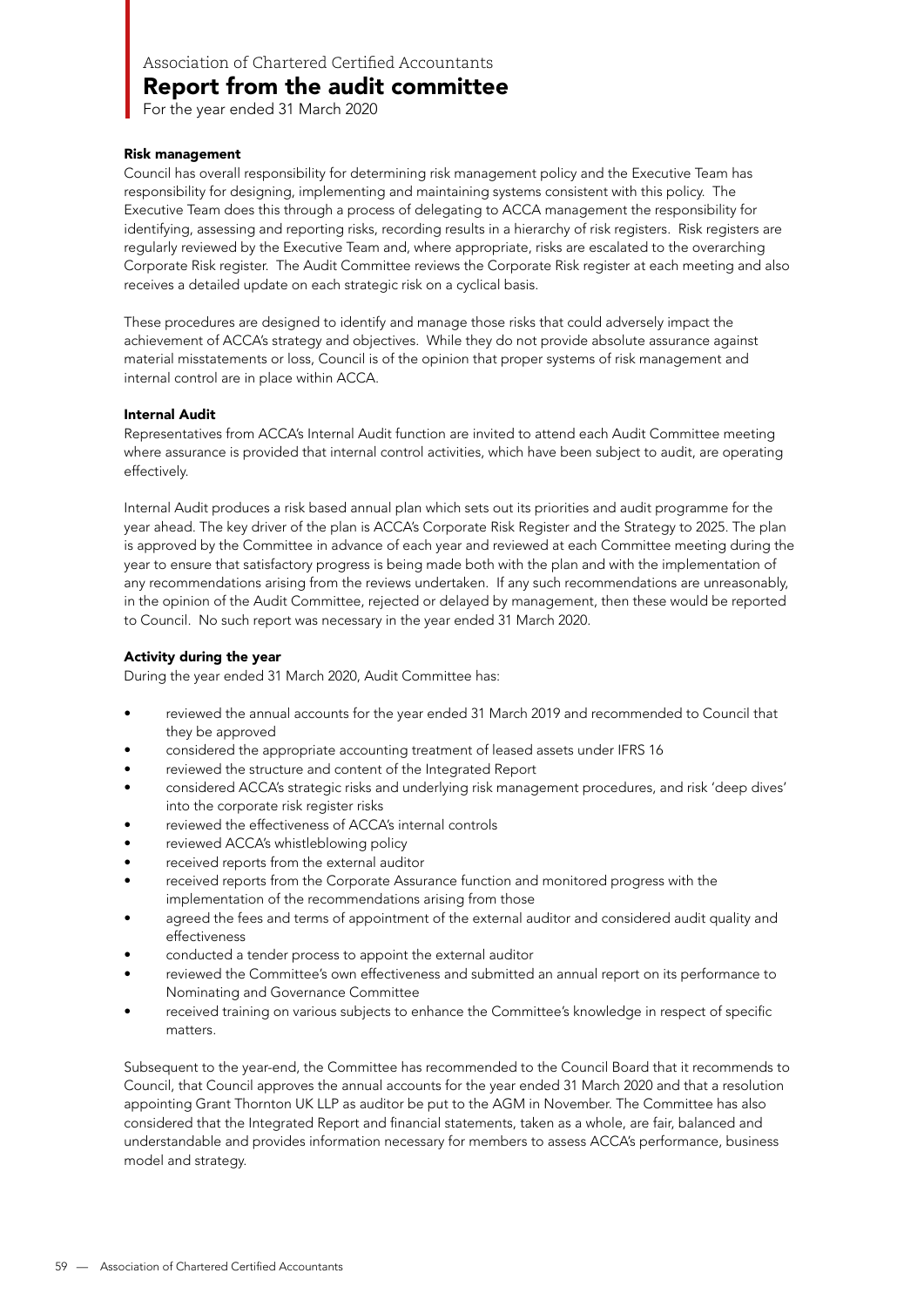### Report from the audit committee

For the year ended 31 March 2020

#### **Summary**

The Committee has fulfilled the responsibilities of its terms of reference throughout the year.

Brendan Sheehan Chair of the Audit Committee 4 July 2020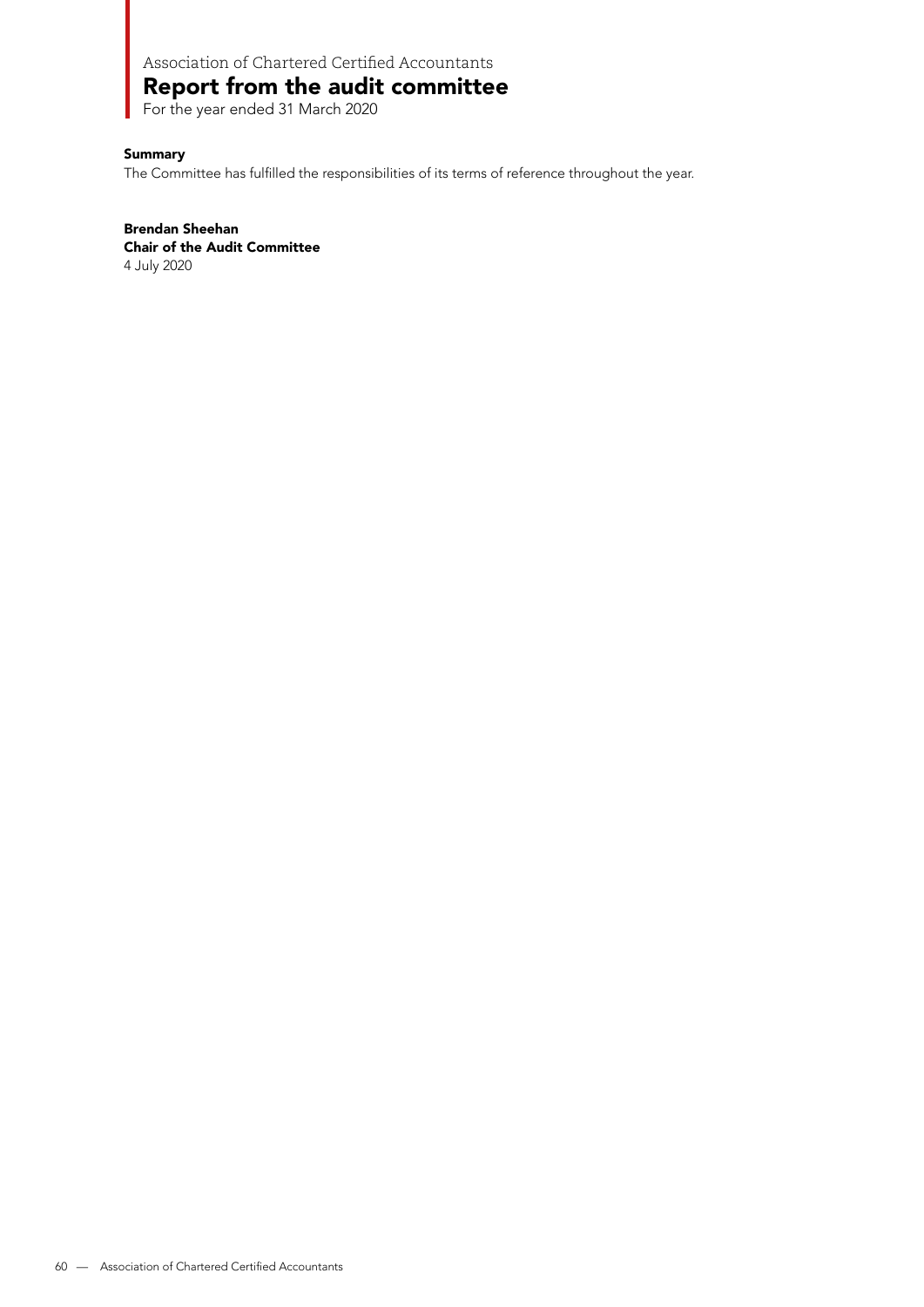## Independent auditor's report to the Council of Association of Chartered Certified Accountants

#### Opinion

#### Our opinion on the group financial statements is unmodified

We have audited the group financial statements of the Association of Chartered Certified Accountants and its subsidiary undertakings (the 'group') for the year ended 31 March 2020 which comprise the consolidated income statement, the consolidated statement of comprehensive income, the consolidated balance sheet, the consolidated statement of changes in members' funds, the consolidated cash flow statement and notes to the financial statements, including a summary of significant accounting policies. The financial reporting framework that has been applied in their preparation is applicable law and International Financial Reporting Standards (IFRSs) as adopted by the European Union.

In our opinion, the group financial statements:

- give a true and fair view of the state of the group's affairs as at 31 March 2020 and of its surplus for the year then ended; and •
- have been properly prepared in accordance with IFRSs as adopted by the European Union. •

#### Basis for opinion

We conducted our audit in accordance with International Standards on Auditing (UK) (ISAs (UK)) and applicable law. Our responsibilities under those standards are further described in the 'Auditor's responsibilities for the audit of the group financial statements' section of our report. We are independent of the group in accordance with the ethical requirements that are relevant to our audit of the financial statements in the UK and we have fulfilled our other ethical responsibilities in accordance with these requirements. We believe that the audit evidence we have obtained is sufficient and appropriate to provide a basis for our opinion.

#### The impact of macro-economic uncertainties on our audit

Our audit of the financial statements requires us to obtain an understanding of all relevant uncertainties, including those arising as a consequence of the effects of macro-economic uncertainties such as Covid-19 and Brexit. All audits assess and challenge the reasonableness of estimates made by the Council and the related disclosures and the appropriateness of the going concern basis of preparation of the financial statements. All of these depend on assessments of the future economic environment and the group's future prospects and performance.

Covid-19 and Brexit are amongst the most significant economic events faced by the UK, and at the date of this report its effects are subject to unprecedented levels of uncertainty, with the full range of possible outcomes and their impacts unknown. We applied a standardised firm-wide approach in response to these uncertainties when assessing the group's future prospects and performance. However, no audit should be expected to predict the unknowable factors or all possible future implications for a group associated with these particular events.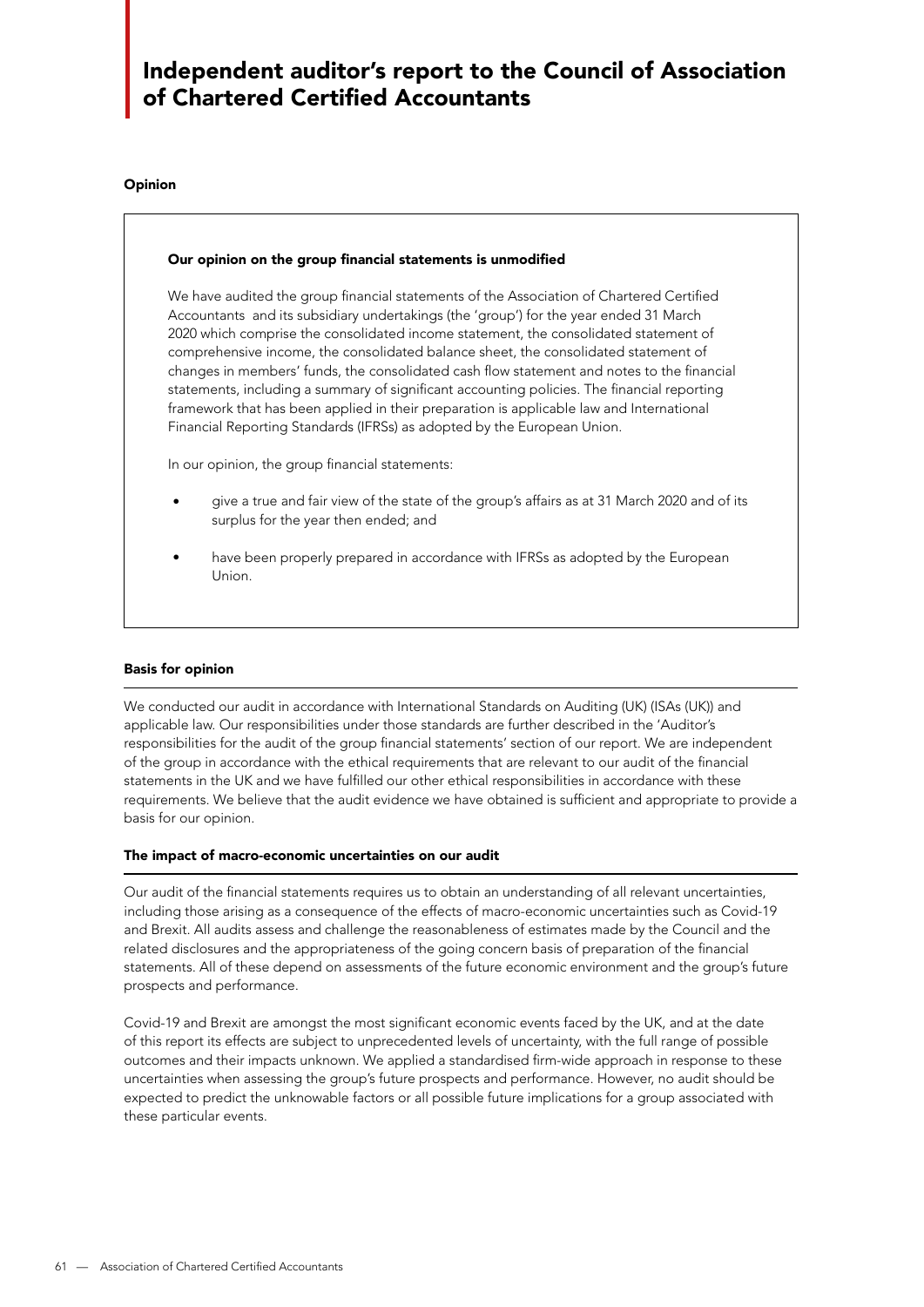We have nothing to report in respect of the following matters in relation to which the ISAs (UK) require us to report to you where:

- Council's use of the going concern basis of accounting in the preparation of the financial statements is not appropriate; or
- Council have not disclosed in the financial statements any identified material uncertainties that may cast significant doubt about the company's ability to continue to adopt the going concern basis of accounting for a period of at least twelve months from the date when the financial statements are authorised for issue.

In our evaluation of the directors' conclusions, we considered the risks associated with the group's business model, including effects arising from macro-economic uncertainties such as Covid-19 and Brexit, and analysed how those risks might affect the group's financial resources or ability to continue operations over the period of at least twelve months from the date when the financial statements are authorised for issue. In accordance with the above, we have nothing to report in these respects.

However, as we cannot predict all future events or conditions and as subsequent events may result in outcomes that are inconsistent with judgements that were reasonable at the time they were made, the absence of reference to a material uncertainty in this auditor's report is not a guarantee that the group will continue in operation.



#### Key audit matters

Key audit matters are those matters that, in our professional judgement, were of most significance in our audit of the group financial statements of the current period and include the most significant assessed risks of material misstatement (whether or not due to fraud) that we identified. These matters included those that had the greatest effect on: the overall audit strategy; the allocation of resources in the audit; and directing the efforts of the engagement team. These matters were addressed in the context of our audit of the group financial statements as a whole, and in forming our opinion thereon, and we do not provide a separate opinion on these matters.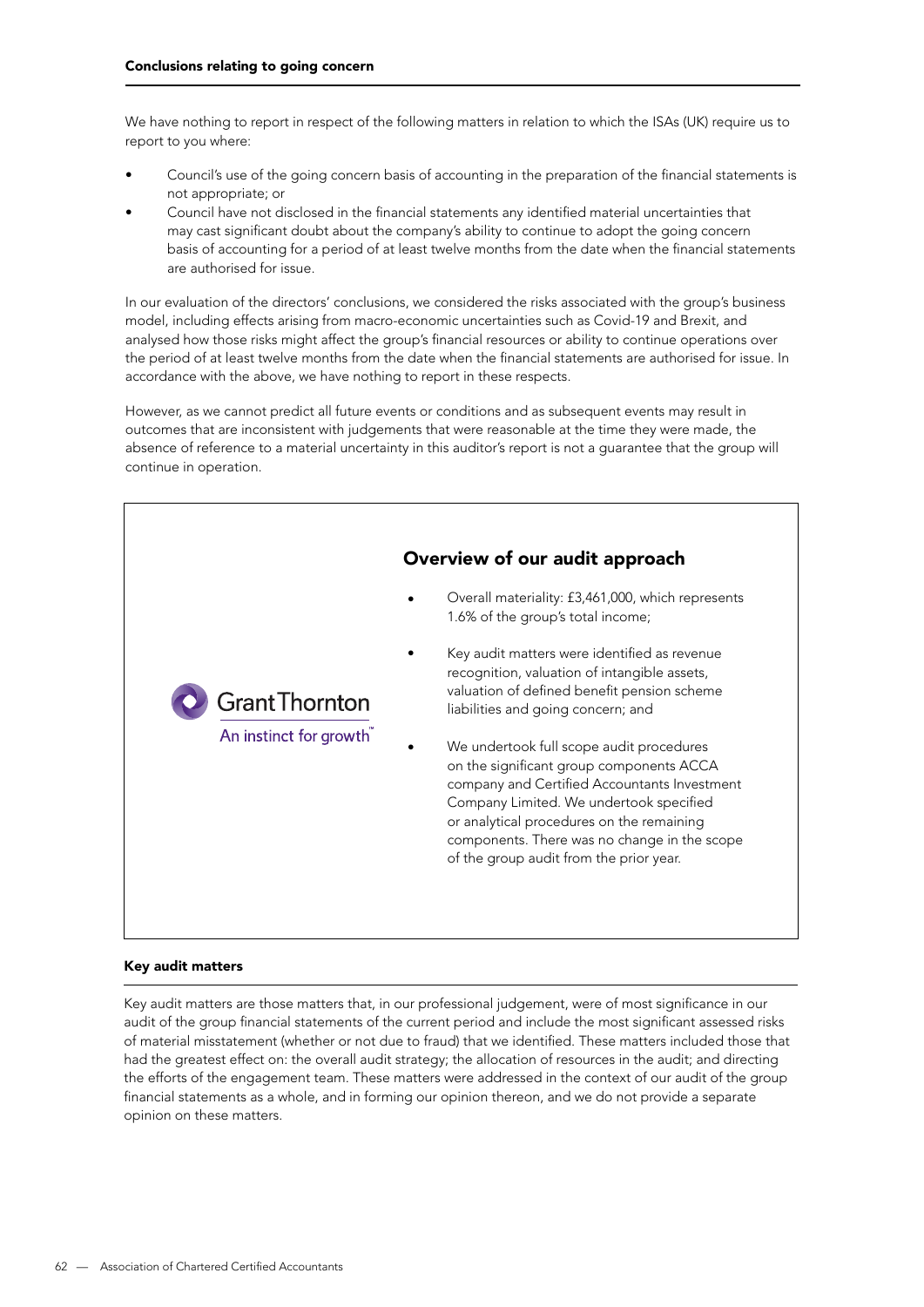#### Revenue recognition

.

Revenue from fees and subscriptions, together with qualifications and exams totalled £204,587,000 for the year ended 31 March 2020.

The ACCA make an annual adjustment to income to reflect the anticipated value of income reversed due to the removal of students and members. There is therefore a risk that the significant income streams are not recognised in the correct financial year. Subscriptions income entitling membership over a calendar year also requires appropriate allocation to the Group's financial year.

We therefore identified revenue recognition as a significant risk, which was one of the most significant assessed risks of material misstatement.

Our audit work included, but was not restricted to:

- performing proof in total calculations on fees and subscriptions and qualifications and exam incomes, with robust expectations set with reference to our interrogation of members databases, exam databases and published fee rates as adjusted for accrued and deferred income and discounts;
- recalculating accrued and deferred income and comparing to management's calculation;
- testing a sample of discounts in the year to supporting documentation;
- performing analytical procedures and sample testing to assess and challenge judgements made by management in respect of the adjustment to income for removal of students and members; and
- assessing whether the relevant accounting policy and disclosures within the financial statements were in all material respects in accordance with the requirements of IFRS 15 'Revenue from Contracts with Customers'.

The group's accounting policy on income is shown in note 2(d) to the financial statements and related disclosures are included in notes 6 and 7. The Audit Committee identified revenue recognition as a significant issue in its report on page 57, where the Audit Committee also described the action that it has taken to address this issue.

#### Key observations

Overall, our testing did not identify any evidence of material misstatement in respect of revenue recognition.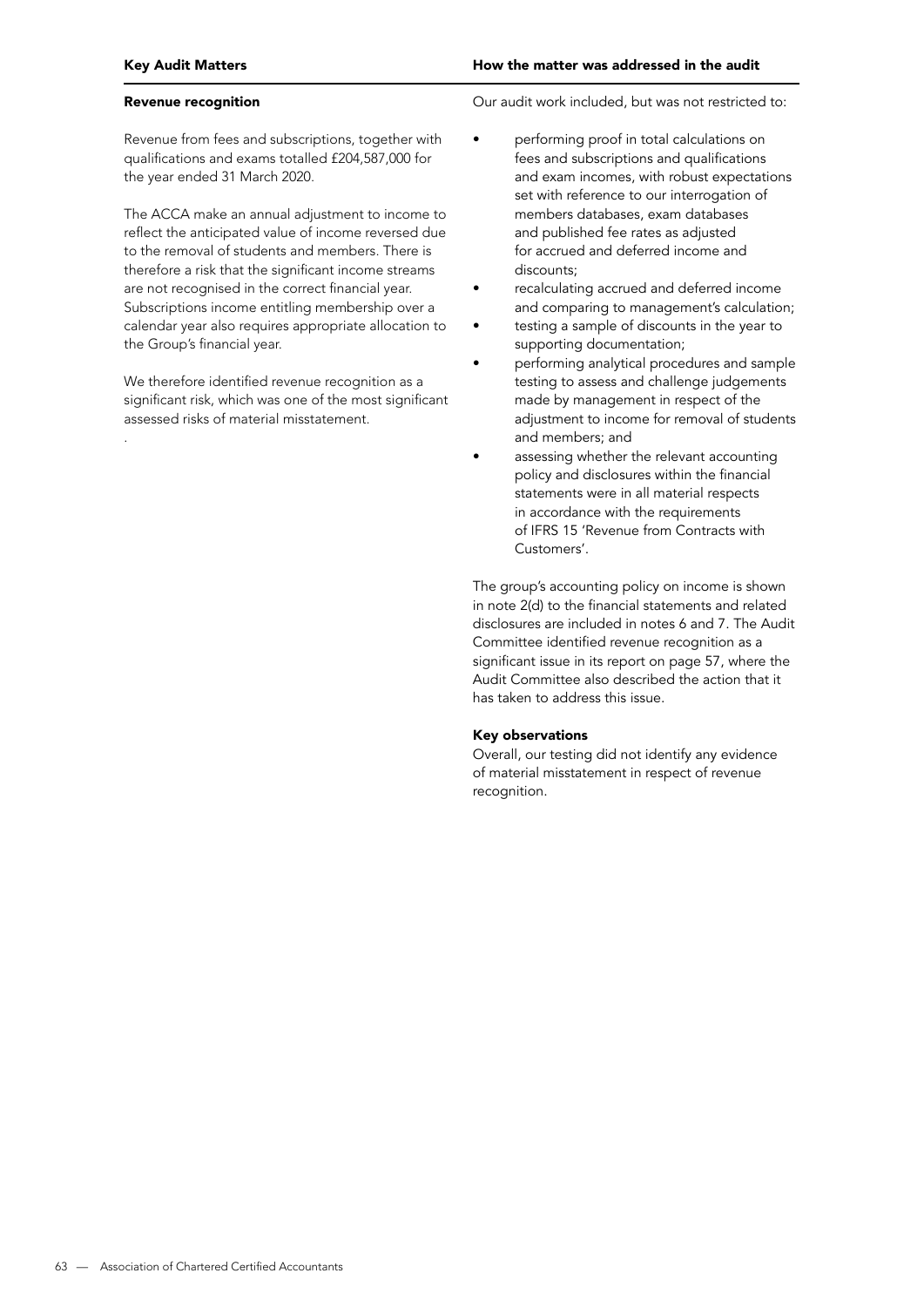#### Valuation of intangible assets

The group's internally generated intangible assets were valued at £13,436,000 for the year ended 31 March 2020, in accordance with International Accounting Standard (IAS) 38 'Intangible Assets'. There have been material additions in the year arising from investment in new core IT applications as well as continued investment in the 'Deliver the Qualification' programme.

The identification of impairment events and associated charge, together with initial measurement require the application of significant management judgement, in particular the assessment of future economic benefits. There is a risk that the initial measurement of intangible assets is inappropriate, or management fail to identify an impairment event and the charge reported is therefore inappropriate. We therefore identified valuation of intangible assets as a significant risk, which was one of the most significant assessed risks of material misstatement.

Our audit work included, but was not restricted to:

- testing a sample of intangible assets capitalised in the year, challenging management's assumptions relating to timing and recognition thereof and corroborating items to underlying data such as timesheet records, purchase invoices and market research;
- recalculating the annual amortisation charge;
- performing sensitivity analysis on growth rates and margins, in light of the impact of Covid-19, to assess and challenge management's judgement regarding future economic benefits;
- comparing actual outcomes against the prior period to assess the adequacy of management's process for estimating the value of intangible assets;
- assessing whether there is any evidence of material impairment that management have failed to identify; and
- determining whether the relevant accounting policy and disclosures within the financial statements were in all material respects in accordance with IAS 38.

The group's accounting policy on intangible assets is shown in note 2(i) to the financial statements and related disclosures are included in note 15. The Audit Committee identified existence and valuation of intangible assets as a significant issue in its report on page 57, where the Audit Committee also described the action that it has taken to address this issue.

#### Key observations

We have not identified any material misstatements from the testing performed.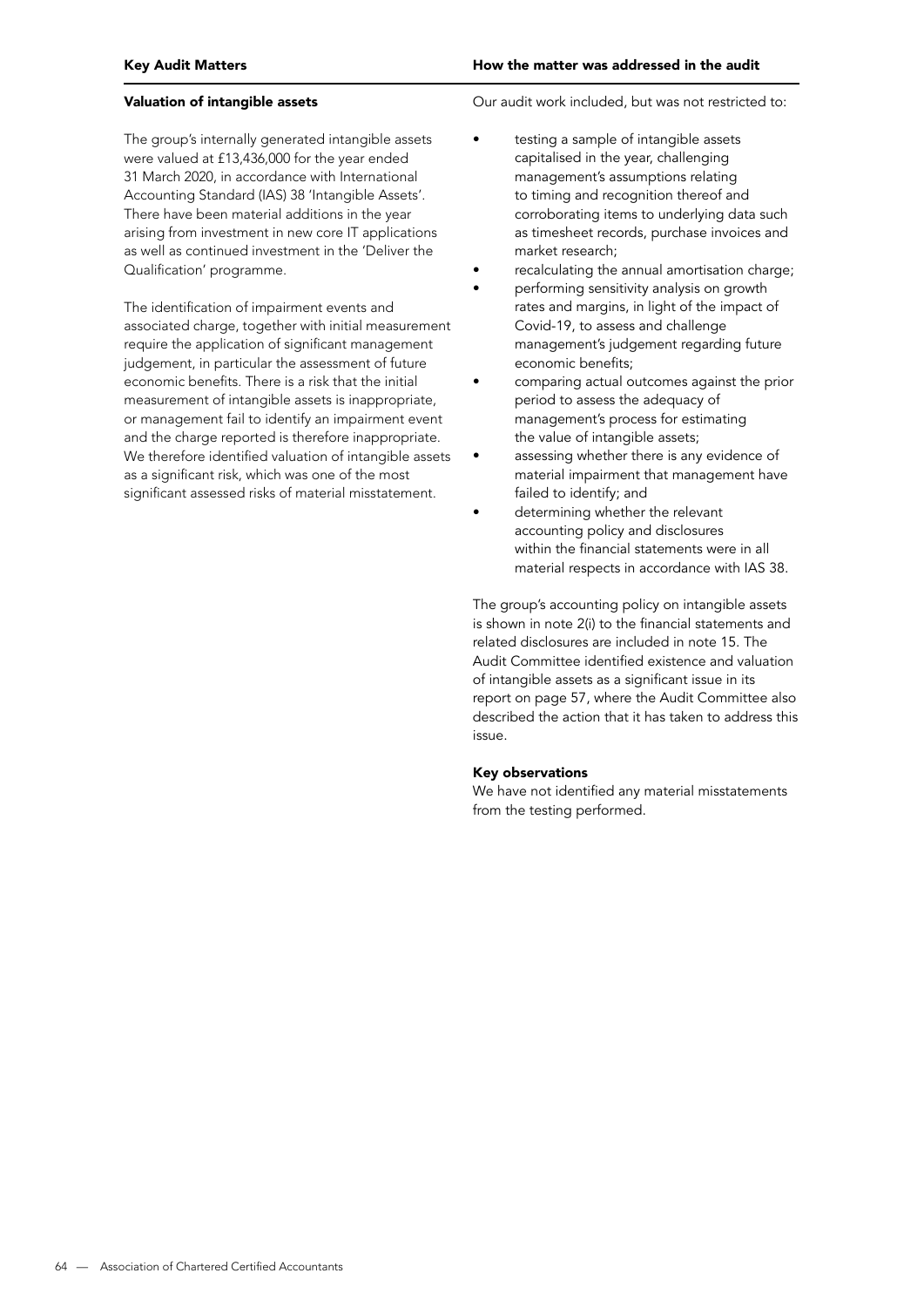#### Valuation of defined benefit pension scheme liabilities

Retirement benefit obligations were valued at £17,884,000 as at 31 March 2020.

The assessment of actuarial assumptions requires the application of significant judgement by management. There is a risk that management apply incorrect assumptions and therefore the reported liabilities are incorrectly stated in accordance with IAS 19 'Employee Benefits'. We therefore identified valuation of retirement scheme liabilities as a significant risk, which was one of the most significant assessed risks of material misstatement.

Our audit work included, but was not restricted to:

- using our internal valuation specialists as auditor's expert to challenge the key actuarial assumptions used by management's actuary, including the discount rate with reference to yield on AA-rated corporate bonds, price inflation to the Bank of England's inflation curve, pension increases to inflation assumptions, and mortality/life expectancy to S2PA and ILT15 tables;
- performing reasonableness checks on interest cost and income with reference to management's actuary's assessment of the discount rate;
- testing a sample of contributions paid in the year to bank statements and agreeing underlying value of assets to investment confirmations; and
- assessing whether the relevant accounting policy and disclosures within the financial statements were in all material respects in accordance with IAS 19.

The group's accounting policy on pensions is shown in note 2(r) to the financial statements and related disclosures are included in note 22. The Audit Committee identified valuation and presentation of retirement benefit scheme liabilities as a significant issue in its report on page 57, where the Audit Committee also described the action that it has taken to address this issue.

#### Key observations

Based on our audit work, we determined the valuation methodologies and the actuarial assumptions employed by management in the valuation of defined benefit pension scheme liabilities to be reasonable.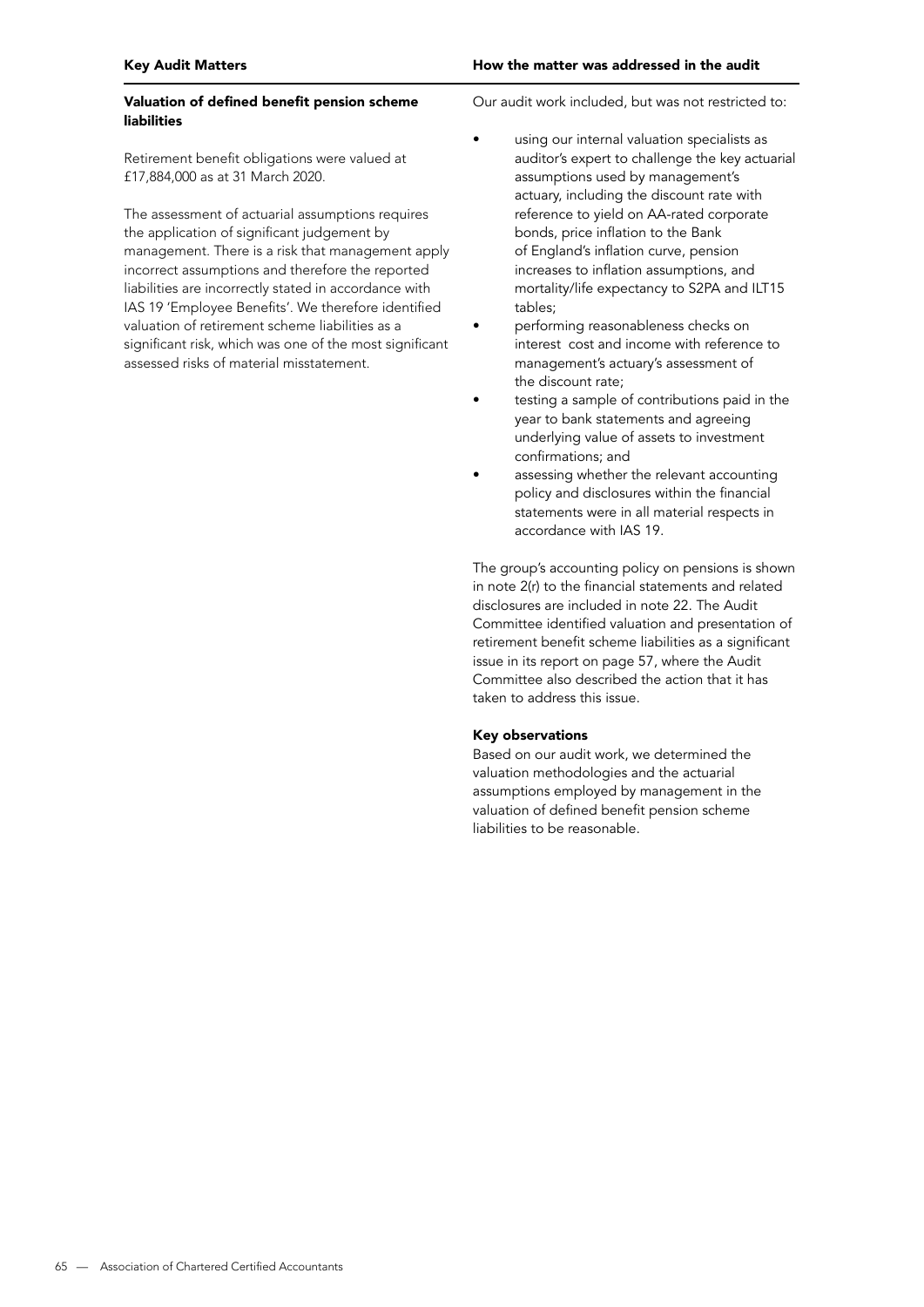#### Going concern

As stated in 'the impact of macro-economic uncertainties on our audit' section of our report, Covid-19 is one of the most significant economic events currently faced by the UK, and at the date of this report their effects are subject to unprecedented levels of uncertainty. This event could adversely impact the future trading performance of ACCA and as such increases the extent of judgement and estimation uncertainty associated with management's decision to adopt the going concern basis of accounting in the preparation of the financial statements.

As such we identified going concern as a significant risk, which was one of the most significant assessed risks of material misstatement.

Our audit work included, but was not restricted to:

- challenging management's assumption relating to forecasts and scenario planning, including provision of online exams, volume of exams, cost savings and external bank facilities;
- performing sensitivity analysis to assess management's judgement regarding future scenarios, which included reverse stress testing;
- challenging management's projected minimum cash requirement and evaluating the conclusion that liquidity headroom remained in all forecast scenarios;
- assessing whether there is any evidence of material issues that management have failed to identify; and
- assessing whether the relevant accounting policy and disclosures within the financial statements were in all material respects adequate and appropriate in respect of Covid-19 implications on going concern.

The group's accounting policy on going concern is shown in note 2(b) to the financial statements. The Audit Committee identified impact of Covid-19 on going concern as a significant issue in its report on page 58, where the Audit Committee also described the action that it has taken to address this issue.

#### Key observations

Based on the procedures performed, we have identified no issues regarding management's assessment of the impact of Covid-19 on the ACCA's going concern status. We have nothing to report in addition to that stated in the 'Conclusions relating to going concern' section of our report.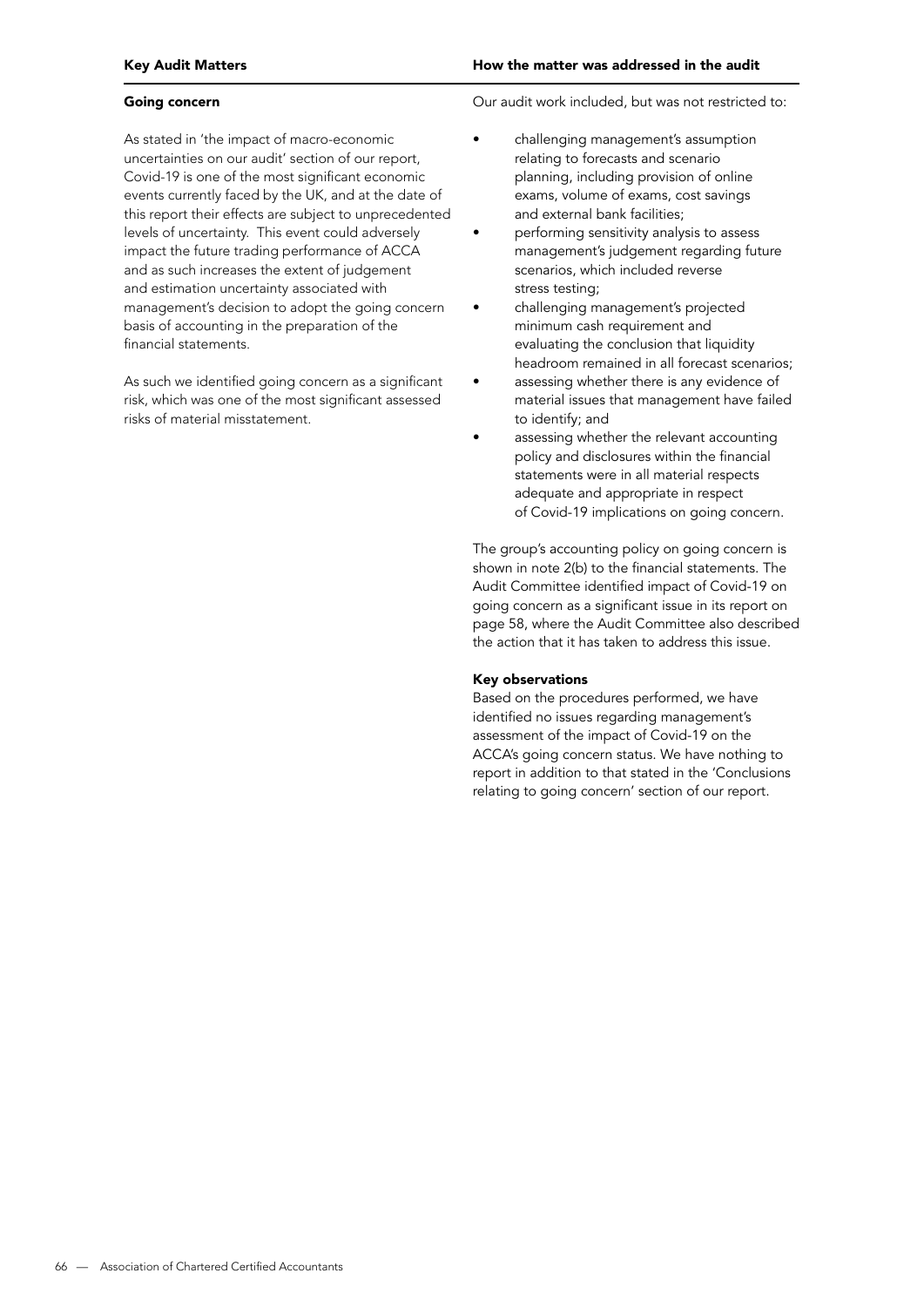#### Our application of materiality

We define materiality as the magnitude of misstatement in the financial statements that makes it probable that the economic decisions of a reasonably knowledgeable person would be changed or influenced. We use materiality in determining the nature, timing and extent of our audit work and in evaluating the results of that work.

We determined materiality for the audit of the group financial statements as a whole to be £3,461,000, which is 1.6% of the group's total income. This benchmark is considered the most appropriate because it reflects the outcome of the students, affiliates and members' participation, which is a key performance indicator and driver of success.

Materiality for the current year is higher than the level that we determined for the year ended 31 March 2019 to reflect the increase in the group's total income.

We use a different level of materiality, performance materiality, to drive the extent of our testing and this was set at 75% of financial statement materiality for the audit of the group financial statements.

The graph below illustrates how performance materiality interacts with our overall materiality and the tolerance for potential uncorrected misstatements.

#### Overall materiality



We determined the threshold at which we will communicate misstatements to the Audit Committee to be £173,050. In addition, we will communicate misstatements below that threshold that, in our view, warrant reporting on qualitative grounds.

#### An overview of the scope of our audit

Our audit approach was a risk-based approach founded on a thorough understanding of the group's business, its environment and risk profile and in particular included:

- Our assessment of audit risk, our evaluation of materiality and our allocation of performance materiality determines our scope of each entity within the group which, when taken together, enable us to form an opinion on the group financial statements. We take into account size, risk profile, changes in business environment and other factors when assessing the level of work to be performed at each entity;
- We have obtained an understanding of the entity-level controls of the group as a whole which assisted us in identifying and assessing risks of material misstatement due to fraud or error, as well as assisting us in determining the most appropriate audit strategy;
- We have tailored our audit response accordingly, and for key audit matters, audit procedures were undertaken directly by the group audit team; and
- In responding to the risk of material misstatement to the group financial statements, and to ensure we had adequate coverage of significant accounts, full scope audits were undertaken on the financial information of the parent entity and all UK-based subsidiaries. In respect of the overseas subsidiaries, we performed other procedures, including analytical review, substantive testing of payroll and revenue, testing of consolidation journals and intercompany eliminations to respond to any potential risks of misstatements to the group financial statements. In total, 98% of group revenues and 96% of total assets were subject to full scope audit procedures, with the remaining revenues and total assets being subject to analytical procedures.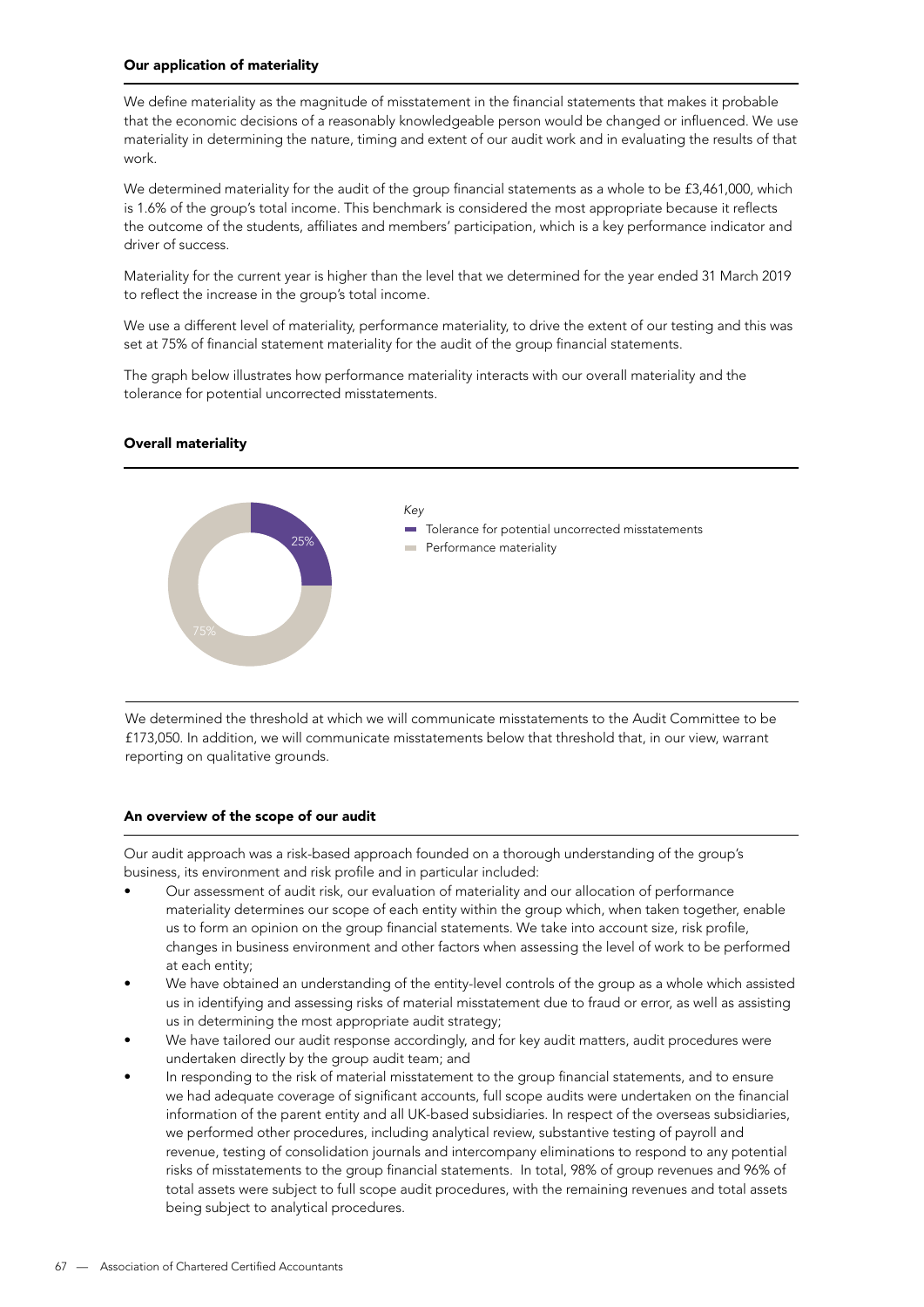#### Other information

Council is responsible for the other information. The other information comprises the five-year summary and foreword set out on pages 2 to 5, together with the corporate governance statement and report from the Audit Committee set out on pages 46 to 60. Our opinion on the group financial statements does not cover the other information and, except to the extent otherwise explicitly stated in our report, we do not express any form of assurance conclusion thereon.

In connection with our audit of the group financial statements, our responsibility is to read the other information and, in doing so, consider whether the other information is materially inconsistent with the group financial statements or our knowledge obtained in the audit or otherwise appears to be materially misstated. If we identify such material inconsistencies or apparent material misstatements, we are required to determine whether there is a material misstatement of the group financial statements or a material misstatement of the other information. If, based on the work we have performed, we conclude that there is a material misstatement of this other information, we are required to report that fact.

We have nothing to report in this regard.

#### Responsibilities of Council for the financial statements

As explained more fully in the Statement of Council's responsibilities set out on pages 47 to 48, Council is responsible for the preparation of the group financial statements and for being satisfied that they give a true and fair view, and for such internal control as Council determine is necessary to enable the preparation of group financial statements that are free from material misstatement, whether due to fraud or error.

In preparing the group financial statements, Council is responsible for assessing the group's ability to continue as a going concern, disclosing, as applicable, matters related to going concern and using the going concern basis of accounting unless Council either intend to liquidate the group or to cease operations, or have no realistic alternative but to do so.

#### Auditor's responsibilities for the audit of the group financial statements

Our objectives are to obtain reasonable assurance about whether the group financial statements as a whole are free from material misstatement, whether due to fraud or error, and to issue an auditor's report that includes our opinion. Reasonable assurance is a high level of assurance but is not a guarantee that an audit conducted in accordance with ISAs (UK) will always detect a material misstatement when it exists. Misstatements can arise from fraud or error and are considered material if, individually or in the aggregate, they could reasonably be expected to influence the economic decisions of users taken on the basis of these group financial statements.

A further description of our responsibilities for the audit of the financial statements is located on the Financial Reporting Council's website at: www.frc.org.uk/auditorsresponsibilities. This description forms part of our auditor's report.

#### Use of our report

This report is made solely to the ACCA's Council, as a body, in accordance with our terms of engagement. Our audit work has been undertaken so that we might state to ACCA's Council those matters we are required to state to them in an auditor's report and for no other purpose. To the fullest extent permitted by law, we do not accept or assume responsibility to anyone other than the ACCA and the ACCA's Council as a body, for our audit work, for this report, or for the opinions we have formed.

Grant Thornton UK LLP Statutory Auditor, Chartered Accountants Glasgow 4 July 2020